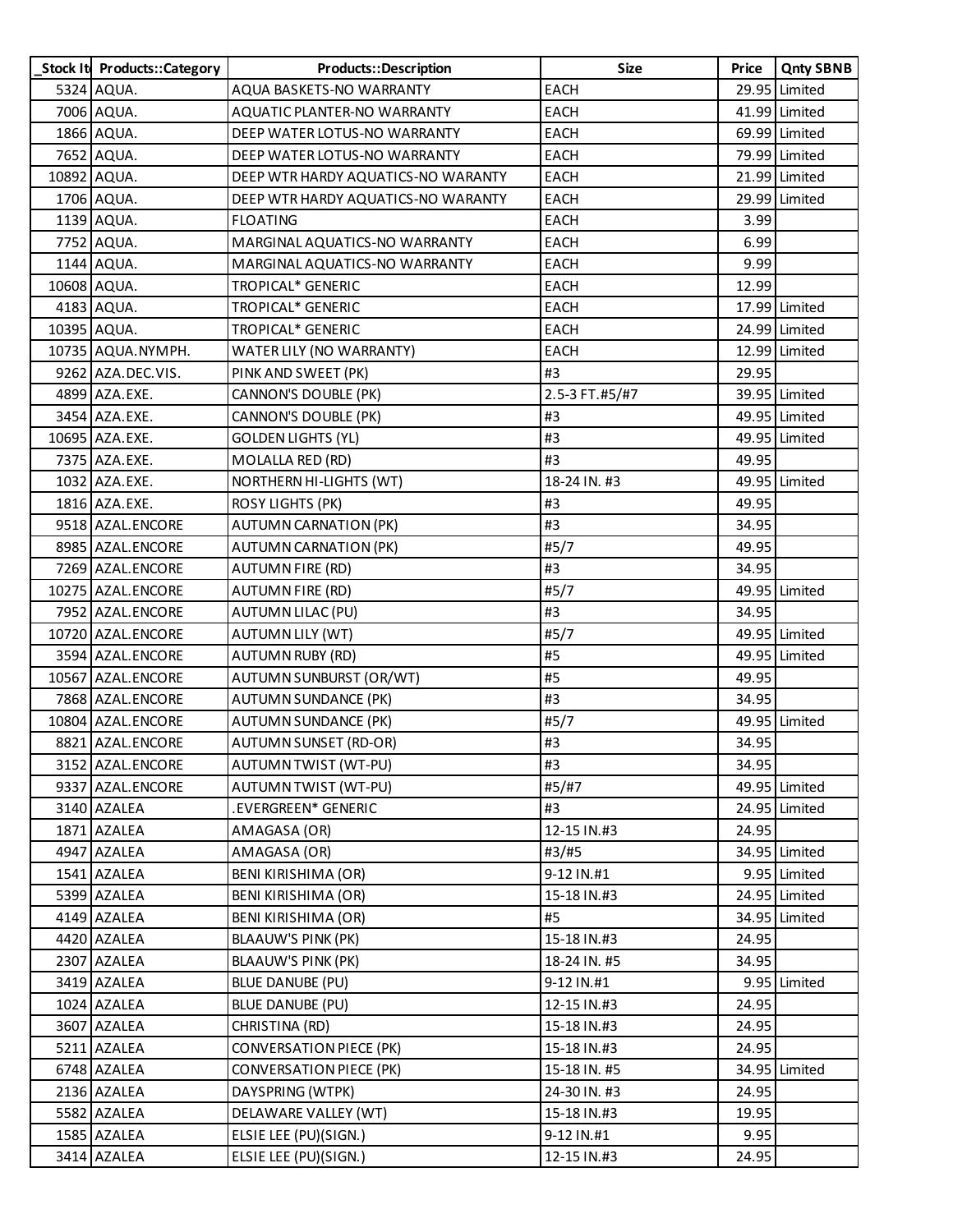| Stock It Products:: Category | Products::Description           | Size           | Price | <b>Qnty SBNB</b> |
|------------------------------|---------------------------------|----------------|-------|------------------|
| 1923 AZALEA                  | FASHION (OR)                    | 15-18 IN #3    | 24.95 |                  |
| 10165 AZALEA                 | <b>FASHION (OR)</b>             | #7             |       | 49.95 Limited    |
| 10530 AZALEA                 | <b>FLAME CREEPER (OR)</b>       | #5             |       | 39.95 Limited    |
| 1514 AZALEA                  | GEISHA (WTPK)                   | 12-15 IN.#1    |       | 9.95 Limited     |
| 1249 AZALEA                  | GEISHA (WTPK)                   | #7             |       | 49.95 Limited    |
| 2830 AZALEA                  | GIRARD'S CRIMSON (RD)(SIGN.)    | 15-18 IN.#3    | 24.95 |                  |
| 4815 AZALEA                  | GIRARD'S FUCHSIA (PU)           | 15-18 IN.#3    | 19.95 |                  |
| 2977 AZALEA                  | GIRARD'S FUCHSIA (PU)           | 18-24 IN.#5/#7 | 34.95 |                  |
| 6118 AZALEA                  | <b>GUMPO PINK (PK)</b>          | 9-12 IN.#1     | 9.95  |                  |
| 6677 AZALEA                  | <b>GUMPO PINK (PK)</b>          | 12-15 IN.#3    | 24.95 |                  |
| 4725 AZALEA                  | <b>GUMPO PINK BOUQUET (PK)</b>  | #1             |       | 9.95 Limited     |
| 1746 AZALEA                  | <b>GUMPO PINK BOUQUET (PK)</b>  | #3             | 24.95 |                  |
| 9744 AZALEA                  | GUMPO RED (RD)                  | #5             | 34.95 |                  |
| 366 AZALEA                   | <b>GUMPO WHITE (WT)</b>         | 12-15 IN.#3    | 24.95 |                  |
| 3174 AZALEA                  | <b>GUMPO WHITE BOUQUET (WT)</b> | #1             |       | 9.95 Limited     |
| 3254 AZALEA                  | <b>GUMPO WHITE BOUQUET (WT)</b> | #3             | 24.95 |                  |
| 7415 AZALEA                  | <b>GUMPO WHITE BOUQUET (WT)</b> | #5             |       | 34.95 Limited    |
| 6196 AZALEA                  | <b>HELEN CURTIS (WT)</b>        | 18-24 IN.#3    | 24.95 |                  |
| 3280 AZALEA                  | HERBERT (PU)                    | 12-15 IN.#3    | 24.95 |                  |
| 1606 AZALEA                  | HERBERT (PU)                    | 18-24 IN.#5/#7 | 34.95 |                  |
| 2964 AZALEA                  | HERSHEY RED (RD)                | 12-15 IN.#3    | 24.95 |                  |
| 6228 AZALEA                  | HOT PINK (PK)                   | 15-18 IN.#3    | 24.95 |                  |
| 1967 AZALEA                  | HOT SHOT (OR)                   | 12-15 IN.#3    |       | 24.95 Limited    |
| 10418 AZALEA                 | HOT SHOT (OR)                   | #10            |       | 59.95 Limited    |
| 6012 AZALEA                  | <b>MARTHA HITCHCOCK (PK)</b>    | 18-24 IN.#3    | 24.95 |                  |
| 2818 AZALEA                  | MIDNIGHT FLARE (RD)             | #3             | 24.95 |                  |
| 5675 AZALEA                  | MOTHER'S DAY (RD)               | 15-18 IN.#3    | 24.95 |                  |
| 868 AZALEA                   | NANCY OF ROBINHILL (PK)         | 15-18 IN.#3    | 24.95 |                  |
| 4780 AZALEA                  | NANCY OF ROBINHILL (PK)         | 15-18 IN.#5    |       | 34.95 Limited    |
| 9088 AZALEA                  | PERFECTO MUNDO DBL. PINK (PK)   | #3             | 34.95 |                  |
| 2311 AZALEA                  | PLEASANT WHITE (WT)             | 15-18 IN.#3    | 24.95 |                  |
| 9787 AZALEA                  | PLEASANT WHITE (WT)             | #5             |       | 34.95 Limited    |
| 5165 AZALEA                  | PURPLE SPLENDOR (PU)            | #3             |       | 24.95 Limited    |
| 4200 AZALEA                  | PURPLE SPLENDOR (PU)            | #5             |       | 34.95 Limited    |
| 1406 AZALEA                  | ROSEBUD (PK)                    | 9-12 IN.#1     | 9.95  |                  |
| 2060 AZALEA                  | ROSEBUD (PK)                    | 15-18 IN.#3    | 24.95 |                  |
| 6246 AZALEA                  | <b>ROSEBUD WHITE (WT)</b>       | 18-24 IN. #3   | 24.95 |                  |
| 9778 AZALEA                  | <b>ROSEBUD WHITE (WT)</b>       | #5             | 34.95 |                  |
| 5313 AZALEA                  | SILVER SWORD (RD)               | 12-15 IN.#1    |       | 9.95 Limited     |
| 2548 AZALEA                  | SILVER SWORD (RD)               | 15-18 IN.#3    | 24.95 |                  |
| 1590 AZALEA                  | SIR ROBERT (PK)                 | 9-12 IN.#3     | 24.95 |                  |
| 8845 AZALEA                  | SIR ROBERT (PK)                 | #5             | 34.95 |                  |
| 6223 AZALEA                  | SNOW (WT)(SIGN.)                | 15-18 IN.#3    | 24.95 |                  |
| 4871 AZALEA                  | TRADITION (PK)(SIGN.)           | 12-15 IN.#3    |       | 19.95 Limited    |
| 2927 CONIF.ARB.              | <b>BERCKMAN</b>                 | 18-24 IN. #3   |       | 24.95 Limited    |
| 4769 CONIF.ARB.              | <b>BERCKMAN</b>                 | 3-4 FT. #7     |       | 49.95 Limited    |
| 6232 CONIF.ARB.              | DANICA GLOBE                    | 12-15 IN. #3   | 24.95 |                  |
| 10136 CONIF.ARB.             | DANICA GLOBE                    | #1 DO NOT USE  | 1000  |                  |
| 10030 CONIF.ARB.             | <b>DEGROOT'S SPIRE</b>          | #5             |       | 49.95 Limited    |
| 3231 CONIF.ARB.              | EMERALD                         | 12-15IN.#1     | 12.95 |                  |
|                              |                                 |                |       |                  |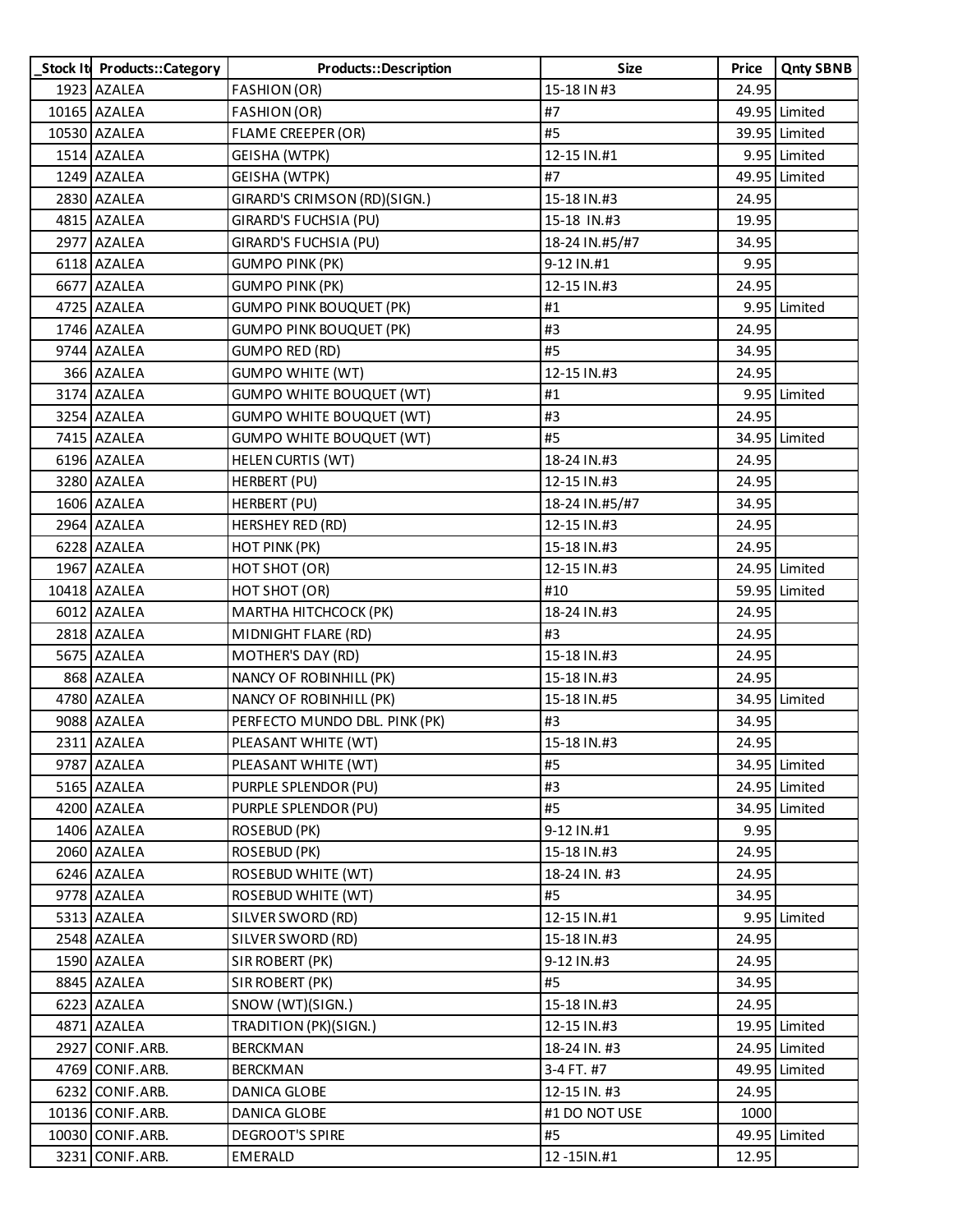| Stock It Products:: Category | <b>Products::Description</b> | Size                     | Price | <b>Qnty SBNB</b> |
|------------------------------|------------------------------|--------------------------|-------|------------------|
| 3840 CONIF.ARB.              | <b>EMERALD</b>               | 18-24 IN. #3             | 29.95 |                  |
| 8731 CONIF.ARB.              | EMERALD                      | 3-4 FT. #7               |       | 79.95 Limited    |
| 2267 CONIF.ARB.              | EMERALD                      | 3.5-4 FT. #8             |       | 95 Limited       |
| 1568 CONIF.ARB.              | EMERALD                      | 5-6.5 FT. (NARROW)       | 139   |                  |
| 9229 CONIF.ARB.              | EMERALD                      | 5.5-6 FT. (FULL)         | 159   |                  |
| 10082 CONIF.ARB.             | EMERALD                      | 7-8 FT. BB               | 189   |                  |
| 7597 CONIF.ARB.              | EMERALD                      | 8-8.5 FT. BB             |       | 259 Limited      |
| 6480 CONIF.ARB.              | <b>GREEN GIANT</b>           | 2-2.5 FT. #3             | 29.95 |                  |
| 5035 CONIF.ARB.              | <b>GREEN GIANT</b>           | 4-5 FT. #7               | 79.95 |                  |
| 8538 CONIF.ARB.              | <b>GREEN GIANT</b>           | 7-9 FT. BB               | 329   |                  |
| 9290 CONIF.ARB.              | <b>GREEN GIANT</b>           | No Delivery 12-15 FT. BB |       | 450 Limited      |
| 10460 CONIF.ARB.             | <b>GREEN GIANT</b>           | No Delivery 12-16 FT. BB | 495   |                  |
| 3022 CONIF.ARB.              | <b>HOLMSTRUP</b>             | 9-12 IN.#1               |       | 12.95 Limited    |
| 1674 CONIF.ARB.              | <b>HOLMSTRUP</b>             | 2-2.2 FT. #3             | 29.95 |                  |
| 5455 CONIF.ARB.              | <b>HOLMSTRUP</b>             | 3-3.5 FT. #7             |       | 49.95 Limited    |
| 5173 CONIF.ARB.              | <b>HOLMSTRUP</b>             | 5-6 FT. BB               |       | 129 Limited      |
| 1275 CONIF.ARB.              | <b>MIDGET</b>                | 4-6 IN.#1                | 12.95 |                  |
| 626 CONIF.ARB.               | <b>MIDGET</b>                | 12-15 IN. #3             | 24.95 |                  |
| 5948 CONIF.ARB.              | <b>MIDGET</b>                | 15-18 IN.#5              | 34.95 |                  |
| 2479 CONIF.ARB.              | RHEINGOLD                    | 12-15 IN. #3             | 24.95 |                  |
| 6438 CONIF.ARB.              | RHEINGOLD                    | 15-18 IN.#5              |       | 34.95 Limited    |
| 7786 CONIF.CED.              | <b>BLUE ATLAS</b>            | 8-9 FT. BB               |       | 350 Limited      |
| 9658 CONIF.CED.              | <b>BLUE ATLAS</b>            | (3.5-3.75 IN.) 12-14 FT. |       | 795 Limited      |
| 10618 CONIF.CED.             | BLUE ATLAS HORSTMANN         | 5-6 FT. BB               |       | 295 Limited      |
| 10025 CONIF.CED.             | <b>BLUE ATLAS HORSTMANN</b>  | 7-8 FT. BB               |       | 795 Limited      |
| 1854 CONIF.CED.              | <b>BLUE ATLAS WEEPING</b>    | #5                       |       | 139 Limited      |
| 4915 CONIF.CED.              | <b>BLUE ATLAS WEEPING</b>    | 3-4 FT. BB               |       | 179 Limited      |
| 2259 CONIF.CED.              | <b>BLUE ATLAS WEEPING</b>    | 3-5 FT #7 SERP           |       | 195 Limited      |
| 6779 CONIF.CED.              | <b>BLUE ATLAS WEEPING</b>    | 4-5 FT. #7/#10 FISH HOOK |       | 225 Limited      |
| 2294 CONIF.CED.              | <b>BLUE ATLAS WEEPING</b>    | 5-6 FT.BB SERPENTINE     |       | 395 Limited      |
| 4008 CONIF.CED.              | <b>BLUE ATLAS WEEPING</b>    | BB                       |       | 695 Limited      |
| 8307 CONIF.CED.              | <b>DEODORA</b>               | 3-4 FT. #7               |       | 79.95 Limited    |
| 10640 CONIF.CED.             | FEELIN' BLUE                 | 3-3.5 FT. BB             |       | 279 Limited      |
| 4346 CONIF.CHA.              | ALASKAN WEEPING              | 2-2.5 FT.#3              | 39.95 |                  |
| 1491 CONIF.CHA.              | COMPACTA                     | 18-24 IN.#3/#5           | 39.95 |                  |
| 1473 CONIF.CHA.              | COMPACTA                     | 2.5-3 FT. #5             | 69.95 |                  |
| 8739 CONIF.CHA.              | COMPACTA                     | 3-3.5 FT. #7             | 89.95 |                  |
| 6522 CONIF.CHA.              | <b>COMPACTA</b>              | 3-3.5 FT.#7              | 129   |                  |
| 3436 CONIF.CHA.              | COMPACTA                     | 3.5-4 FT.#7              |       | 159 Limited      |
| 6322 CONIF.CHA.              | COMPACTA                     | 4-4.5 FT. #20/BB         |       | 279 Limited      |
| 6256 CONIF.CHA.              | <b>CRIPPSII</b>              | 5-6 FT. #10              | 195   |                  |
| 4389 CONIF.CHA.              | <b>FERNSPRAY GOLD</b>        | 9-12 IN.#1               | 14.95 |                  |
| 4882 CONIF.CHA.              | <b>FERNSPRAY GOLD</b>        | 18-24 IN#3/#5            | 39.95 |                  |
| 8002 CONIF.CHA.              | <b>FERNSPRAY GOLD</b>        | #7                       |       | 59.95 Limited    |
| 5411 CONIF.CHA.              | <b>FERNSPRAY GOLD</b>        | #7                       |       | 89.95 Limited    |
| 1852 CONIF.CHA.              | <b>FERNSPRAY GOLD</b>        | #7                       | 129   |                  |
| 8594 CONIF.CHA.              | <b>FERNSPRAY GOLD</b>        | 4-5 FT. #10/25           |       | 179 Limited      |
| 2545 CONIF.CHA.              | FERNSPRAY GRN.               | 9-12 IN.#1               | 14.95 |                  |
| 2894 CONIF.CHA.              | FERNSPRAY GRN.               | 18-24 IN.#3/#5           | 39.95 |                  |
| 2954 CONIF.CHA.              | FERNSPRAY GRN.               | 2-2.5 FT. #7             | 59.95 |                  |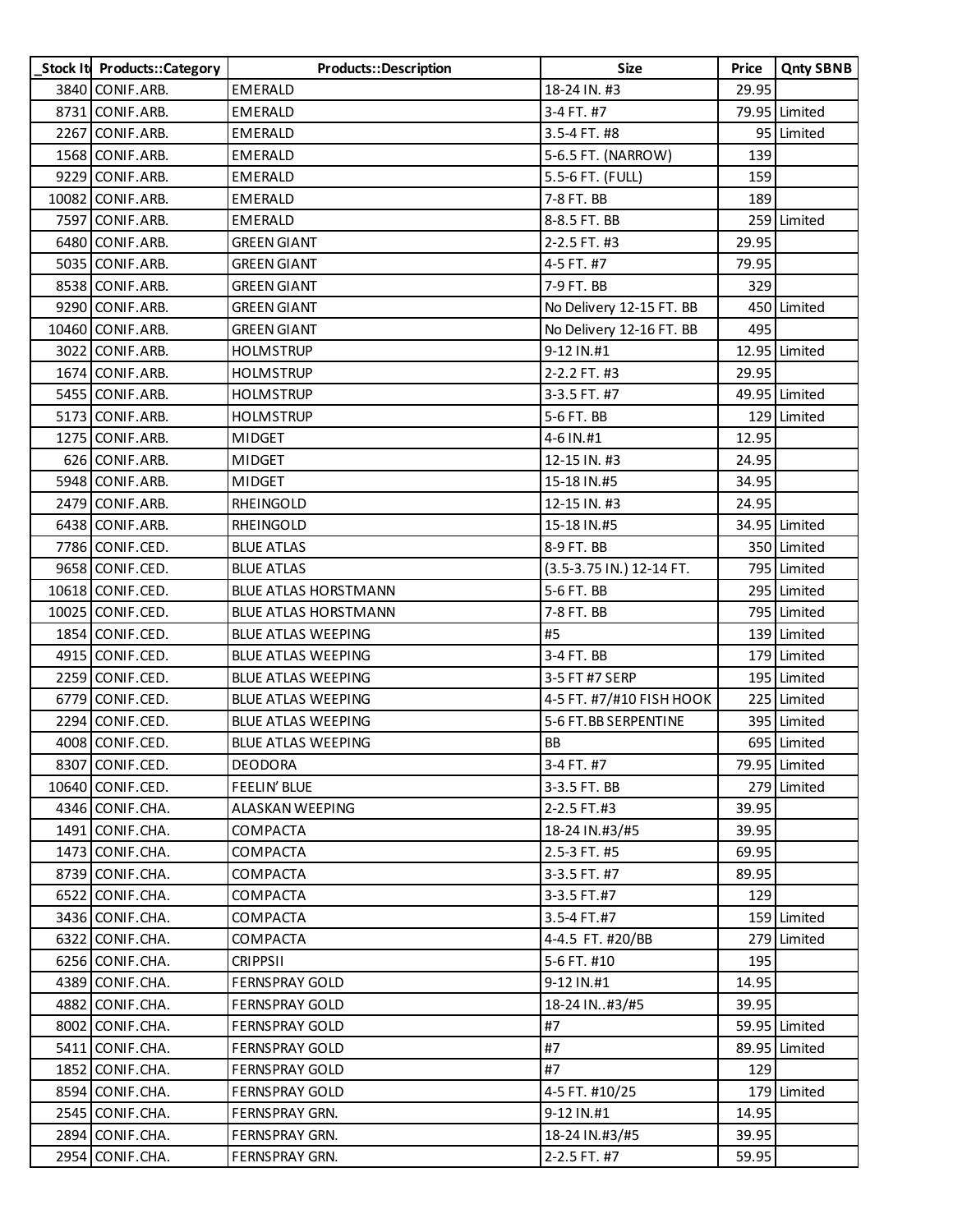| Stock It Products::Category | Products::Description | <b>Size</b>               | Price | <b>Qnty SBNB</b> |
|-----------------------------|-----------------------|---------------------------|-------|------------------|
| 9694 CONIF.CHA.             | <b>FERNSPRAY GRN.</b> | 4-5 FT. #7                |       | 129 Limited      |
| 4189 CONIF.CHA.             | <b>GOLD MOP</b>       | 6-9 IN.#1                 | 12.95 |                  |
| 6092 CONIF.CHA.             | <b>GOLD MOP</b>       | 12-15 IN. #3              | 24.95 |                  |
| 2407 CONIF.CHA.             | <b>GOLD MOP</b>       | 15-18 IN. #5              | 39.95 |                  |
| 5590 CONIF.CHA.             | <b>GOLD THREAD</b>    | 6-9 IN.#1                 | 12.95 |                  |
| 5673 CONIF.CHA.             | <b>GOLD THREAD</b>    | 12-15 IN. #3              | 24.95 |                  |
| 2170 CONIF.CHA.             | <b>GOLD THREAD</b>    | 18-24 IN. #5              | 39.95 |                  |
| 5982 CONIF.CHA.             | <b>GOLD THREAD</b>    | 30-36 IN. #10             |       | 59.95 Limited    |
| 3124 CONIF.CHA.             | <b>KOSTERI</b>        | 9-12 IN.#1                | 19.95 |                  |
| 6789 CONIF.CHA.             | <b>KOSTERI</b>        | 9-12 IN.#3                | 39.95 |                  |
| 4467 CONIF.CHA.             | <b>KOSTERI</b>        | #3/#5                     | 59.95 |                  |
| 7389 CONIF.CHA.             | <b>KOSTERI</b>        | #5                        | 129   |                  |
| 8674 CONIF.CHA.             | <b>KOSTERI</b>        | #10                       |       | 195 Limited      |
| 8372 CONIF.CHA.             | <b>KOSTERI</b>        | #10                       | 289   |                  |
| 8106 CONIF.CHA.             | <b>MINIMA</b>         | 9-12 IN.#2                |       | 59.95 Limited    |
| 1931 CONIF.CHA.             | <b>NANA</b>           | 6-9 IN.#1                 | 29.95 |                  |
| 4872 CONIF.CHA.             | <b>NANA</b>           | 12-15 IN. #3              | 69.95 |                  |
| 9190 CONIF.CHA.             | <b>NANA</b>           | 18-24 IN. #10             |       | 259 Limited      |
| 6881 CONIF.CHA.             | <b>NANA GRACILIS</b>  | 6-9 IN.#1                 |       | 19.95 Limited    |
| 8635 CONIF.CHA.             | <b>NANA GRACILIS</b>  | #3 (FULL)                 |       | 69.95 Limited    |
| 7668 CONIF.CHA.             | <b>NANA GRACILIS</b>  | 2-2.5 FT.#4               | 149   |                  |
| 2000 CONIF.CHA.             | <b>NANA GRACILIS</b>  | 24-30 IN.#5/#7            |       | 169 Limited      |
| 7835 CONIF.CHA.             | <b>NANA GRACILIS</b>  | #5/#7/#10                 |       | 195 Limited      |
| 4796 CONIF.CHA.             | <b>NANA LUTEA</b>     | 9-12 IN.#1                |       | 39.95 Limited    |
| 7671 CONIF.CHA.             | <b>NANA LUTEA</b>     | 12-15 IN.#3               | 69.95 |                  |
| 2613 CONIF.CHA.             | PYGMAEA AURESCENS     | 9-12 IN.#1                | 19.95 |                  |
| 6010 CONIF.CHA.             | PYGMAEA AURESCENS     | 15-18 IN.#3               |       | 24.95 Limited    |
| 4284 CONIF.CHA.             | <b>REIS DWARF</b>     |                           | 19.95 |                  |
| 3963 CONIF.CHA.             | <b>REIS DWARF</b>     | 12-15 IN. #2/#3           |       | 39.95 Limited    |
| 6011 CONIF.CHA.             | <b>SPLITROCK</b>      | 12-15 IN.#3               | 39.95 |                  |
| 3528 CONIF.CHA.             | <b>SPLITROCK</b>      | 15-18 IN.#5               |       | 59.95 Limited    |
| 9834 CONIF.CHA.             | <b>SPLITROCK</b>      | #5/#7                     |       | 129 Limited      |
| 2218 CONIF.CHA.             | <b>TONIA</b>          | 6-9 IN.#1                 | 19.95 |                  |
| 6302 CONIF.CHA.             | <b>TONIA</b>          | 9-12 IN.#3                |       | 39.95 Limited    |
| 7388 CONIF.CHA.             | <b>TONIA</b>          | 24-30 IN. #5              |       | 95 Limited       |
| 9120 CONIF.CHA.             | <b>VINTAGE GOLD</b>   | #1                        | 14.95 |                  |
| 8203 CONIF.CHA.             | <b>VINTAGE GOLD</b>   | #3                        | 29.95 |                  |
| 8630 CONIF.CHA.             | <b>VINTAGE GOLD</b>   | 15-18 IN. #5              | 59.95 |                  |
| 6035 CONIF.CRY.             | <b>BLACK DRAGON</b>   | 2.5-3.5 FT.#7             | 95    |                  |
| 6364 CONIF.CRY.             | <b>GLOBOSA NANA</b>   | 12-15 IN. #3              |       | 39.95 Limited    |
| 9913 CONIF.CRY.             | RADICANS              | 3.5-5 FT.#5/#7            | 79.95 |                  |
| 6823 CONIF.CRY.             | SEKKA-SUGI            | 4-5 FT.#5/#7              |       | 129 Limited      |
| 3935 CONIF.CRY.             | YOSHINO               | 3-4 FT. #7                |       | 79.95 Limited    |
| 7394 CONIF.CRY.             | YOSHINO               | 4-5 FT. #10               |       | 129 Limited      |
| 4894 CONIF.CRY.             | YOSHINO               | 9-10 FT. BB               |       | 429 Limited      |
| 2347 CONIF.CRY.             | YOSHINO               | 11-12 FT. BB *NO DELIVERY |       | 529 Limited      |
| 390 CONIF.CUP.              | LEYLAND               | 18-24 IN. #3              | 29.95 |                  |
| 2802 CONIF.HEM.             | CANADIAN              | 7-8 FT. BB                |       | 350 Limited      |
| 6153 CONIF.HEM.             | CANADIAN              | 9-10 FT. BB *NO DELIVERY  |       | 450 Limited      |
| 3224 CONIF.HEM.             | CANADIAN              | 11-12 FT. BB              |       | 479 Limited      |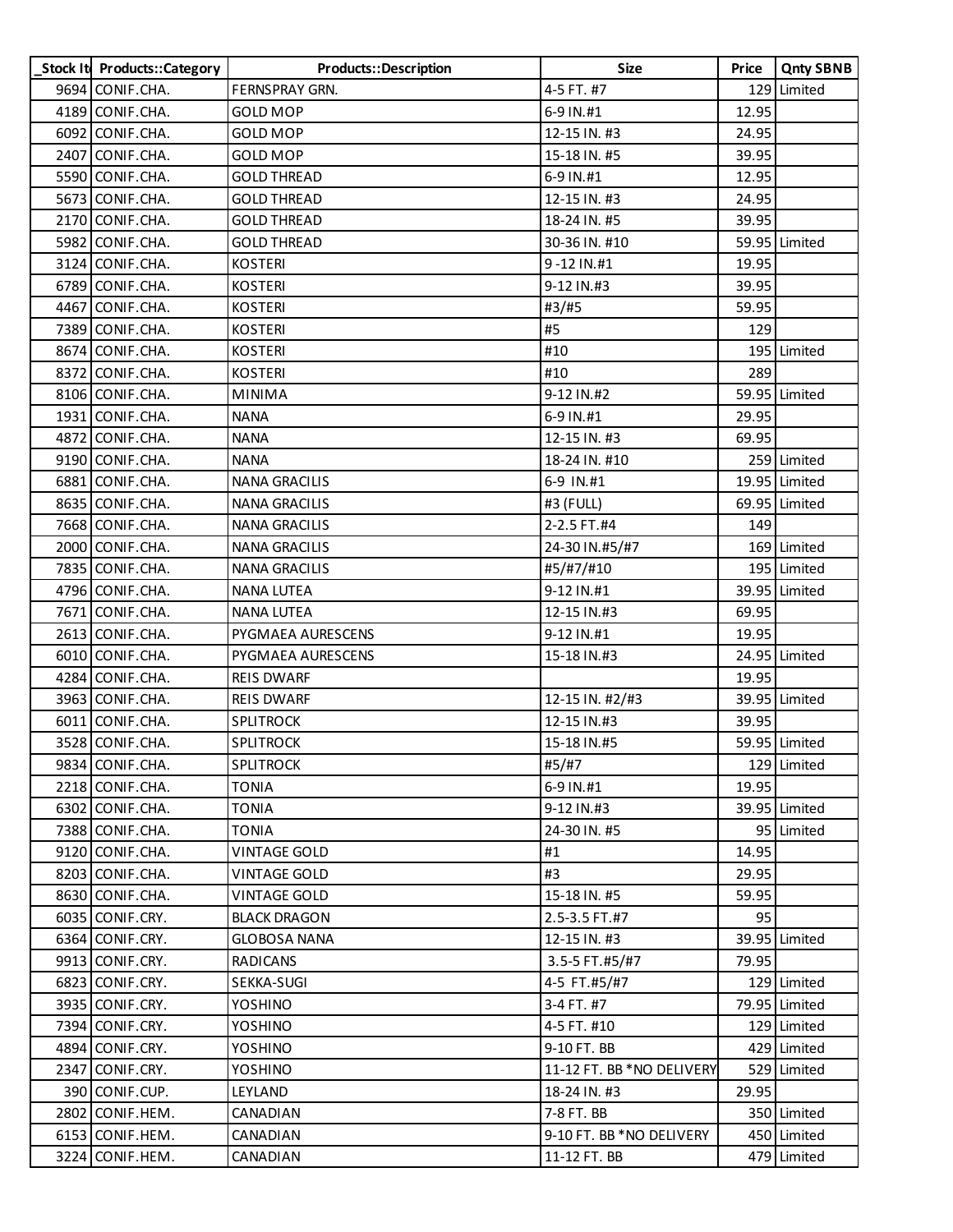| Stock It Products::Category | Products::Description                | <b>Size</b>                  | Price | <b>Qnty SBNB</b> |
|-----------------------------|--------------------------------------|------------------------------|-------|------------------|
| 7312 CONIF.HEM.             | DWF. BENNETT                         | 14-16 IN.#3/#5               |       | 79.95 Limited    |
| 2995 CONIF.HEM.             | DWF. GENTSCH WHITE                   | 12-15 IN. #3/#5              |       | 59.95 Limited    |
| 6146 CONIF.HEM.             | DWF. GENTSCH WHITE                   | 24-30 IN.#5                  |       | 129 Limited      |
| 1968 CONIF.HEM.             | DWF. JEDDELOH                        | 12-15 IN. #3                 | 39.95 |                  |
| 9987 CONIF.HEM.             | DWF. SARGENT WPG.                    | 18-24 IN. #3/#5              |       | 79.95 Limited    |
| 877 CONIF.JUN.              | <b>BLUE PACIFIC (SHORE)</b>          | 9-12 IN.#1                   | 8.95  |                  |
| 3446 CONIF.JUN.             | BLUE POINT (UP)                      | 15-18 IN. #3                 | 29.95 |                  |
| 1981 CONIF.JUN.             | <b>BLUE POINT (UP)</b>               | 3-4 FT. #7                   |       | 69.95 Limited    |
| 1387 CONIF.JUN.             | BLUE POINT (UP)                      | 5-6 FT. BB                   |       | 169 Limited      |
| 10098 CONIF.JUN.            | <b>BLUE POINT (UP)</b>               | 7-8 FT.                      |       | 429 Limited      |
| 6323 CONIF.JUN.             | <b>BLUE RUG</b>                      | 9-12 IN.#1                   | 7.95  |                  |
| 4083 CONIF.JUN.             | <b>BLUE STAR</b>                     | 12-15 IN.#3                  | 29.95 |                  |
| 8056 CONIF.JUN.             | <b>GOLD COAST</b>                    | 2-3 FT. #7                   |       | 39.95 Limited    |
| 5649 CONIF.JUN.             | <b>GREY OWL</b>                      | 12-15 IN. #3                 | 22.95 |                  |
| 4914 CONIF.JUN.             | <b>GREY OWL</b>                      | 18-24 IN. #5                 | 39.95 |                  |
| 2361 CONIF.JUN.             | HOLLYWOOD (UP)                       | 2.5-3 FT. #3                 |       | 29.95 Limited    |
| 8603 CONIF.JUN.             | HOLLYWOOD (UP)                       | 3-4 FT. #7                   |       | 49.95 Limited    |
| 7539 CONIF.JUN.             | HOLLYWOOD (UP)                       | 6-7 FT. #10/#15              |       | 129 Limited      |
| 239 CONIF.JUN.              | IRISH (UP)                           | 24-30 IN. #3                 |       | 39.95 Limited    |
| 1721 CONIF.JUN.             | MOONGLOW (UP)                        | 5-6 FT.#10/BB                |       | 179 Limited      |
| 1239 CONIF.JUN.             | OLD GOLD                             | 12-15 IN. #3                 | 22.95 |                  |
| 6638 CONIF.JUN.             | PROCUMBENS NANA                      | 12-15 IN.#2/#3               | 22.95 |                  |
| 5917 CONIF.JUN.             | PROCUMBENS NANA                      | 18-24 IN. #5                 | 39.95 |                  |
| 4381 CONIF.JUN.             | <b>ROBUSTA GREEN (UP)</b>            | 18-24 IN. #3                 |       | 29.95 Limited    |
| 9460 CONIF.JUN.             | <b>ROBUSTA GREEN (UP)</b>            | 4-5 ft. #5/#7                |       | 49.95 Limited    |
| 2372 CONIF.JUN.             | SARGENT-VIRIDIS                      | 12-15 IN.#1                  | 12.95 |                  |
| 1917 CONIF.JUN.             | SARGENT-VIRIDIS                      | 15-18 IN.#3                  | 24.95 |                  |
| 694 CONIF.JUN.              | <b>SEA GREEN</b>                     | 15-18 IN. #3                 | 22.95 |                  |
| 2078 CONIF.JUN.             | <b>SEA GREEN</b>                     | 18-24 IN.#7                  |       | 34.95 Limited    |
| 2149 CONIF.JUN.             | SHIMPAKU                             | 9-12 IN.#1                   |       | 12.95 Limited    |
| 903 CONIF.JUN.              | YOUNGSTOWN ANDORRA JUNIPER           | 15-18 IN.#3                  | 24.95 |                  |
| 1389 CONIF.MIC.             | MICROBIOTA (SIBERIAN CARPET CYPRESS) | 9-12 IN.#1                   |       | 14.95 Limited    |
| 5261 CONIF.MIC.             | MICROBIOTA (SIBERIAN CARPET CYPRESS) | 15-18 IN. #2/#3              | 34.95 |                  |
| 9114 CONIF.PINE             | JAPANESE BLACK - THUNDERHEAD         | 3-3.5 FT. BB (SPECIMEN)      |       | 359 Limited      |
| 222 CONIF.PINE              | <b>MUGO</b>                          | 9-12 IN.#1                   | 12.95 |                  |
| 1743 CONIF.PINE             | <b>MUGO</b>                          | 12-15 IN. #3                 | 24.95 |                  |
| 6524 CONIF.PINE             | <b>MUGO</b>                          | 18-24 IN. #5                 |       | 34.95 Limited    |
| 5048 CONIF.PINE             | WHITE SEMI                           | 12-15 IN. #1                 | 9.95  |                  |
| 9624 CONIF.PINE             | WHITE SEMI                           | 18-24 IN. #3                 | 19.95 |                  |
| 4430 CONIF.PINE             | WHITE SEMI                           | 3-4 FT. #7                   |       | 34.95 Limited    |
| 5786 CONIF.PINE             | WHITE SEMI                           | 4-5 FT.BB                    | 139   |                  |
| 3267 CONIF.PINE             | WHITE SEMI                           | 5-6 FT. BB                   | 189   |                  |
| 9521 CONIF.PINE             | WHITE SEMI                           | 6-7 FT. BB                   | 229   |                  |
| 2166 CONIF.PINE             | <b>WHITE SEMI</b>                    | 7-8 FT. BB                   |       | 279 Limited      |
| 2696 CONIF.SPRUCE           | (BL) GLOBOSA                         | 12-15 IN. #3/#5              | 69.95 |                  |
| 1321 CONIF.SPRUCE           | (BL) GLOBOSA                         | 15-18 IN. #5                 | 159   |                  |
| 6527 CONIF.SPRUCE           | (BL) GLOBOSA                         | 18-24 IN. #7                 |       | 179 Limited      |
| 5054 CONIF.SPRUCE           | (BL) GLOBOSA                         | 24-30 IN. #7                 |       | 195 Limited      |
| 9783 CONIF.SPRUCE           | (BL) GLOBOSA STD                     | 4.5-4.5 FT. (W) 4 FT. (H) BB |       | 595 Limited      |
| 199 CONIF.SPRUCE            | ALBERTA                              | 24-30 IN. #3                 | 24.95 |                  |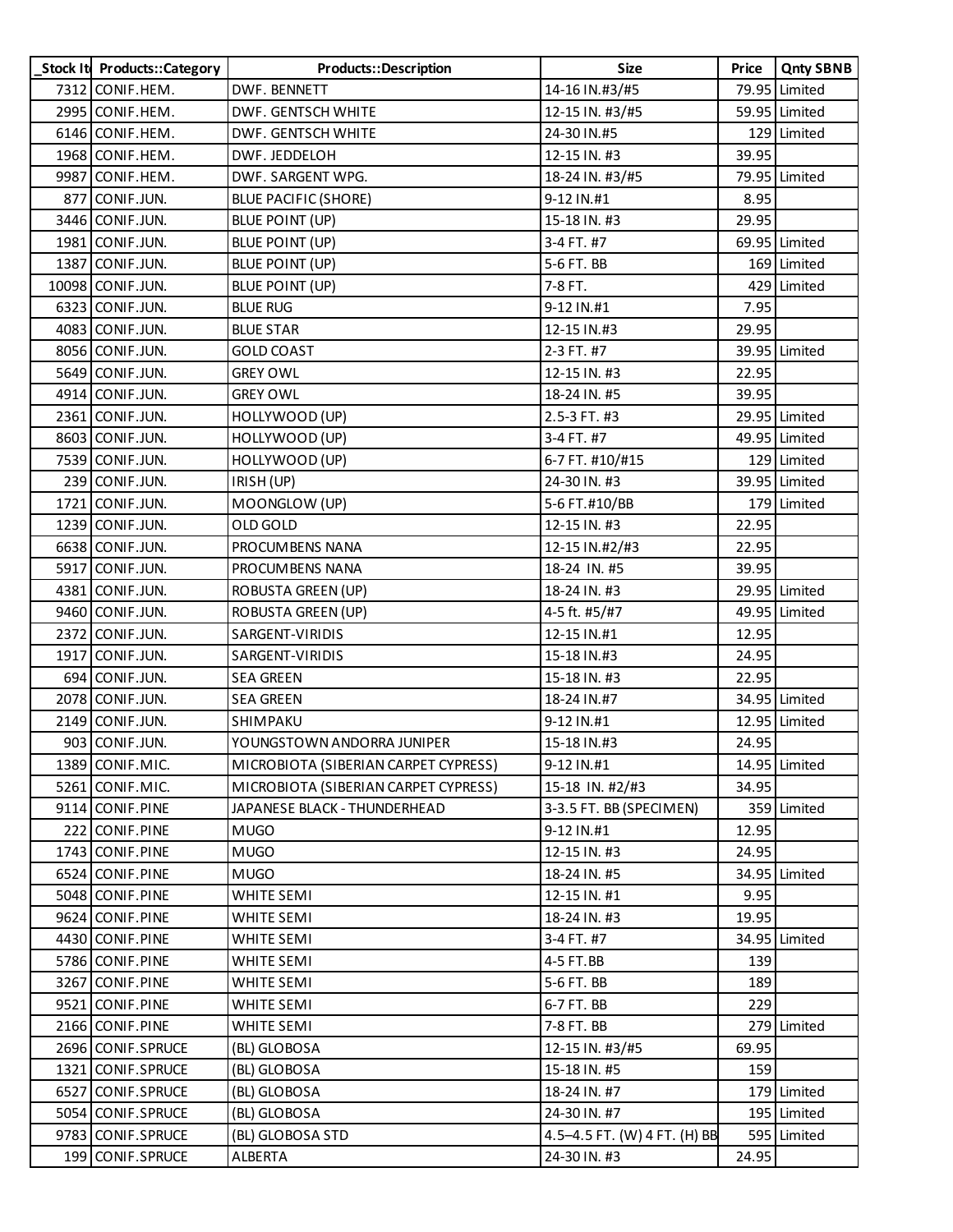| Stock It Products::Category | Products::Description           | Size                     | Price | <b>Qnty SBNB</b> |
|-----------------------------|---------------------------------|--------------------------|-------|------------------|
| 1803 CONIF.SPRUCE           | <b>ALBERTA</b>                  | 30-36 IN. #5             | 39.95 |                  |
| 3118 CONIF.SPRUCE           | <b>ALBERTA</b>                  | 4-4.5 FT. #7             | 69.95 |                  |
| 6321 CONIF.SPRUCE           | ALBERTA                         | 4-5 FT. #10              |       | 95 Limited       |
| 5331 CONIF.SPRUCE           | <b>BIRD'S NEST</b>              | 6-12 IN.#1               |       | 12.95 Limited    |
| 338 CONIF.SPRUCE            | <b>BIRD'S NEST</b>              | 15-18 IN. #3             | 24.95 |                  |
| 6489 CONIF.SPRUCE           | <b>BIRD'S NEST</b>              | 24-30 IN. #5             |       | 34.95 Limited    |
| 6841 CONIF.SPRUCE           | <b>NORWAY</b>                   | 12-15 IN. #1             | 9.95  |                  |
| 4560 CONIF.SPRUCE           | <b>NORWAY</b>                   | 15-18 IN. #2/3           | 14.95 |                  |
| 6756 CONIF.SPRUCE           | <b>NORWAY</b>                   | 3-4 FT.#7                |       | 39.95 Limited    |
| 1502 CONIF.SPRUCE           | <b>NORWAY</b>                   | 4-5 FT. BB               | 189   |                  |
| 9112 CONIF.SPRUCE           | <b>NORWAY</b>                   | 5-6 FT. BB               |       | 239 Limited      |
| 4234 CONIF.SPRUCE           | <b>NORWAY</b>                   | 6-7 FT. BB               |       | 295 Limited      |
| 10837 CONIF.SPRUCE          | <b>NORWAY</b>                   | 7-8 FT. BB *NO DELIVERY! |       | 329 Limited      |
| 1233 CONIF.SPRUCE           | NORWAY WEEPING                  | 3-5 FT. #5/#7            |       | 95 Limited       |
| 6762 CONIF.SPRUCE           | NORWAY WEEPING                  | 4.5-5 FT. #10            |       | 129 Limited      |
| 4016 CONIF.SPRUCE           | SERBIAN DWF STD.                | 15-18 IN.                |       | 229 Limited      |
| 9749 CONIF.SPRUCE           | SERBIAN DWF STD.                | 2.5-3 FT. BB             |       | 250 Limited      |
| 1278 CONIF.YEW              | <b>DENSIFORMIS</b>              | 12-15 IN. #3             | 24.95 |                  |
| 512 CONIF.YEW               | <b>DENSIFORMIS</b>              | 18-24 IN. #5             | 39.95 |                  |
| 4093 CONIF.YEW              | <b>ENGLISH</b>                  | 12-15 IN.#2/#3           | 29.95 |                  |
| 2432 CONIF.YEW              | <b>ENGLISH</b>                  | 18-24 IN.BB/#5           |       | 49.95 Limited    |
| 4709 CONIF.YEW              | <b>HICKS</b>                    | 12-15 IN. #3             | 24.95 |                  |
| 6933 CONIF.YEW.PLUM         | PLUM-DUKE GARDENS               | #2/#3                    | 34.95 |                  |
| 9604 CONIF. YEW. PLUM       | PLUM-DUKE GARDENS               | #5/#7                    | 69.95 |                  |
| 5788 CONIF.YEW.PLUM         | PLUM-DUKE GARDENS               | #3/4 (PRODUCTION ONLY)   | 10000 |                  |
| 7421 CONIF.YEW.PLUM         | PLUM-PROSTRATE                  | #3                       | 39.95 |                  |
| 7166 CONIF.YEW.PLUM         | PLUM-UPRIGHT YEW                | #3                       | 39.95 |                  |
| 3151 CONIF.YEW.PLUM         | PLUM-UPRIGHT YEW                | 24-30 IN. #5/#7          | 59.95 |                  |
| 8161 CONIF. YEW. PLUM       | PLUM-UPRIGHT YEW                | #5/#7                    | 89.95 |                  |
| 4129 CONIF.YEW.PLUM         | PLUM-UPRIGHT YEW                | #3/4 (PRODUCTION ONLY)   | 10000 |                  |
| 3472 CRAPE.                 | ACOMA (WT-MED)                  | #7/#10                   | 69.95 |                  |
| 7719 CRAPE.                 | ACOMA (WT-MED)                  | No Delivery 9-10 FT. BB  |       | 595 Limited      |
| 10496 CRAPE.                | ARAPAHO (RD-XLG)                | 10-12 FT. BB             |       | 425 Limited      |
| 10440 CRAPE.                | <b>BURGUNDY COTTON (WT-MED)</b> | 10-12 FT. BB             |       | 395 Limited      |
| 7371 CRAPE.                 | CATAWBA (PU-MED/LG)             | #7/#10/#15               |       | 129 Limited      |
| 7718 CRAPE.                 | CATAWBA (PU-MED/LG)             | 8-9 FT.                  | 425   | Limited          |
| 2085 CRAPE.                 | CATAWBA (PU-MED/LG)             | 9-10 FT. BB              | 450   |                  |
| 6015 CRAPE.                 | CATAWBA (PU-MED/LG)             | 9-11 FT. BB              | 495   |                  |
| 10089 CRAPE.                | CATAWBA (PU-MED/LG)             | No Delivery 9-12 FT. BB  |       | 595 Limited      |
| 9218 CRAPE.                 | CENTENNIAL SPIRIT (RD-MED/LG)   | #7                       | 69.95 |                  |
| 3004 CRAPE.                 | CHERRY DAZZLE (RD-SM)           | #3                       | 34.95 |                  |
| 7707 CRAPE.                 | DOUBLE DYNAMITE (RD-MED)        | #5/#7                    | 69.95 |                  |
| 1835 CRAPE.                 | DYNAMITE (RD-XLG)               | 30-36 IN.#7              | 69.95 |                  |
| 6176 CRAPE.                 | DYNAMITE (RD-XLG)               | 5-6 FT. BB               |       | 295 Limited      |
| 7537 CRAPE.                 | DYNAMITE (RD-XLG)               | 6-7 FT. BB               |       | 350 Limited      |
| 10240 CRAPE.                | DYNAMITE (RD-XLG)               | 7-8 FT. BB               |       | 425 Limited      |
| 10378 CRAPE.                | DYNAMITE (RD-XLG)               | 10-12 FT. BB             |       | 595 Limited      |
| 3030 CRAPE.                 | MUSKOGEE (PU-XLG)               | #7/#10                   | 69.95 |                  |
| 1765 CRAPE.                 | MUSKOGEE (PU-XLG)               | 5-6 FT. #15              |       | 195 Limited      |
| 8757 CRAPE.                 | MUSKOGEE (PU-XLG)               | 6-7 FT. #15              |       | 225 Limited      |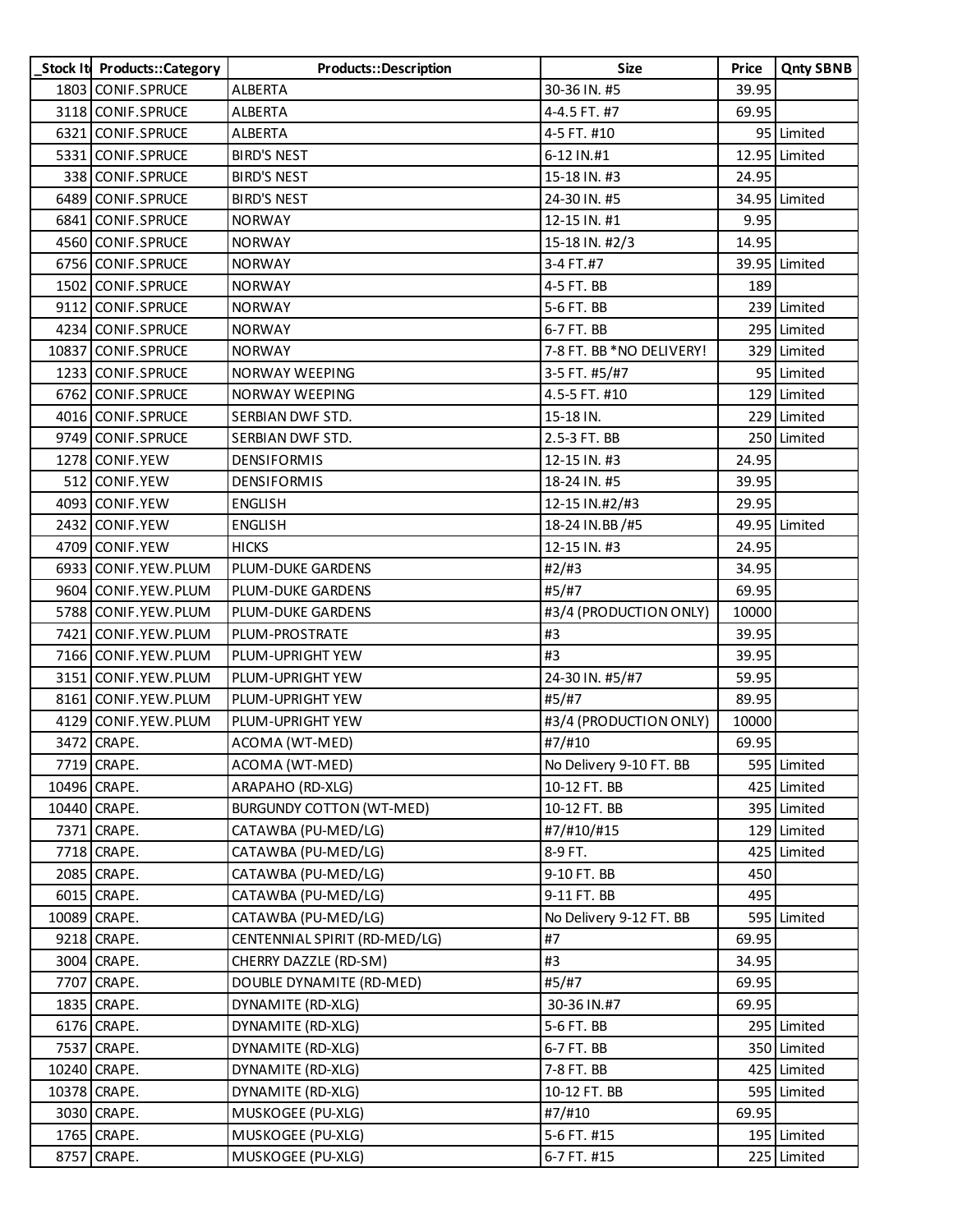| Stock It Products::Category | <b>Products::Description</b>   | <b>Size</b>              | Price | <b>Qnty SBNB</b> |
|-----------------------------|--------------------------------|--------------------------|-------|------------------|
| 8828 CRAPE.                 | MUSKOGEE (PU-XLG)              | 8-9 FT #30               |       | 325 Limited      |
| 1820 CRAPE.                 | MUSKOGEE (PU-XLG)              | 9-10 FT. BB              |       | 425 Limited      |
| 10947 CRAPE.                | MUSKOGEE (PU-XLG)              | No Delivery 10-11 FT. BB | 595   |                  |
| 7340 CRAPE.                 | MUSKOGEE (PU-XLG)              | No Delivery 12-14 FT. BB |       | 795 Limited      |
| 4755 CRAPE.                 | NATCHEZ (WT-XLG)               | #3/#5                    | 39.95 |                  |
| 3933 CRAPE.                 | NATCHEZ (WT-XLG)               | #7                       | 69.95 |                  |
| 3071 CRAPE.                 | NATCHEZ (WT-XLG)               | #10/#15                  |       | 195 Limited      |
| 6249 CRAPE.                 | NATCHEZ (WT-XLG)               | 6-7 FT. #15              |       | 225 Limited      |
| 7305 CRAPE.                 | NATCHEZ (WT-XLG)               | 7-8 FT. BB               |       | 350 Limited      |
| 2572 CRAPE.                 | NATCHEZ (WT-XLG)               | No Delivery 11-12 FT.    |       | 495 Limited      |
| 3782 CRAPE.                 | NATCHEZ (WT-XLG)               | 9-10 FT. BB              |       | 595 Limited      |
| 1667 CRAPE.                 | NATCHEZ (WT-XLG)               | No Delivery 10-12 FT. BB | 795   |                  |
| 10948 CRAPE.                | NATCHEZ (WT-XLG)               | No Delivery 16-17 FT. BB |       | 1200 Limited     |
| 1498 CRAPE.                 | PINK VELOUR (PK-MED/LG)        | #7                       | 69.95 |                  |
| 8883 CRAPE.                 | PINK VELOUR (PK-MED/LG)        | 6-7 FT. BB               |       | 325 Limited      |
| 6423 CRAPE.                 | PINK VELOUR (PK-MED/LG)        | 9-10 FT. BB              |       | 450 Limited      |
| 3116 CRAPE.                 | POCOMOKE (PK-XSM)              | #1                       | 14.95 |                  |
| 2241 CRAPE.                 | POCOMOKE (PK-XSM)              | #2/#3                    |       | 29.95 Limited    |
| 1650 CRAPE.                 | POCOMOKE (PK-XSM)              | #3/#5                    | 49.95 |                  |
| 2743 CRAPE.                 | RED ROCKET (RD-XLG)            | #7                       |       | 69.95 Limited    |
| 7432 CRAPE.                 | RED ROCKET (RD-XLG)            | 8-9 FT. BB               |       | 350 Limited      |
| 10086 CRAPE.                | <b>RED ROCKET (RD-XLG)</b>     | 9-10 FT. BB              |       | 395 Limited      |
| 10981 CRAPE.                | RED ROCKET (RD-XLG)            | 10-11 FT. BB             |       | 495 Limited      |
| 8408 CRAPE.                 | RHAPSODY IN PINK (PK-MED/LG)   | #7                       | 69.95 |                  |
| 6586 CRAPE.                 | SIOUX (PK-MED/LG)              | #3/#5                    |       | 29.95 Limited    |
| 3411 CRAPE.                 | SIOUX (PK-MED/LG)              | #7                       | 69.95 |                  |
| 4642 CRAPE.                 | SIOUX (PK-MED/LG)              | #10                      |       | 129 Limited      |
| 10427 CRAPE.                | SIOUX (PK-MED/LG)              | 10-11 FT. BB             | 495   |                  |
| 10653 CRAPE.                | SIOUX (PK-MED/LG)              | No Delivery 12-13 FT.BB  |       | 595 Limited      |
| 5571 CRAPE.                 | TONTO (RD-MED)                 | #7                       | 69.95 |                  |
| 7591 CRAPE.                 | TONTO (RD-MED)                 | 6-8 FT.BB                |       | 425 Limited      |
| 6324 CRAPE.                 | TONTO (RD-MED)                 | 9-10 FT. BB              | 495   |                  |
| 3598 CRAPE.                 | ZUNI (PU-MED)                  | #3/#5                    | 29.95 |                  |
| 7569 CRAPE.                 | ZUNI (PU-MED)                  | #15/#25                  |       | 250 Limited      |
| 9515 CRAPE.                 | ZUNI (PU-MED)                  | 11-12 FT.BB              |       | 425 Limited      |
| 8462 EDIBLES                | <b>GARLIC CALIFORNIA JUMBO</b> | 5/BAG                    | 7.99  |                  |
| 8880 EDIBLES                | ONION-DUTCH STUTTGARTER        | <b>BAG/75</b>            | 4.99  |                  |
| 9772 EDIBLES                | SHALLOTS-YELLOW                | <b>BAG</b>               | 5.99  |                  |
| 3914 FRUIT APPLE            | FUJI-RED (NP)                  | 4-6 FT.#7                | 79.95 |                  |
| 6741 FRUIT APPLE            | <b>GRANNY SMITH (NP)</b>       | 4-6 FT.#7                |       | 79.95 Limited    |
| 8872 FRUIT APPLE            | GRAVENSTEIN (NP, PS)           | 4-6 FT.#7                |       | 79.95 Limited    |
| 7979 FRUIT APPLE            | LIBERTY (NP)                   | 4-6 FT.#7                |       | 79.95 Limited    |
| 6275 FRUIT APPLE            | RED DELIC. (NP)                | 4-6 FT.#7                |       | 79.95 Limited    |
| 9036 FRUIT APPLE            | YELLOW TRANSPARENT (NP)        | 4-6 FT.#7                |       | 79.95 Limited    |
| 8314 FRUIT BERRY            | <b>BLK-ARAPAHO</b>             | #1                       | 14.95 |                  |
| 5525 FRUIT BERRY            | RASP.BLK-JEWELL                | #1/H2                    | 14.95 |                  |
| 5667 FRUIT BERRY            | RASP.RD-RED HERITAGE           | 12-15 IN.#1              | 14.95 |                  |
| 1217 FRUIT BERRY            | RASP.YL-ANNE                   | 12-15 IN.#1/#2           | 14.95 |                  |
| 7546 FRUIT BERRY            | STRAWBERRY- EVERBEARING        | 4 IN.                    | 2.99  |                  |
| 9820 FRUIT BERRY            | STRAWBERRY- EVERBEARING        | #1                       | 9.95  |                  |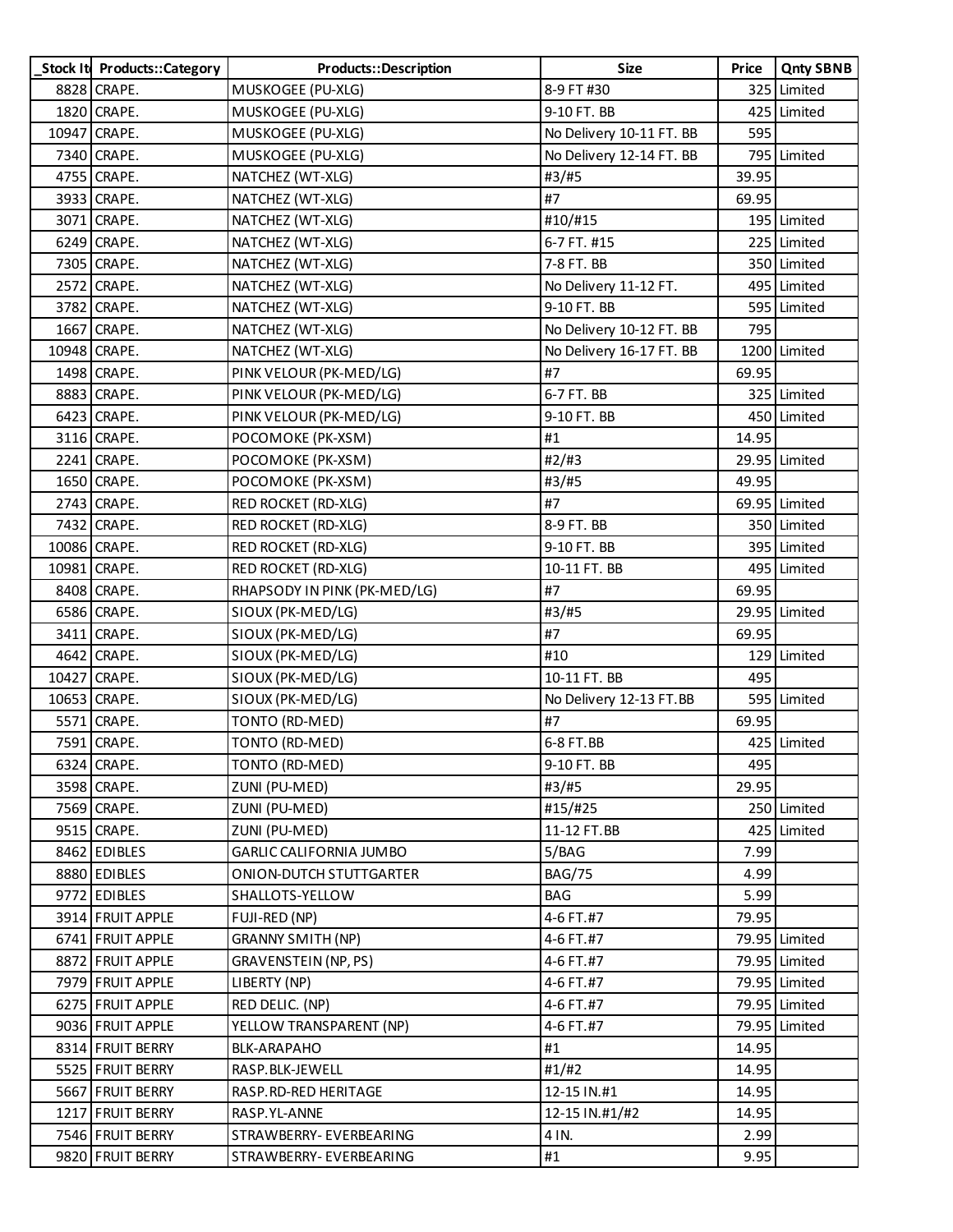| Stock It Products:: Category | Products::Description            | Size                      | Price | <b>Qnty SBNB</b> |
|------------------------------|----------------------------------|---------------------------|-------|------------------|
| 7550 FRUIT BERRY             | STRAWBERRY- JUNE BEARING         | 4 IN.                     | 2.99  |                  |
| 8729 FRUIT BERRY             | STRAWBERRY- JUNE BEARING         | #1                        | 9.95  |                  |
| 7981 FRUIT BLUE.             | <b>BERKELEY H. BUSH</b>          | #5                        |       | 39.95 Limited    |
| 6559 FRUIT BLUE.             | <b>BLUECROP H.BUSH</b>           | 15-24 IN.#2/#3            | 29.95 |                  |
| 3663 FRUIT BLUE.             | <b>BLUECROP H.BUSH</b>           | #5                        | 39.95 |                  |
| 5559 FRUIT BLUE.             | <b>BLUEGOLD H. BUSH</b>          | 15-24 IN.#2/#3            | 29.95 |                  |
| 9255 FRUIT BLUE.             | <b>BLUEGOLD H. BUSH</b>          | #5                        | 39.95 |                  |
| 1087 FRUIT BLUE.             | <b>BLUEJAY</b>                   | 15-24 IN.#2/#3            | 29.95 |                  |
| 10401 FRUIT BLUE.            | <b>BLUEJAY</b>                   | #6                        |       | 59.95 Limited    |
| FRUIT BLUE.                  | <b>BLUERAY</b>                   |                           |       |                  |
| 2550 FRUIT BLUE.             | CHIPPEWA HALF H. BUSH            | 15-24 IN.#2/#3            | 29.95 |                  |
| 3053 FRUIT BLUE.             | <b>DUKE H. BUSH</b>              | 15-24 IN.#2/#3            | 29.95 |                  |
| 8543 FRUIT BLUE.             | <b>DUKE H. BUSH</b>              | #6                        |       | 59.95 Limited    |
| 4879 FRUIT BLUE.             | <b>EARLIBLUE H.BUSH</b>          | 15-24 IN.#2/#3            | 29.95 |                  |
| 7321 FRUIT BLUE.             | <b>ELLIOTT H.BUSH</b>            | 15-24 IN.#2/#3            | 29.95 |                  |
| 10621 FRUIT BLUE.            | <b>LEGACY</b>                    | #3                        | 29.95 |                  |
| 2192 FRUIT BLUE.             | PATRIOT H.BUSH                   | 15-24 IN.#2/#3            | 29.95 |                  |
| 7673 FRUIT BLUE.             | PATRIOT H.BUSH                   | #5/#6                     | 49.95 |                  |
| 7807 FRUIT BLUE.             | POLARIS HALF H.BUSH              | #3                        | 29.95 |                  |
| 9021 FRUIT BLUE.             | SIERRA                           | #5                        | 39.95 |                  |
| 10827 FRUIT BLUE.            | <b>SPARTAN H. BUSH</b>           | #6                        | 59.95 |                  |
| 6910 FRUIT CHERRY            | (SW) BLACKGOLD (SP)(NO WARRANTY) | 4-6 FT. #7<br>No Warranty |       | 79.95 Limited    |
| 704 FRUIT CITR.              | CALAMONDIN ORANGE (NO WARRANTY)  | 10 IN.                    |       | 49.99 Limited    |
| 8979 FRUIT CITR.             | <b>MEXICAN LIME BUSH</b>         | #3/4                      |       | 29.99 Limited    |
| 6468 FRUIT CITR.             | <b>MEYER LEMON TREE</b>          | <b>STD#5</b>              |       | 83.99 Limited    |
| 9770 FRUIT CURR.             | ROVADA (RD)                      | #3                        |       | 29.95 Limited    |
| 1503 FRUIT FIG               | BROWN TURKEY (SP) (NO WARRANTY)  | #2#3                      |       | 39.95 Limited    |
| 6622 FRUIT FIG               | BROWN TURKEY (SP) (NO WARRANTY)  | #5/#7                     |       | 79.95 Limited    |
| 7363 FRUIT FIG               | CELESTE (NO WARRANTY)            | #3                        |       | 39.95 Limited    |
| 10578 FRUIT GRAPE            | CANADICE (SDLESS-RD)             | #3/4                      |       | 14.95 Limited    |
| 4085 FRUIT GRAPE             | CONCORD (SDLESS-PU)              | 1-3 FT.#2/#3 TRELLIS      |       | 29.95 Limited    |
| 10709 FRUIT GRAPE            | HIMROD (SDLESS-WT)               | DO NOT USE                |       | 1000 Limited     |
| 7969 FRUIT KIWI              | ANNA KIWI (F)                    | #2/#3                     |       | 29.95 Limited    |
| 7477 FRUIT KIWI              | <b>MALE KIWI</b>                 | #2/H3                     |       | 29.95 Limited    |
| 8830 FRUIT NUT               | (CHES) COLOSSAL LARGE BRANCHED   | #3                        |       | 59.95 Limited    |
| 6798 FRUIT PEAR              | (ASIAN) HARDY GIANT(NP)          | 4-6 FT. #7                | 79.95 |                  |
| 5137 FRUIT PEAR              | (ASIAN) NEW CENTURY (NP)         | 4-6 FT. #7                |       | 79.95 Limited    |
| 2790 FRUIT PEAR              | <b>BARTLETT (NP)</b>             | 4-6 FT. #7                |       | 79.95 Limited    |
| 987 FRUIT PEAR               | MOONGLOW (NP)                    | 4-6 FT. #7                |       | 79.95 Limited    |
| 6585 FRUIT PEAR              | RED ANJOU (NP)                   | 4-6 FT. #7                |       | 79.95 Limited    |
| 2923 FRUIT PEAR              | SECKEL (NP)                      | 4-6 FT. #7                |       | 79.95 Limited    |
| 8858 FRUIT PERS.             | (X) NIKITA'S GIFT (ASTR.SP)      | #7                        |       | 89.95 Limited    |
| 10982 FRUIT PLUM             | (EURO) DAMSON                    | 3-4 FT. #7                | 79.95 |                  |
| 10039 FRUIT PLUM             | (EURO) YELLOW EGG                | 3-3.5 FT. #7              |       | 79.95 Limited    |
| 6013 FRUIT PLUM              | (JPN) METHLEY (SP)               | 4-6 FT. #7                |       | 79.95 Limited    |
| 4970 FRUIT PLUM              | (JPN) SANTA ROSA (MODERATELY SP) | 4-6 FT. #7                | 79.95 |                  |
| 8613 FRUIT SERVICE.          | NORTHLINE SASKATOON              | #7                        |       | 79.95 Limited    |
| 2717 GRASS BAMBOO            | (CLMP) GREEN BEAR                | #2#3                      | 49.95 |                  |
| 9146 GRASS BAMBOO            | (CLMP) GREEN BEAR                | #7                        | 79.95 |                  |
| 6471 GRASS BAMBOO            | (CLMP) TALL SCREEN               | #2/#3                     | 49.95 |                  |
|                              |                                  |                           |       |                  |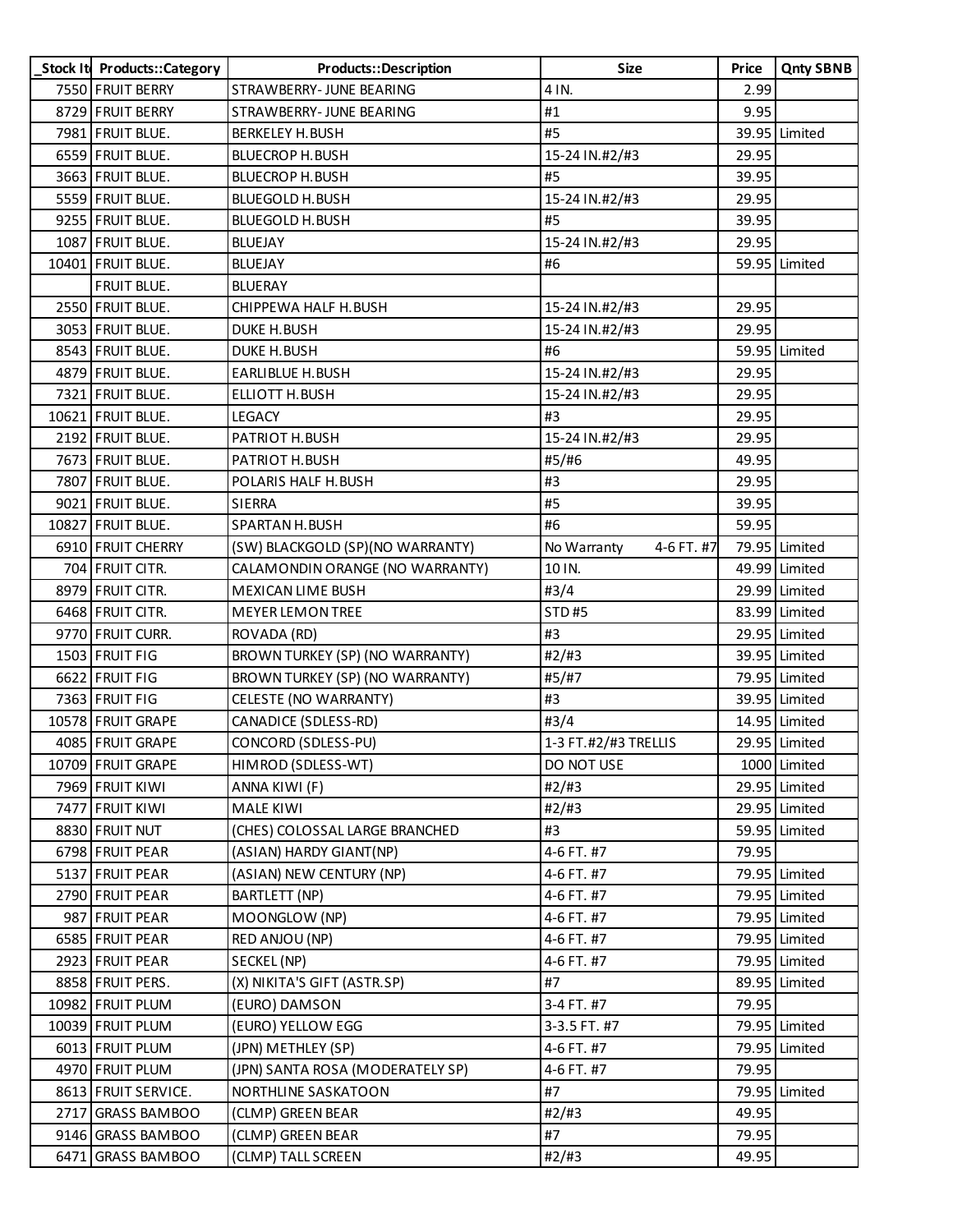| Stock It Products:: Category | <b>Products::Description</b>      | <b>Size</b>  | Price | <b>Qnty SBNB</b> |
|------------------------------|-----------------------------------|--------------|-------|------------------|
| 8458 GRASS BAMBOO            | <b>RED FOUNTAIN</b>               | #3/4         | 49.95 |                  |
| 10451 GRASS CAREX            | PENNSYLVANIA SEDGE                | QT           |       | 7.95 Limited     |
| 10489 GRASS NASS             | NASSELLA                          | QT           |       | 6.95 Limited     |
| 10687 GRASS SORGH.           | SORGH - INDIAN STEEL GRASS        | #1           | 12.95 |                  |
| 10879 GRASS SPOR.            | PRAIRIE DROPSEED                  | QT           |       | 6.95 Limited     |
| 10364 GRASS SPOR.            | PRAIRIE DROPSEED                  | #3/4         | 9.95  |                  |
| 9566 GRASS.                  | .GRASS* GENERIC                   | #3/4         | 9.95  |                  |
| 7772 GRASS.                  | .GRASS* GENERIC                   | #3/4         | 10.95 |                  |
| 9888 GRASS.                  | GRASS* GENERIC                    | #3/4/#2/#3   |       | 19.95 Limited    |
| 10742 GRASS.ACOR             | <b>SWEET FLAG - OGON</b>          | QT           | 6.95  |                  |
| 9240 GRASS.ACOR              | <b>SWEET FLAG - OGON</b>          | #3/4         |       | 10.95 Limited    |
| 2062 GRASS.CALA.             | FEATHER REED - KARL FOERSTER      | #2/#3        | 19.95 |                  |
| 1516 GRASS.CALA.             | FEATHER REED - OVERDAM            | #2/#3        | 19.95 |                  |
| 3425 GRASS.CAREX             | SEDGE - BLUE ZINGER               | #1           |       | 9.95 Limited     |
| 2272 GRASS.CAREX             | SEDGE - EVERGOLD                  | #3/4         | 9.95  |                  |
| 8817 GRASS.CAREX             | <b>SEDGE - EVERILLO</b>           | #3/4         | 9.95  |                  |
| 1935 GRASS.CAREX             | SEDGE - GOLD FOUNTAINS            | #1           | 9.95  |                  |
| 9825 GRASS.CHAS.             | <b>NORTHERN SEA OATS</b>          | #3/4         | 12.95 |                  |
| 2388 GRASS.CORT.             | <b>PAMPAS GRASS</b>               | #2/#3        |       | 24.95 Limited    |
| 6172 GRASS.CORT.             | PAMPAS-ANDES SILVER               | #2           |       | 29.95 Limited    |
| 9650 GRASS.ERAG.             | PURPLE LOVE GRASS                 | #3/4         | 10.95 |                  |
| 6042 GRASS.FEST.             | <b>FESCUE - ELIJAH BLUE</b>       | #3/4         |       | 9.95 Limited     |
| 7688 GRASS.HAKON.            | <b>GOLDEN JPN. FOREST GRASS</b>   | QT           |       | 10.95 Limited    |
| 5793 GRASS.IMPE.             | <b>BLOOD GRASS</b>                | QT           |       | 10.95 Limited    |
| 9672 GRASS.JUNCUS            | RUSH - BLUE ARROW                 | #3/4         | 9.95  |                  |
| 3611 GRASS.MISC.             | <b>FLAME GRASS</b>                | #3           | 19.95 |                  |
| 3056 GRASS.MISC.             | MAIDEN - ADAGIO                   | #2/#3        | 19.95 |                  |
| 2189 GRASS.MISC.             | MAIDEN - GRACILLIMUS              | #3           | 19.95 |                  |
| 213 GRASS.MISC.              | MAIDEN - MORNING LIGHT            | #3           | 19.95 |                  |
| 1397 GRASS.MISC.             | <b>PORCUPINE</b>                  | #3           |       | 19.95 Limited    |
| 1798 GRASS.MISC.             | SILVER - ARABESQUE                | #2/H3        | 19.95 |                  |
| 2587 GRASS.MISC.             | SILVER - CABARET                  | #3           | 24.95 |                  |
| 2339 GRASS.MISC.             | SILVER ARROW                      | #2/#3        | 19.95 |                  |
| 2925 GRASS.MUHLEN.           | PINK MUHLEY                       | #3/4         | 10.95 |                  |
| 9837 GRASS.MUHLEN.           | PINK MUHLEY                       | #2/#3        | 24.95 |                  |
| 6235 GRASS.OPHI.             | <b>MONDO - BLACK</b>              | 4 IN         | 8.95  |                  |
| 4119 GRASS.OPHI.             | MONDO - JPN.                      | 4 IN         | 5.95  |                  |
| 5303 GRASS.OPHI.             | MONDO - JPN. NANA                 | 4 IN         | 4.95  |                  |
| 1283 GRASS.PANIC.            | SWITCH - NORTHWIND                | #3           | 19.95 |                  |
| 5279 GRASS.PANIC.            | SWITCH - SHENANDOAH               | #3           | 19.95 |                  |
| 8996 GRASS. PANIC.           | THUNDERCLOUD SWITCH GRASS         | #3           | 19.95 |                  |
| 3698 GRASS. PENN.            | FOUNTAIN DWARF - HAMELN           | #3/4         |       | 9.95 Limited     |
| 2721 GRASS.PENN.             | FOUNTAIN-ORIENTAL 'KARLEY ROSE'   | #3/4         | 9.95  |                  |
| 4153 GRASS.PHAL.             | RIBBON - STRAWBERRIES & CREAM     | #1           |       | 8.95 Limited     |
| 10227 GRASS.PHAL.            | RIBBON - STRAWBERRIES & CREAM     | #2/#3        |       | 19.95 Limited    |
| 8489 GRASS.SCHIZ.            | STANDING OVATION LITTLE BLUE STEM | 2 QT/#3/4    |       | 10.95 Limited    |
| 5014 GRD.AJUGA               | <b>BRONZE BEAUTY</b>              | 50 PER- FLAT | 38.95 |                  |
| 2565 GRD.AJUGA               | <b>BURGUNDY GLOW</b>              | 50 PER- FLAT |       | 38.95 Limited    |
| 7661 GRD.AJUGA               | <b>CHOCOLATE CHIP</b>             | QT           |       | 5.95 Limited     |
| 6328 GRD.ARCTO.              | BEARBERRY                         | #1           | 12.95 |                  |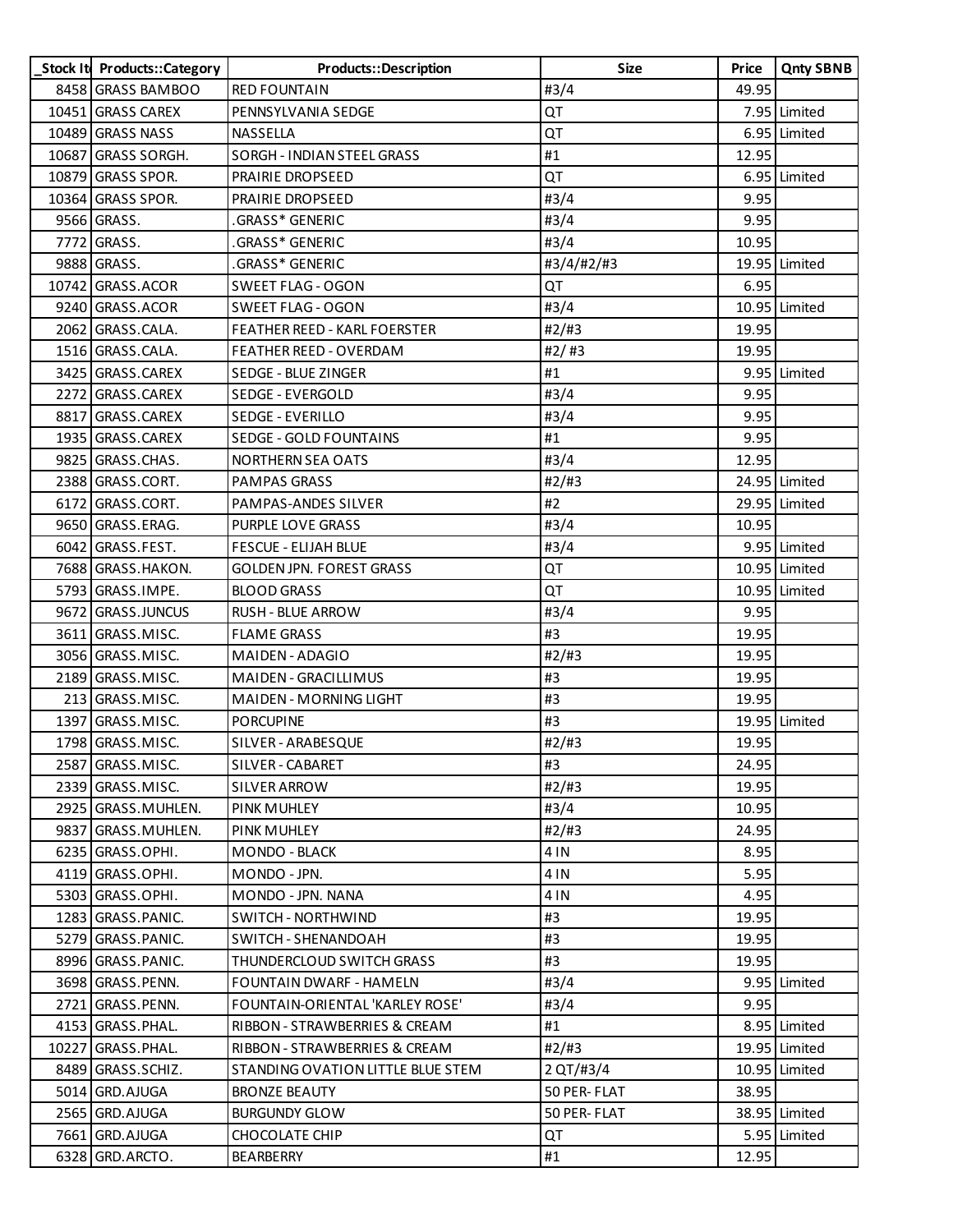| Stock It Products::Category | Products::Description     | <b>Size</b>                 | Price | <b>Qnty SBNB</b> |
|-----------------------------|---------------------------|-----------------------------|-------|------------------|
| 3458 GRD. HEDERA            | <b>ENGLISH</b>            | 50/PP FLAT or 100 PER- FLAT |       | 36.95 Limited    |
| 9824 GRD. PACHYS.           | ALLEGHENY SPURGE (NATIVE) | 3" or QT                    | 9.95  |                  |
| 5434 GRD. PACHYS.           | PACHYSANDRA               | 100 PER- FLAT               | 36.95 |                  |
| 10882 GRD. SARCO.           | <b>FRAGRANT VALLEY</b>    | #3                          |       | 55.95 Limited    |
| 1336 GRD.SARCO.             | <b>SWEETBOX</b>           | #1                          |       | 19.95 Limited    |
| 1457 GRD.SARCO.             | <b>SWEETBOX</b>           | #2/#3                       |       | 55.95 Limited    |
| 2874 GRD. VINCA             | <b>VINCA MINOR</b>        | 50 PER-FLAT                 |       | 38.95 Limited    |
| 2715 HOLLY AMER.            | DAVID (M)                 | 9-12 IN.#1                  |       | 19.95 Limited    |
| 8224 HOLLY AMER.            | MARYLAND DWARF (F)        | 18-24 IN. #3                | 39.95 |                  |
| 4999 HOLLY AMER.            | MARYLAND DWARF (F)        | #3/#7                       |       | 69.95 Limited    |
| 10652 HOLLY AMER.           | SATYR HILL (F)            | 7-8 FT. BB                  |       | 459 Limited      |
| 9869 HOLLY BLUE             | ANGEL (F)                 | #3/4                        | 19.95 |                  |
| 3085 HOLLY BLUE             | ANGEL (F)                 | 12-15 IN. #3                |       | 29.95 Limited    |
| 6931 HOLLY BLUE             | ANGEL (F)                 | 15-18 IN. #3                |       | 49.95 Limited    |
| 8789 HOLLY BLUE             | ANGEL (F)                 | 18-24 IN. #5                | 69.95 |                  |
| 5710 HOLLY BLUE             | DRAGON LADY (F)           | 2.5-3 FT. #4                |       | 39.95 Limited    |
| 3687 HOLLY BLUE             | DRAGON LADY (F)           | 3-4 FT. #5 /#7              | 89.95 |                  |
| 8492 HOLLY BLUE             | DRAGON LADY (F)           | 6-7 FT.BB                   |       | 450 Limited      |
| 9032 HOLLY BLUE             | DRAGON LADY (F)           | 8-9 FT. BB                  |       | 575 Limited      |
| 4985 HOLLY BLUE             | MAID(F)                   | 6-9 IN.#1                   | 12.95 |                  |
| 5229 HOLLY BLUE             | MAID(F)                   | 2-2.5 FT.#3                 |       | 29.95 Limited    |
| 2215 HOLLY BLUE             | MAID(F)                   | 3-4 FT.#5/#7                | 79.95 |                  |
| 2113 HOLLY BLUE             | PRINCE (M)                | 15-18 IN. #3                | 24.95 |                  |
| 1966 HOLLY BLUE             | PRINCESS (F)              | 12-15 IN. #3                | 24.95 |                  |
| 5430 HOLLY BLUE             | PRINCESS (F)              | 18-24 IN. #7                | 39.95 |                  |
| 10370 HOLLY BLUE            | SHINY LADY (F)            | #5                          |       | 89.85 Limited    |
| 5056 HOLLY BLUE             | STALLION (M)              | 15-18 IN. #3                | 29.95 |                  |
| 3272 HOLLY CHINA            | CHINA BOY (M)             | 12-15 IN. #3                | 24.95 |                  |
| 2052 HOLLY CHINA            | CHINA BOY (M)             | 18-24 IN.#5/#7              | 39.95 |                  |
| 133 HOLLY CHINA             | CHINA GIRL (F)            | 12-15 IN. #3                | 24.95 |                  |
| 6297 HOLLY CHINA            | CHINA GIRL (F)            | 2-2.5 FT. #5/#7             |       | 39.95 Limited    |
| 2542 HOLLY CHINA            | CHINA GIRL (F)            | 3-4 FT. #10                 |       | 59.95 Limited    |
| 1601 HOLLY ENG.             | AUREO-MARGINATA           | 18-24 IN. #5                |       | 49.95 Limited    |
| 3490 HOLLY HYB.             | <b>CHRISTMAS JEWEL</b>    | 3-4 FT. #7                  | 95    |                  |
| 6378 HOLLY HYB.             | <b>NELLIE STEVENS (F)</b> | 15-18 IN. #3                | 29.95 |                  |
| 3210 HOLLY HYB.             | NELLIE STEVENS (F)        | 3-4 FT.#7                   | 59.95 |                  |
| 4982 HOLLY HYB.             | <b>NELLIE STEVENS (F)</b> | 4-5 FT. #10                 |       | 129 Limited      |
| 7685 HOLLY HYB.             | NELLIE STEVENS (F)        | 5-6 FT. BB                  |       | 279 Limited      |
| 8164 HOLLY HYB.             | NELLIE STEVENS (F)        | 6-7 FT. BB                  |       | 425 Limited      |
| 3514 HOLLY HYB.             | <b>NELLIE STEVENS (F)</b> | 8-9 FT. BB                  |       | 495 Limited      |
| 10730 HOLLY HYB.            | NELLIE STEVENS (F)        | 8-10 FT. BB                 |       | 575 Limited      |
| 6319 HOLLY HYB.             | NELLIE STEVENS (F)        | No Delivery 10-12 FT. BB    | 650   |                  |
| 8758 HOLLY HYB.             | RED BEAUTY (F)            | 2-3 FT. #7                  |       | 89.95 Limited    |
| 9081 HOLLY HYB.             | RED BEAUTY (F)            | #10                         |       | 195 Limited      |
| 4514 HOLLY INK.             | DENSA                     | 18-24 IN. #3                | 23.95 |                  |
| 1395 HOLLY INK.             | DENSA                     | 18-20 IN. #5/#7             |       | 39.95 Limited    |
| 9069 HOLLY INK.             | <b>GEM BOX</b>            | #1                          |       | 19.95 Limited    |
| 4406 HOLLY INK.             | SHAMROCK                  | 12-15 IN.#1                 | 12.95 |                  |
| 1793 HOLLY INK.             | SHAMROCK                  | 18-24 IN. #3                | 23.95 |                  |
| 9838 HOLLY JPN.             | CHESAPEAKE (UP)           | 18-24 IN. #3                | 34.95 |                  |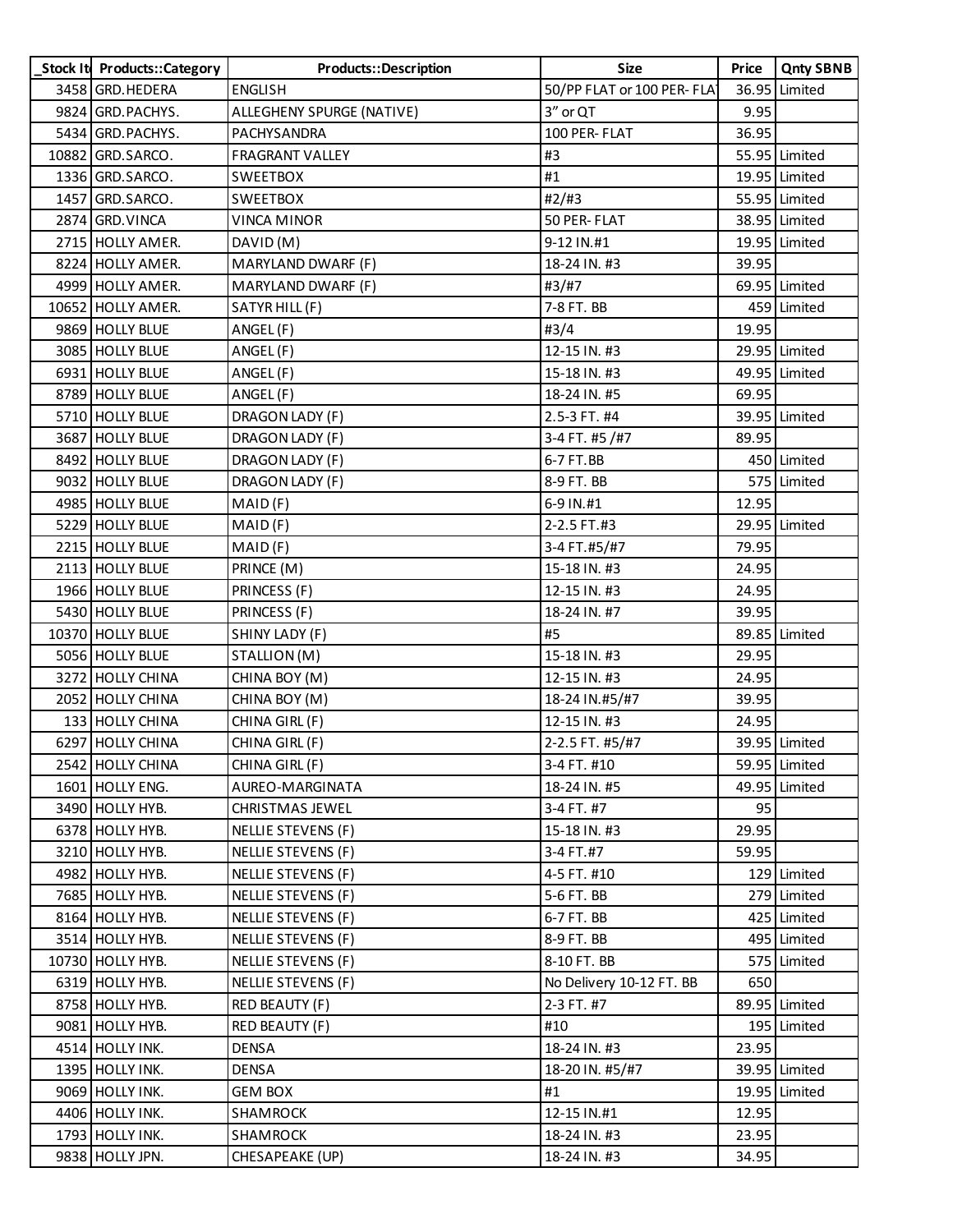| Stock It Products::Category | Products::Description                | <b>Size</b>          | <b>Price</b> | <b>Qnty SBNB</b> |
|-----------------------------|--------------------------------------|----------------------|--------------|------------------|
| 4469 HOLLY JPN.             | CHESAPEAKE (UP)                      | 3-4 FT. #7           | 69.95        |                  |
| 2143 HOLLY JPN.             | <b>GREEN LUSTRE</b>                  | 12-15 IN #2/#3       | 23.95        |                  |
| 4099 HOLLY JPN.             | <b>GREEN LUSTRE</b>                  | 18-24 IN. #5/7       | 39.95        |                  |
| 672 HOLLY JPN.              | <b>HELLERI</b>                       | 6-9 IN.#1            | 12.95        |                  |
| 2034 HOLLY JPN.             | <b>HELLERI</b>                       | 15-18#3              | 23.95        |                  |
| 4665 HOLLY JPN.             | HELLERI                              | 18-24 IN. #5         | 32.95        |                  |
| 5719 HOLLY JPN.             | <b>HETZ</b>                          | 12-15 IN. #3         | 23.95        |                  |
| 10899 HOLLY JPN.            | PAGODA                               | 15-24 IN.#3/#5       |              | 79.95 Limited    |
| 6081 HOLLY JPN.             | SKY PENCIL (UP)                      | 24-30 IN. #3         | 29.95        |                  |
| 6336 HOLLY JPN.             | SKY PENCIL (UP)                      | 30-36 IN. #5/#7      | 59.95        |                  |
| 1631 HOLLY JPN.             | SOFT TOUCH                           | 9-12 IN. #1          | 12.95        |                  |
| 6173 HOLLY JPN.             | SOFT TOUCH                           | 12-15 IN. #3         | 23.95        |                  |
| 6924 HOLLY JPN.             | SOFT TOUCH                           | 2-2.5 IN. #5         | 34.95        |                  |
| 5089 HOLLY JPN.             | STEEDS (UP)                          | 2-2.5 FT. #3         | 29.95        |                  |
| 6085 HOLLY JPN.             | STEEDS (UP)                          | 3-4 FT. #7           |              | 59.95 Limited    |
| 8804 HOLLY RED              | OAK LEAF(F)                          | #7                   | 69.95        |                  |
| 5112 HOLLY WINT.            | WINTER RED (F)                       | 18-24 IN. #3         |              | 24.95 Limited    |
| 10822 HOLLY WINT.           | WINTER RED (F)                       | #10                  |              | 69.95 Limited    |
| 7821 HOLLY WINT.            | WINTERBERRY (M) - JIM DANDY          | #3/#5                | 39.95        |                  |
| 2018 HOLLY WINT.            | WINTERBERRY (M) - SOUTHERN GENTLEMAN | 18-24 IN. #3         | 24.95        |                  |
| 4199 MISC.ABELIA            | <b>EDWARD GOUCHER</b>                | 12-15 IN. #3         | 22.95        |                  |
| 8274 MISC.ABELIA            | <b>EDWARD GOUCHER</b>                | 15-18 IN. #5         |              | 39.95 Limited    |
| 2046 MISC.ABELIA            | FRAGRANT                             | #2                   |              | 24.95 Limited    |
| 1715 MISC.ABELIA            | <b>GLOSSY</b>                        | 9-12 IN.#1           | 12.95        |                  |
| 6870 MISC.ABELIA            | <b>GLOSSY</b>                        | 15-18 IN.#3          | 24.95        |                  |
| 8455 MISC.ABELIA            | <b>GLOSSY</b>                        | #7                   |              | 29.95 Limited    |
| 7467 MISC.ABELIA            | KALEIDOSCOPE                         | 15-18 IN. #3         | 29.95        |                  |
| 9720 MISC.ABELIA            | KALEIDOSCOPE                         | 15-18 IN. #5         | 39.95        |                  |
| 6195 MISC.ABELIA            | <b>ROSE CREEK</b>                    | 15-18 IN. #3         | 24.95        |                  |
| 9181 MISC.ABELIA            | <b>ROSE CREEK</b>                    | 18-24 IN. #5         |              | 34.95 Limited    |
| 9198 MISC.ANDRO.            | CAVATINE (WT)                        | #2#3                 | 39.95        |                  |
| 6521 MISC.ANDRO.            | CAVATINE (WT)                        | #5                   | 59.95        |                  |
| 8453 MISC.ANDRO.            | DOROTHY WYCOFF (PK/WT)               | 24-30 IN. #5         | 59.95        |                  |
| 9573 MISC.ANDRO.            | DOROTHY WYCOFF (PK/WT)               | 2-2.5 FT. #6/#7      |              | 89.95 Limited    |
| 8007 MISC.ANDRO.            | <b>KATSURA</b>                       | #3                   |              | 39.95 Limited    |
| 6655 MISC.ANDRO.            | MTN FIRE (WT)                        | 12-15 IN. #3         | 49.95        |                  |
| 4494 MISC.ANDRO.            | MTN FIRE (WT)                        | 24-30 IN. #3/#7      |              | 69.95 Limited    |
| 8301 MISC.ANDRO.            | MTN FIRE (WT)                        | 18-24 IN. #7         |              | 89.95 Limited    |
| 5179 MISC.ANDRO.            | PRELUDE (WT)                         | #3/#5                | 49.95        |                  |
| 1642 MISC.ANDRO.            | <b>VALLEY VALENTINE (PK)</b>         | 15-18 IN.#3          | 49.95        |                  |
| 5989 MISC.ANDRO.            | <b>VALLEY VALENTINE (PK)</b>         | #5                   |              | 69.95 Limited    |
| 9323 MISC.ANDRO.            | VALLEY VALENTINE (PK)                | #7                   |              | 89.95 Limited    |
| 2097 MISC.AUCUBA            | <b>GOLD DUST</b>                     | #3                   | 29.95        |                  |
| 7886 MISC.AUCUBA            | <b>GOLD DUST</b>                     | #3/4 PRODUCTION ONLY | 10000        |                  |
| 1780 MISC. BAYBY.           | <b>NORTHERN</b>                      | 18-24 IN.#3          | 29.95        |                  |
| 2832 MISC.BAYBY.            | <b>NORTHERN</b>                      | 3-5 FT.#5/ #7        |              | 39.95 Limited    |
| 9616 MISC.BOXWD.            | DEE RUNK (UP)                        | 30-36 IN.            | 195          |                  |
| 2314 MISC.BOXWD.            | DEE RUNK (UP)                        | 3.5-4 FT. BC         |              | 269 Limited      |
| 9934 MISC.BOXWD.            | ELEGANTISSIMA (VARIEGATED)           | 18-21 IN. BC#6       |              | 159 Limited      |
| 8960 MISC.BOXWD.            | <b>GOLDEN DREAM</b>                  | 12-15 IN. #3         |              | 49.95 Limited    |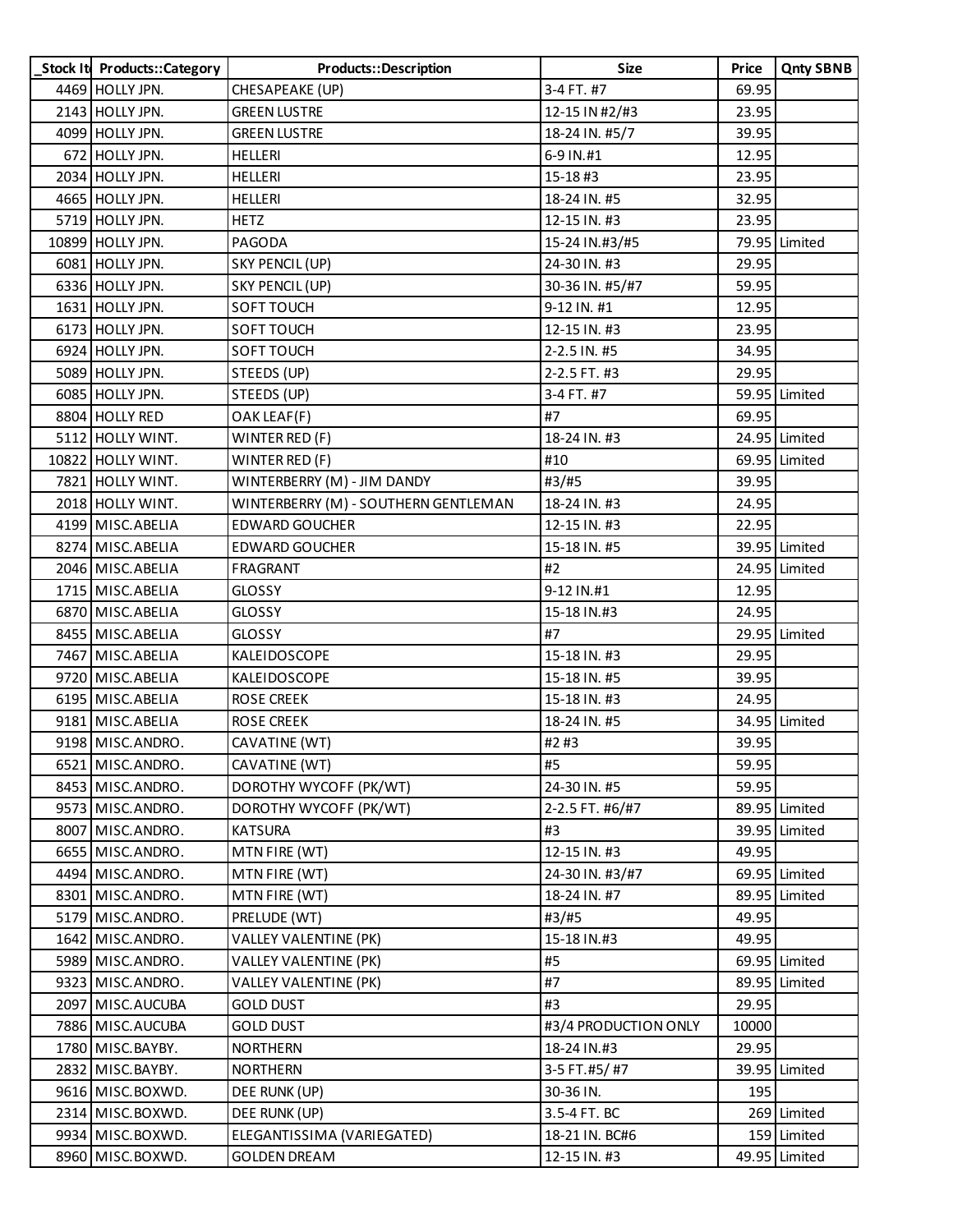| Stock It Products:: Category | <b>Products::Description</b>        | Size               | Price | <b>Qnty SBNB</b> |
|------------------------------|-------------------------------------|--------------------|-------|------------------|
| 3177 MISC.BOXWD.             | <b>GOLDEN DREAM</b>                 | 15-18 IN. #3/#5    |       | 69.95 Limited    |
| 8060 MISC BOXWD.             | <b>GOLDEN DREAM</b>                 | 21-24 IN.          |       | 110 Limited      |
| 3729 MISC BOXWD.             | <b>GRACE HENDRICK PHILLIPS (DW)</b> | 9-12 IN. #3        |       | 59.95 Limited    |
| 5539 MISC BOXWD.             | <b>GRAHAM BLANDY (UP)</b>           | 12-15 IN. #2/#3    | 39.95 |                  |
| 3773 MISC BOXWD.             | <b>GREEN BEAUTY</b>                 | 15-18 IN. #3       |       | 42.95 Limited    |
| 7720 MISC BOXWD.             | <b>GREEN MOUNTAIN</b>               | 18-21 IN.          |       | 79.95 Limited    |
| 3041 MISC.BOXWD.             | <b>GREEN PILLOW</b>                 | #3                 |       | 59.95 Limited    |
| 1898 MISC.BOXWD.             | <b>GREEN VELVET</b>                 | 12-15 IN. #2.5     | 45.95 |                  |
| 4077 MISC.BOXWD.             | <b>KOREAN DWARF (SM)</b>            | 15-18 IN. #3       | 39.95 |                  |
| 3441 MISC.BOXWD.             | KOREAN-WINTER GEM                   | #3                 |       | 39.95 Limited    |
| 8321 MISC.BOXWD.             | KOREAN-WINTER GEM                   | 18 IN. X 21 IN. BC |       | 89.95 Limited    |
| 9516 MISC BOXWD.             | KOREAN-WINTER GEM                   | #10                |       | 129 Limited      |
| 7755 MISC.BOXWD.             | LITTLE MISSY                        | #3                 |       | 59.95 Limited    |
| 10148 MISC.BOXWD.            | LITTLE MISSY                        | 12-15 IN.          |       | 89.95 Limited    |
| 9312 MISC.BOXWD.             | NEWGEN FREEDOM                      | #3                 | 52.95 |                  |
| 10605 MISC.BOXWD.            | NEWGEN FREEDOM                      | #5                 |       | 89.95 Limited    |
| 9329 MISC.CAMELLIA           | FALL GARDEN SERIES (NO WARRANTY)    | #3                 | 49.95 |                  |
| 1508 MISC.CAMELLIA           | SPRING GARDEN SERIES (NO WARRANTY)  | 3-4 FT.#3          | 49.95 |                  |
| 2213 MISC.CAMELLIA           | SPRING GARDEN SERIES (NO WARRANTY)  | #5/#7              | 129   |                  |
| 1466 MISC.COTN.              | <b>CORAL BEAUTY</b>                 | 12-15 IN.#1        |       | 9.95 Limited     |
| 2591 MISC.COTN.              | <b>CORAL BEAUTY</b>                 | 12-15 IN. #3       |       | 19.95 Limited    |
| 9982 MISC.COTN.              | LITTLE GEM                          | #3                 |       | 29.95 Limited    |
| 5334 MISC.COTN.              | <b>TOM THUMB</b>                    | 9-12 IN.#3         |       | 29.95 Limited    |
| 5820 MISC.COTN.              | WILLOWLEAF                          | 18-24 IN.#1        | 9.95  |                  |
| 4941 MISC.DAPHNE             | <b>CAROL MACKIE</b>                 | 9-12 IN.#3/#5      | 59.95 |                  |
| 8225 MISC.DAPHNE             | <b>CAROL MACKIE</b>                 | 18-24 IN.          | 89.98 |                  |
| 10298 MISC. ELAEA.           | SILVERBERRY                         | #3                 | 49.95 |                  |
| 3995 MISC. EUON.             | AUREO MARGINATA (GOLDEN)            | 15-18 IN. #3       | 39.95 |                  |
| 3746 MISC. EUON.             | <b>MANHATTAN</b>                    | 12-15 IN. #3       |       | 22.95 Limited    |
| 9983 MISC.EUON.              | SILVER KING                         | 15-18 IN. #5       |       | 49.95 Limited    |
| 4889 MISC.HEATH              | C.D. EASON (RD)SUM                  | 9-12 IN.#1         |       | 12.95 Limited    |
| 3630 MISC.HEATH              | FURZEY (PK SPR)                     | 6-9 IN.#1          | 12.95 |                  |
| 7754 MISC.HEATH              | KRAMER'S ROTE (PK/RD)               | 6-9 IN. #1         | 12.95 |                  |
| 3296 MISC.HEATH              | MEDITERRANEAN PINK (PK)SPR          | 9-12 IN.#3/4/#1    |       | 12.95 Limited    |
| 4875 MISC.HEATH              | MEDITERRANEAN WHITE (WT)SPR         | 9-12 IN.#1         |       | 12.95 Limited    |
| 3325 MISC.LAURL.             | <b>CHERRY OTTO LUYKEN</b>           | 12-15 IN.(W)#3     | 49.95 |                  |
| 5484 MISC.LAURL.             | CHERRY OTTO LUYKEN                  | 18-24 IN. (W) #6   | 69.95 |                  |
| 7759 MISC.LAURL.             | <b>CHERRY OTTO LUYKEN</b>           | 30-36 IN. (W)#10   | 95    |                  |
| 9452 MISC.LAURL.             | <b>CHERRY SCHIP</b>                 | 15-18 IN. #3       | 49.95 |                  |
| 5636 MISC.LAURL.             | <b>CHERRY SCHIP</b>                 | 24-30 IN. #5       | 69.95 |                  |
| 2428 MISC.LAURL.             | <b>CHERRY SCHIP</b>                 | 24-30 IN. #6       | 89.95 |                  |
| 3531 MISC.LAURL.             | <b>CHERRY SCHIP</b>                 | 30-36 IN. BB       |       | 110 Limited      |
| 5093 MISC.LAURL.             | <b>CHERRY SCHIP</b>                 | #10                |       | 139 Limited      |
| 3062 MISC. LAURL. MT         | CAROUSEL (PK/WTBDRD)                | 12-15 IN.#3        | 39.95 |                  |
| 1505 MISC. LAURL. MT         | ELF (PKWT)                          | 12-15 IN.#3        | 39.95 |                  |
| 1478 MISC. LAURL. MT         | OLYMPIC FIRE (RD)                   | 15-18 IN.#3        | 39.95 |                  |
| 1744 MISC. LAURL. MT         | OSTBO RED (RDPK)                    | #2/#3              | 39.95 |                  |
| 6565 MISC.LAURL.MT           | SARAH (RD)                          | #3                 | 39.95 |                  |
| 4040 MISC.LEUCO.             | COAST                               | 15-18 IN.#3        | 29.95 |                  |
| 5950 MISC.LEUCO.             | RAINBOW                             | #3/#5              |       | 39.95 Limited    |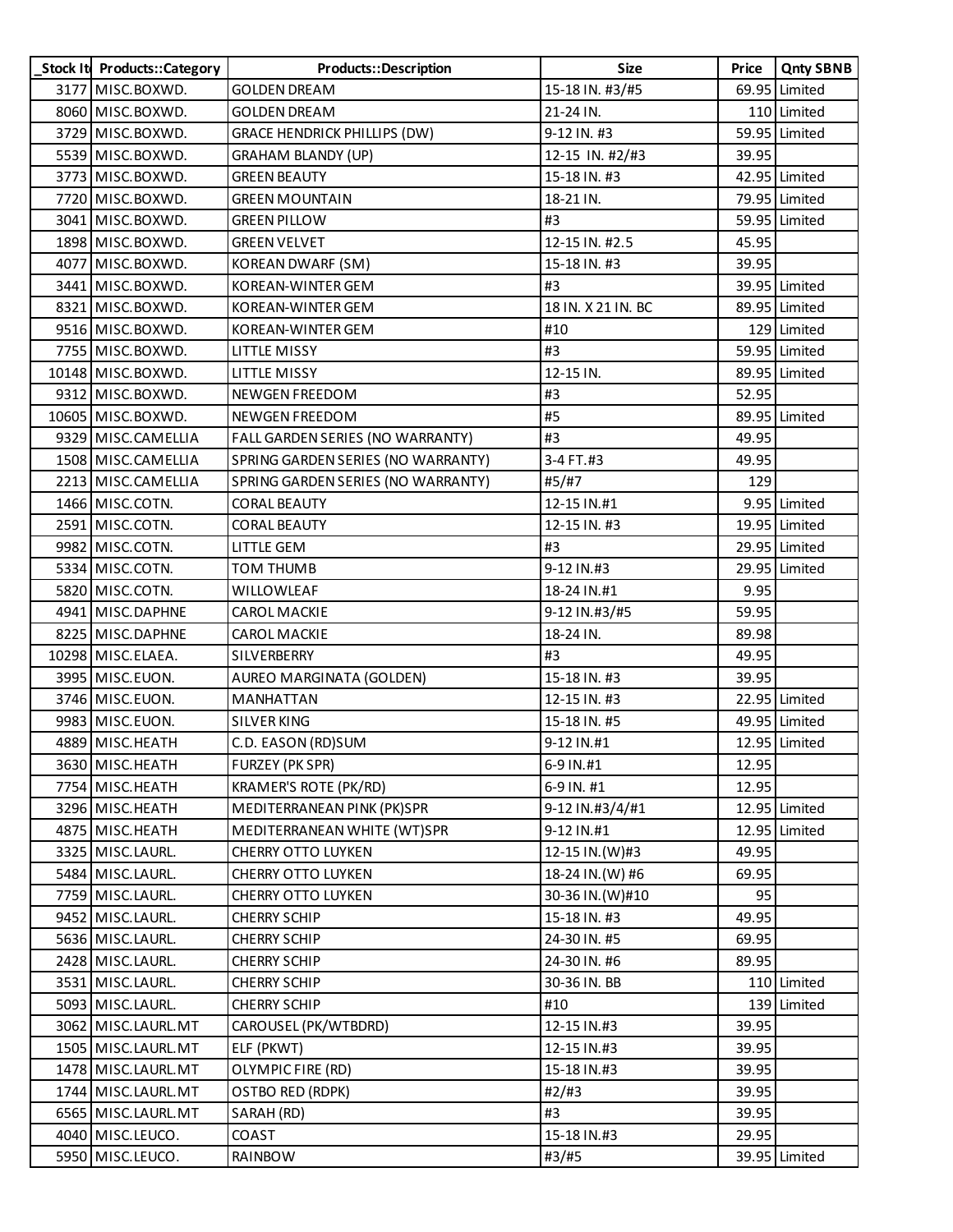| Stock It Products:: Category | Products::Description         | Size                          | Price | <b>Qnty SBNB</b> |
|------------------------------|-------------------------------|-------------------------------|-------|------------------|
| 476 MISC.MAHON.              | <b>BEALEI</b>                 | 2-2.5 FT.#3                   |       | 29.95 Limited    |
| 6066 MISC.MAHON.             | <b>WINTER SUN</b>             | #3                            |       | 34.95 Limited    |
| 5506 MISC.MAHON.             | WINTER SUN                    | #7                            |       | 89.95 Limited    |
| 4176 MISC. NAND.             | <b>FIREPOWER</b>              | 12-15 IN.#3                   | 29.95 |                  |
| 2363 MISC. NAND.             | <b>FIREPOWER</b>              | 15-18 IN.#5                   | 39.95 |                  |
| 6551 MISC NAND.              | <b>GULF STREAM</b>            | 12-15 IN.#3                   | 29.95 |                  |
| 1840 MISC. NAND.             | <b>GULF STREAM</b>            | 15-18 IN.#5                   | 49.95 |                  |
| 5507 MISC. NAND.             | <b>HARBOR BELLE</b>           | 9-12 IN.#3                    | 34.95 |                  |
| 5077 MISC. NAND.             | <b>NANDINA</b>                | 18-24 IN. #3                  | 24.95 |                  |
| 3883 MISC. NAND.             | <b>NANDINA</b>                | 24-30 IN. #7                  |       | 39.95 Limited    |
| 3940 MISC. NAND.             | <b>NANDINA</b>                | 3-4 ft. #7/#10                |       | 59.95 Limited    |
| 7948 MISC NAND.              | OBSESSION                     | 12-15 IN. #3                  | 39.95 |                  |
| 3438 MISC.OSMAN.             | <b>GOSHIKI</b>                | 15-18 IN. #3                  |       | 29.95 Limited    |
| 3994 MISC.OSMAN.             | <b>GOSHIKI</b>                | 18-24 IN. #5-#3               | 49.95 |                  |
| 3625 MISC.OSMAN.             | <b>GOSHIKI</b>                | 3 FT. #7                      |       | 79.95 Limited    |
| 7580 MISC.OSMAN.             | <b>GULFTIDE</b>               | #3                            |       | 29.95 Limited    |
| 10896 MISC.OSMAN.            | <b>GULFTIDE</b>               | #10                           |       | 195 Limited      |
| 6803 MISC.SKIM.              | JAPANESE-(F)                  | 12-15 IN.#1                   | 19.95 |                  |
| 3865 MISC.SKIM.              | JAPANESE-(F)                  | #3                            |       | 39.95 Limited    |
| 3895 MISC.SKIM.              | JAPANESE-(M)                  | #3                            | 39.95 |                  |
| 10961 MISC. YUCCA            | <b>EXCALIBUR</b>              | #2#3                          |       | 29.95 Limited    |
| 9631 MISC. YUCCA             | <b>SAPPHIRE SKIES</b>         | #3                            |       | 29.95 Limited    |
| 2515 ORNA. BIRCH             | HERITAGE                      | 6-8 FT.#7/#10                 |       | 79.95 Limited    |
| 1755 ORNA. BIRCH             | <b>HERITAGE</b>               | 6-8 FT.#10                    | 95    |                  |
| 7314 ORNA. BIRCH             | HERITAGE                      | 12-15 FT. BB                  |       | 295 Limited      |
| 1193 ORNA. BIRCH             | <b>HERITAGE</b>               | 10-15 FT. BB                  | 350   |                  |
| 3287 ORNA.CHERRY             | <b>AUTUMNALIS (PK)</b>        | 6-8 FT. #7/#10                |       | 95 Limited       |
| 5152 ORNA.CHERRY             | <b>AUTUMNALIS (PK)</b>        | (2.5-3 IN) 10-12 FT. BB       |       | 295 Limited      |
| 4948 ORNA.CHERRY             | <b>KWANZAN (PK)</b>           | 8-10 FT. #7/#10               |       | 95 Limited       |
| 6411 ORNA.CHERRY             | <b>KWANZAN (PK)</b>           | (2.5-3.25 IN.) 9-12 FT. BB    | 350   |                  |
| 4758 ORNA.CHERRY             | OKAME (PK)                    | 7-8 FT.#7                     |       | 79.95 Limited    |
| 9144 ORNA.CHERRY             | OKAME (PK)                    | 6-8 FT.#7/#10                 |       | 95 Limited       |
| 1234 ORNA.CHERRY             | WEEP. SNOW FNT. (WT)          | (2-2.5 IN.) 6-8 FT. BB        |       | 295 Limited      |
| 4986 ORNA.CHERRY             | WEEPING (PK)                  | $(1-1.25 \text{ IN.})$ #7/#10 |       | 129 Limited      |
| 9940 ORNA. CHERRY            | WEEPING (PK)                  | (2.5-3 IN.) 8-12 FT. BB       |       | 295 Limited      |
| 7049 ORNA.CHERRY             | WEEPING EXTRAORDINAIRE (PK)   | #10                           |       | 129 Limited      |
| 4961 ORNA.CHERRY             | YOSHINO (WT)                  | 5-7 FT. #7                    |       | 79.95 Limited    |
| 3059 ORNA.CHERRY             | YOSHINO (WT)                  | 6-8 FT.#10                    | 95    |                  |
| 7548 ORNA.CHERRY             | YOSHINO (WT)                  | (2.-2.5 IN.) 10-12 FT. BB     |       | 295 Limited      |
| 3532 ORNA.CHERRY             | YOSHINO (WT)                  | (2 IN.) 11-12 FT. BB          |       | 329 Limited      |
| 6397 ORNA. CHERRY            | YOSHINO (WT)                  | (2-2.75 IN.) 10-12 FT. BB     | 350   |                  |
| 9445 ORNA.CRAB.              | <b>LOLLIPOP</b>               | (2-2.5 IN.) 6-8 FT. BB        |       | 250 Limited      |
| 8976 ORNA.CRAB.              | ROYAL RAINDROPS(PKRD)         | 6-8 FT. #7/10                 |       | 95 Limited       |
| 7989 ORNA.CRAB.              | ROYAL RAINDROPS (PKRD)        | (2-2.5 IN.) 8-12 FT. BB       |       | 295 Limited      |
| 6493 ORNA.DOG.               | CHEROKEE BRAVE (RD)           | 4-5 FT. #4                    |       | 39.95 Limited    |
| 3487 ORNA.DOG.               | CHEROKEE BRAVE (RD)           | 5-6 FT. #7 $/$ #10            |       | 79.95 Limited    |
| 2382 ORNA.DOG.               | <b>CHEROKEE BRAVE (RD)</b>    | 5-6 FT. #7/#10                |       | 95 Limited       |
| 1892 ORNA.DOG.               | <b>CHEROKEE BRAVE (RD)</b>    | $(1.5-2 IN.)6-8 FT. BB$       |       | 250 Limited      |
| 9674 ORNA.DOG.               | CHEROKEE BRAVE (RD)           | (2-2.5 IN.) 8-10 FT. BB       |       | 295 Limited      |
| 5696 ORNA.DOG.               | <b>CHEROKEE PRINCESS (WT)</b> | 4-5 FT. #4                    |       | 39.95 Limited    |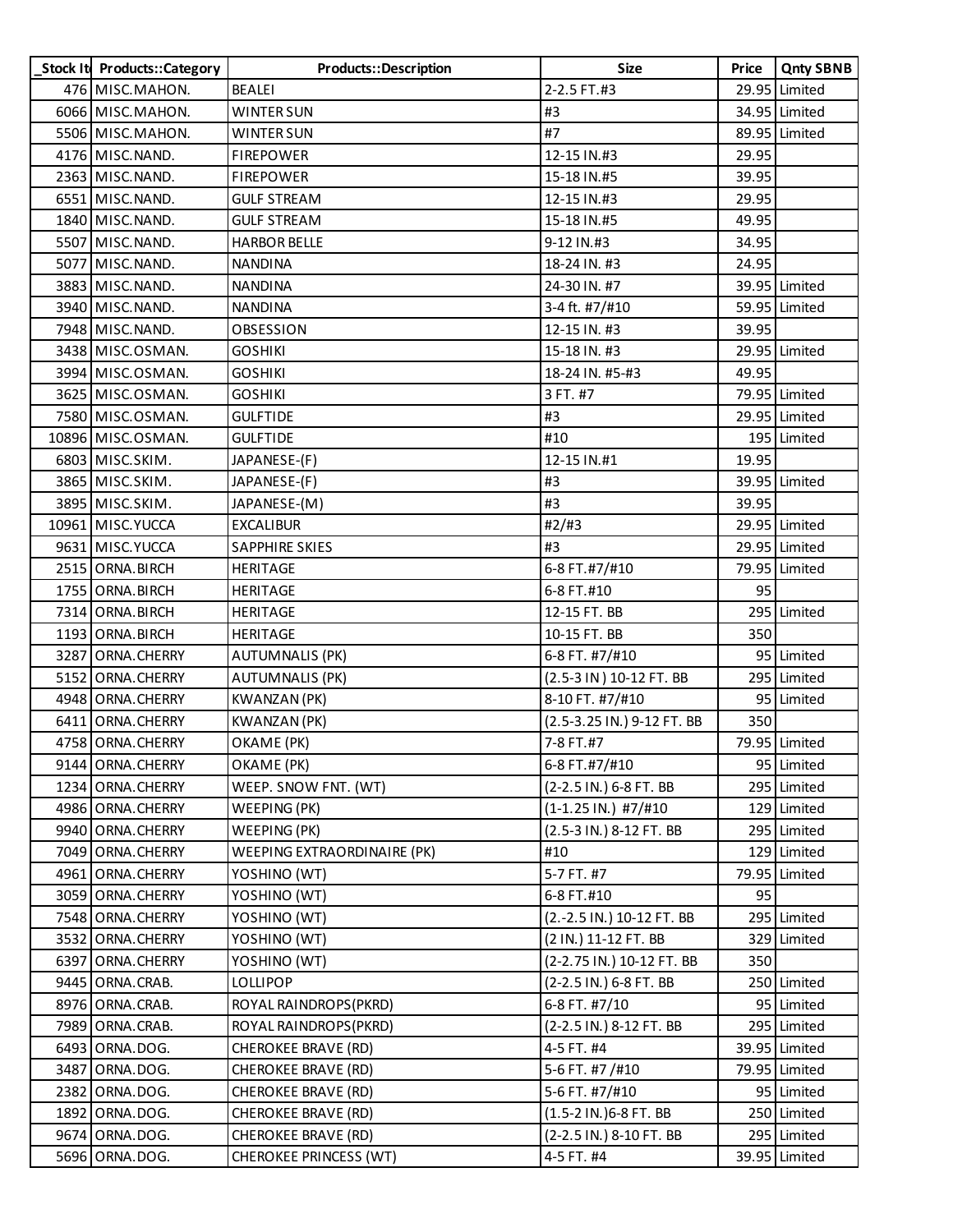| Stock It Products:: Category | Products::Description              | <b>Size</b>             | Price | <b>Qnty SBNB</b> |
|------------------------------|------------------------------------|-------------------------|-------|------------------|
| 1961 ORNA.DOG.               | <b>CHEROKEE PRINCESS (WT)</b>      | 5-6 FT. #7/#10          |       | 95 Limited       |
| 1915 ORNA.DOG.               | CHEROKEE PRINCESS (WT)             | (1.75-2 IN.) 6-8 FT. BB |       | 250 Limited      |
| 8813 ORNA.DOG.               | CHEROKEE PRINCESS (WT)             | 6-7' BB                 |       | 295 Limited      |
| 1686 ORNA.DOG.               | PINK (PK)                          | 4-5 ft. #4              |       | 39.95 Limited    |
| 5325 ORNA.DOG.               | PINK (PK)                          | 6-8 FT. #10             |       | 129 Limited      |
| 4813 ORNA.DOG.               | PINK (PK)                          | 6-7' BB                 |       | 295 Limited      |
| 10190 ORNA.DOG.HYB.          | <b>ROSY TEACUPS (PK)</b>           | #10                     |       | 129 Limited      |
| 10838 ORNA.DOG.HYB.          | <b>ROSY TEACUPS (PK)</b>           | <b>BB</b>               |       | 350 Limited      |
| 3752 ORNA.DOG.KSA.           | .KOUSA* GENERIC                    | 6-8 FT.                 |       | 350 Limited      |
| 5451 ORNA.DOG.KSA.           | MILKYWAY (WT)                      | 3-4 FT. #3              |       | 49.95 Limited    |
| 3132 ORNA.DOG.KSA.           | MILKYWAY (WT)                      | 4-6 FT. #7/#10          |       | 95 Limited       |
| 2435 ORNA.DOG.KSA.           | MILKYWAY (WT)                      | (1.75-2 IN.) 6-8 FT. BB |       | 295 Limited      |
| 8471 ORNA.DOG.KSA.           | RADIANT ROSE (PK)                  | 5-6 FT. #7              |       | 95 Limited       |
| 8391 ORNA.DOG.KSA.           | <b>RADIANT ROSE (PK)</b>           | (1.75-2 IN.) 6-8 FT. BB |       | 295 Limited      |
| 8095 ORNA.DOG.KSA.           | <b>SCARLET FIRE (PK)</b>           | #7/#10                  |       | 95 Limited       |
| 7046 ORNA.DOG.KSA.           | SUMMER FUN (WT)                    | 3-4 FT. #4              |       | 79.95 Limited    |
| 7047 ORNA.DOG.KSA.           | SUMMER FUN (WT)                    | 4-6 FT. #7              |       | 95 Limited       |
| 5320 ORNA.DOG.RUT.           | STELLAR (PK)                       | 5-7 FT. #7/#10          |       | 95 Limited       |
| 5956 ORNA.DOG.RUT.           | STELLAR (PK)                       | (3-3.5 IN.) 10-12 FT BB |       | 395 Limited      |
| 2928 ORNA.HAWT.              | WINTERKING (WT)                    | 5-7 FT. #7              |       | 79.95 Limited    |
| 846 ORNA.LILAC               | <b>IVORY SILK</b>                  | 5-7 FT. #7              |       | 95 Limited       |
| 1741 ORNA.LILAC              | <b>IVORY SILK</b>                  | 8-10 FT. #10            |       | 129 Limited      |
| 5987 ORNA.MAG.DC.            | LEONARD MESSEL (PK)                | 4-6 FT. #7              |       | 79.95 Limited    |
| 9152 ORNA. MAG. DC.          | LILY-ANN (PU)                      | #3                      | 39.95 |                  |
| 4491 ORNA.MAG.DC.            | LILY-ANN (PU)                      | 3-4 FT. #8              |       | 129 Limited      |
| 6413 ORNA.MAG.DC.            | ROYAL STAR (WT)                    | 2-3 FT. #3/#7           |       | 39.95 Limited    |
| 5493 ORNA.MAG.DC.            | ROYAL STAR (WT)                    | 3-4 FT. #10             |       | 129 Limited      |
| 8692 ORNA.MAG.DC.            | ROYAL STAR (WT)                    | 5-6 FT. BB              |       | 225 Limited      |
| 4848 ORNA.MAG.DC.            | SAUCER (WT)                        | 8 FT. BB                |       | 350 Limited      |
| 4305 ORNA.MAG.DC.            | SWEET BAY (WT)                     | 2-3 FT. #3              | 39.95 |                  |
| 2367 ORNA.MAG.DC.            | SWEET BAY (WT)                     | 4-6 FT. #7              | 95    |                  |
| 10285 ORNA. MAG. DC.         | SWEET BAY (WT)                     | 4-6 FT. #10             |       | 159 Limited      |
| 7499 ORNA.MAG.DC.            | SWEET BAY (WT)                     | 6-8 FT. CLUMP           |       | 350 Limited      |
| 1879 ORNA.MAG.EV.            | <b>BRACKEN'S BROWN BEAUTY (WT)</b> | 8-9 FT. BB              |       | 395 Limited      |
| 8879 ORNA.MAG.EV.            | BRACKEN'S BROWN BEAUTY (WT)        | 8-9 FT. BB (SPECIMEN)   |       | 595 Limited      |
| 10598 ORNA.MAG.EV.           | CLAUDIA WANNAMAKER (WT)            | No Delivery 9-10 FT. BB |       | 595 Limited      |
| 6271 ORNA.MAG.EV.            | EDITH BOGUE (WT)                   | 4-6 FT. #7              |       | 95 Limited       |
| 7778 ORNA. MAG. EV.          | <b>KAY PARRIS (WT)</b>             | #2/#3                   |       | 39.95 Limited    |
| 9578 ORNA.MAG.EV.            | KAY PARRIS (WT)                    | #3 or #5                | 59.95 |                  |
| 3439 ORNA.MAG.EV.            | <b>KAY PARRIS (WT)</b>             | 4-5 FT. #8              |       | 95 Limited       |
| 2618 ORNA. MAPLE             | PAPERBARK                          | 4-5 FT. #7              |       | 129 Limited      |
| 2669 ORNA.MAPLE              | PAPERBARK                          | 6-8 FT. #10             |       | 159 Limited      |
| 5052 ORNA.MAPLE.J            | AUTUMN MOON                        | 3-4 FT. #5 or #7        |       | 195 Limited      |
| 3110 ORNA. MAPLE.J           | BALDSMITH (RDL)                    | #7                      |       | 195 Limited      |
| 6357 ORNA.MAPLE.J            | <b>BENI OTAKE</b>                  | #1                      |       | 89.95 Limited    |
| 2683 ORNA.MAPLE.J            | <b>BENI OTAKE</b>                  | #3                      |       | 129 Limited      |
| 6384 ORNA.MAPLE.J            | <b>BENI OTAKE</b>                  | 4-6 FT.#5/#7            |       | 159 Limited      |
| 3848 ORNA. MAPLE.J           | <b>BENI SCHICHIHENGE</b>           | #7                      |       | 195 Limited      |
| 5998 ORNA. MAPLE.J           | BLOODGOOD (BT)                     | #3                      | 129   |                  |
| 5854 ORNA. MAPLE.J           | BLOODGOOD (BT)                     | 4-6 FT. #7              |       | 159 Limited      |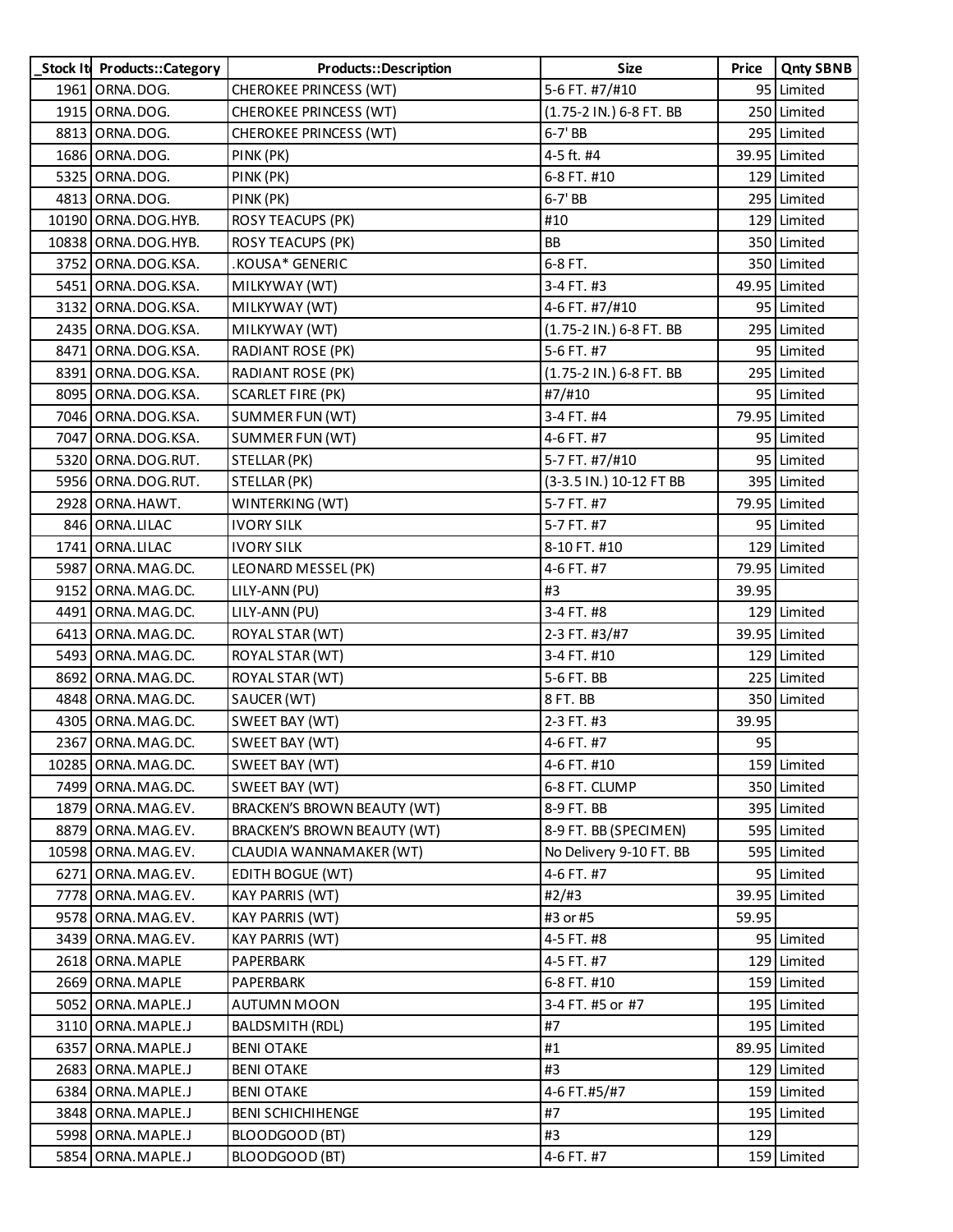| Stock It Products:: Category | <b>Products::Description</b> | <b>Size</b>              | Price | <b>Qnty SBNB</b> |
|------------------------------|------------------------------|--------------------------|-------|------------------|
| 1993 ORNA. MAPLE.J           | BLOODGOOD (BT)               | 4-6 FT. #7               |       | 195 Limited      |
| 2999 ORNA.MAPLE.J            | BLOODGOOD (BT)               | 5-7 FT. #10              |       | 250 Limited      |
| 2260 ORNA.MAPLE.J            | BLOODGOOD (BT)               | #7/#10                   |       | 295 Limited      |
| 6684 ORNA.MAPLE.J            | BLOODGOOD (BT)               | 6-7 FT. #10              |       | 329 Limited      |
| 3836 ORNA.MAPLE.J            | <b>BUTTERFLY</b>             | #3                       |       | 159 Limited      |
| 10932 ORNA.MAPLE.J           | CORAL PINK                   | #7                       |       | 195 Limited      |
| 9633 ORNA.MAPLE.J            | <b>HOGYOKU</b>               | #5                       |       | 159 Limited      |
| 2680 ORNA.MAPLE.J            | KASAGIYAMA                   | #2                       |       | 129 Limited      |
| 5001 ORNA.MAPLE.J            | LACELEAF (GR)                | 3-4 FT. TREE BOX         |       | 450 Limited      |
| 5538 ORNA.MAPLE.J            | LACELEAF (RDL)               | 3-4 FT.BOX               |       | 500 Limited      |
| 1199 ORNA. MAPLE.J           | <b>MAIKU JAKU</b>            | #5/#7                    |       | 159 Limited      |
| 9883 ORNA.MAPLE.J            | MIKAWA YATSUBUSA             | #2                       |       | 195 Limited      |
| 10808 ORNA.MAPLE.J           | MIKAWA YATSUBUSA             | #3                       |       | 225 Limited      |
| 9017 ORNA.MAPLE.J            | <b>MOONRISE</b>              | #3                       | 159   |                  |
| 3034 ORNA.MAPLE.J            | O TAKI                       | #3                       |       | 129 Limited      |
| 2423 ORNA.MAPLE.J            | ORANGEOLA                    | #2/#3                    | 129   |                  |
| 10654 ORNA.MAPLE.J           | ORANGEOLA                    | <b>BB</b>                |       | 395 Limited      |
| 4095 ORNA.MAPLE.J            | <b>OSAKAZUKI</b>             | #7/#10                   |       | 195 Limited      |
| 2148 ORNA. MAPLE.J           | PEACHES AND CREAM            | #3                       |       | 89.95 Limited    |
| 10616 ORNA. MAPLE.J          | <b>PURPLE GHOST</b>          | 5-6 FT. BB               |       | 429 Limited      |
| 8443 ORNA.MAPLE.J            | RED EMPEROR (BT)             | #7                       |       | 195 Limited      |
| 10212 ORNA.MAPLE.J           | RED EMPEROR (BT)             | #10                      |       | 350 Limited      |
| 3681 ORNA.MAPLE.J            | <b>RED FILIGREE</b>          | #2                       |       | 159 Limited      |
| 7161 ORNA.MAPLE.J            | <b>RED PYGMY</b>             | #20                      |       | 600 Limited      |
| 1639 ORNA. MAPLE.J           | <b>SANGO KAKU</b>            | #7/#10                   |       | 250 Limited      |
| 6541 ORNA.MAPLE.J            | <b>SANGO KAKU</b>            | 8-9 FT. #10              |       | 350 Limited      |
| 4778 ORNA.MAPLE.J            | <b>SANGO KAKU</b>            | (2.5-3 IN.) 7-8 FT.      |       | 900 Limited      |
| 3905 ORNA.MAPLE.J            | <b>SHAINA</b>                | #3                       |       | 159 Limited      |
| 6993 ORNA.MAPLE.J            | SHIRAZZ                      | #7                       | 195   |                  |
| 10842 ORNA.MAPLE.J           | SUMINAGASHI                  | #5/#10                   |       | 250 Limited      |
| 6567 ORNA.MAPLE.J            | TAMUKEYAMA (RDL)             | #2/#3                    | 129   |                  |
| 6266 ORNA. MAPLE.J           | TAMUKEYAMA (RDL)             | #7                       |       | 195 Limited      |
| 3798 ORNA. MAPLE.J           | TAMUKEYAMA (RDL)             | #7/#10 (HEAVY)           |       | 250 Limited      |
| 6135 ORNA. MAPLE.J           | TAMUKEYAMA (RDL)             | #10/#15                  |       | 295 Limited      |
| 10505 ORNA.MAPLE.J           | TAMUKEYAMA (RDL)             | #10 (FULL)               |       | 350 Limited      |
| 2447 ORNA. MAPLE.J           | TAMUKEYAMA (RDL)             | (1.5-2 IN.) BB           |       | 400 Limited      |
| 1345 ORNA. MAPLE.J           | <b>TROMPENBERG</b>           | #10/#15/BB               |       | 250 Limited      |
| 8142 ORNA. MAPLE.J           | VIRIDIS (GL)                 | #2                       | 129   |                  |
| 4079 ORNA. MAPLE.J           | VIRIDIS (GL)                 | #3/#5                    | 159   |                  |
| 2589 ORNA.MAPLE.J            | VIRIDIS (GL)                 | #7/#10                   | 195   |                  |
| 2859 ORNA.MAPLE.J            | VIRIDIS (GL)                 | #10-BB                   |       | 350 Limited      |
| 9876 ORNA.PEAR               | REDSPIRE                     | (2-2.5 IN.) 10-15 FT. BB |       | 250 Limited      |
| 6018 ORNA.PLUM               | THUNDERCLOUD                 | 5-7 FT. #7               |       | 79.95 Limited    |
| 6642 ORNA.PLUM               | THUNDERCLOUD                 | 6-8 FT. #10              | 95    |                  |
| 8084 ORNA.PLUM               | THUNDERCLOUD                 | (2.5-3 IN.) 10-15 FT. BB | 295   |                  |
| 7986 ORNA.REDBUD             | ALLEY CAT (VARIEGATED)       | #10                      |       | 95 Limited       |
| 8077 ORNA.REDBUD             | ALLEY CAT (VARIEGATED)       | (2-2.5 IN.) 8-10 FT. BB  |       | 295 Limited      |
| 10072 ORNA.REDBUD            | ALLEY CAT (VARIEGATED)       | BB                       |       | 350 Limited      |
| 9951 ORNA.REDBUD             | APPALACHIAN RED              | 5-6 FT. #7               |       | 95 Limited       |
| 10611 ORNA.REDBUD            | APPALACHIAN RED              | (2-2.5 IN.) 8-12 FT. BB  |       | 295 Limited      |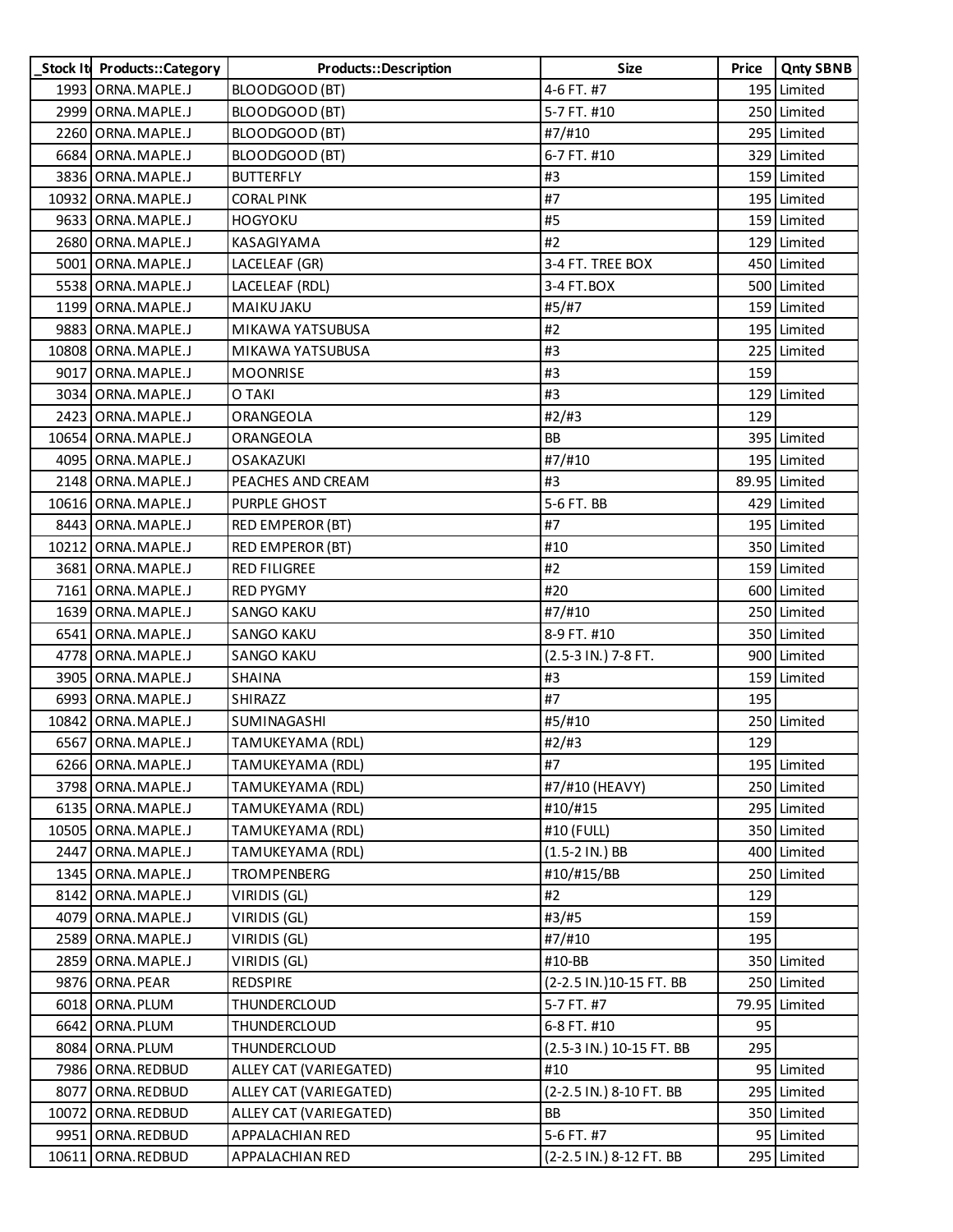|            | Stock It Products::Category | Products::Description     | <b>Size</b>                | Price | <b>Qnty SBNB</b> |
|------------|-----------------------------|---------------------------|----------------------------|-------|------------------|
|            | 1182 ORNA.REDBUD            | <b>DON EGOLF</b>          | 12-15 IN.#3                |       | 49.95 Limited    |
|            | 9395 ORNA.REDBUD            | <b>DON EGOLF</b>          | #7                         |       | 79.95 Limited    |
|            | 5821 ORNA.REDBUD            | <b>EASTERN</b>            | 4-7 FT. #5/#7              |       | 79.95 Limited    |
|            | 6368 ORNA.REDBUD            | <b>EASTERN</b>            | #7/10                      | 95    |                  |
|            | 1138 ORNA.REDBUD            | <b>EASTERN</b>            | (2-2.5 IN.) 8-12 FT. BB    |       | 295 Limited      |
|            | 7647 ORNA.REDBUD            | <b>EASTERN</b>            | (2-2.5 IN.) 8-10 FT. BB    |       | 350 Limited      |
|            | 4975 ORNA.REDBUD            | <b>FOREST PANSY</b>       | 5-7 FT. #7                 |       | 95 Limited       |
|            | 9153 ORNA.REDBUD            | <b>FOREST PANSY</b>       | (2-2.5 IN.) 8-12 FT. BB    |       | 295 Limited      |
|            | 8081 ORNA.REDBUD            | <b>MERLOT</b>             | (2.5-3 IN.) 8-12 FT. BB    |       | 295 Limited      |
|            | 8345 ORNA.REDBUD            | PINK HEARTBREAKER (WPG)   | 7-8 FT. #7/#10             |       | 129 Limited      |
|            | 7646 ORNA.REDBUD            | PINK HEARTBREAKER (WPG)   | (2.5-3 IN.) 5-7 FT. BB     |       | 295 Limited      |
|            | 8939 ORNA.REDBUD            | <b>RUBY FALLS (WPG)</b>   | 5-7 FT. #7/#10             |       | 129 Limited      |
|            | 7319 ORNA.REDBUD            | THE RISING SUN            | (2-2.5 IN.) 8-10 FT. BB/GB |       | 295 Limited      |
|            | 2866 ORNA.REDBUD            | <b>WHITE</b>              | 6-8 FT. #7/#10             |       | 95 Limited       |
|            | 10198 ORNA.SERVICE.         | ALLEGHENY                 | #2                         |       | 29.95 Limited    |
|            | 10259 ORNA.SERVICE.         | ALLEGHENY                 | 5-6 FT. #7                 |       | 79.95 Limited    |
|            | 5120 ORNA.SERVICE.          | AUTUMN BRILLIANCE (CLUMP) | (CLUMP) 3-5 FT. #7         |       | 79.95 Limited    |
|            | 1301 ORNA.SERVICE.          | AUTUMN BRILLIANCE (CLUMP) | (CLUMP) 4-6 FT.#7/#10      | 129   |                  |
|            | 1300 ORNA.SNOWBELL          | JAPANESE SNOWBELL         | 6-8 FT #7                  |       | 79.95 Limited    |
|            | 3677 ORNA.SNOWBELL          | JAPANESE SNOWBELL         | 6-8 FT.#10                 |       | 95 Limited       |
|            | 1808 ORNA.SNOWBELL          | KUSAN                     | (-1.25 IN.) 3-4 FT.#7      |       | 59.95 Limited    |
|            | 2524 ORNA.SNOWBELL          | SNOWCONE                  | 6-7 FT. #10                |       | 95 Limited       |
|            | 8844 ORNA.SNOWBELL          | SNOWCONE                  | <b>BB</b>                  |       | 295 Limited      |
|            | 6729 ORNA.STEW.             | <b>JAPANESE</b>           | 6-8 FT. #7                 |       | 129 Limited      |
|            | 4990 ORNA.STEW.             | <b>JAPANESE</b>           | 2-2.5 IN. BB               |       | 295 Limited      |
| 7761 PER.  |                             | MISC. PERENNIAL* GENERIC  | QT OR #3/4                 | 6.95  |                  |
| 10512 PER. |                             | MISC. PERENNIAL* GENERIC  | QT                         | 7.95  |                  |
| 1121 PER.  |                             | .MISC. PERENNIAL* GENERIC | #3/4/#1                    | 9.95  |                  |
| 7571 PER.  |                             | MISC. PERENNIAL* GENERIC  | QT/#3/4/#1                 | 12.95 |                  |
| 1925 PER.  |                             | MISC. PERENNIAL* GENERIC  | #1/#2/#3                   | 14.95 |                  |
| 7082 PER.  |                             | MISC.PERENNIAL* GENERIC   | #1                         | 19.95 |                  |
|            | 8825 PER.ACAN.              | <b>WHITEWATER</b>         | #1                         | 14.95 |                  |
|            | 2778 PER.ACH.               | YARROW - MOONSHINE        | #3/4                       | 9.95  |                  |
|            | 4557 PER.ACH.               | YARROW - ORTEL'S ROSE     | #3/4                       | 9.95  |                  |
|            | 3179 PER.ACH.               | YARROW - PAPRIKA          | #3/4                       | 9.95  |                  |
|            | 2232 PER.ACON.              | <b>MONKSHOOD</b>          | #3/4                       | 9.95  |                  |
|            | 10562 PER.ACTAEA            | SNAKEROOT                 | #2                         | 24.95 |                  |
|            | 1615 PER.AEGOP.             | <b>BISHOP'S WEED</b>      | #3/4                       | 9.95  |                  |
|            | 7728 PER.AGAST.             | AGASTACHE* GENERIC        | #3/4                       | 9.95  |                  |
|            | 6250 PER.AGAST.             | <b>BLUE FORTUNE</b>       | #3/4                       |       | 9.95 Limited     |
|            | 7168 PER.AGAST.             | ROSIE POSIE               | #3/4                       | 9.95  |                  |
|            | 8936 PER.ALLIUM             | MILLENIUM                 | #3/4                       | 9.95  |                  |
|            | 8593 PER.ALST.              | .PERUVIAN LILY* GENERIC   | #3/4                       | 9.95  |                  |
|            | 10110 PER.ALST.             | <b>MAJESTIC HENRI</b>     | #3/4                       |       | 9.95 Limited     |
|            | 5273 PER.AMSONIA            | <b>BLUE ICE</b>           | $QT/\#3/4$                 | 9.95  |                  |
|            | 5149 PER.AMSONIA            | <b>BLUESTAR</b>           | #3/4                       | 14.95 |                  |
|            | 4545 PER.AMSONIA            | NARROW LEAF               | #3/4/#2                    | 14.95 |                  |
|            | 2400 PER.ANEM.              | ANEMOME                   | #1                         |       | 10.95 Limited    |
|            | 4832 PER.ANEM.              | HONORINE JOBERT (WT)      | $QT/\#3/4$                 |       | 9.95 Limited     |
|            | 5144 PER.ANEM.              | SEPTEMBER CHARM (PK)      | #3/4                       |       | 9.95 Limited     |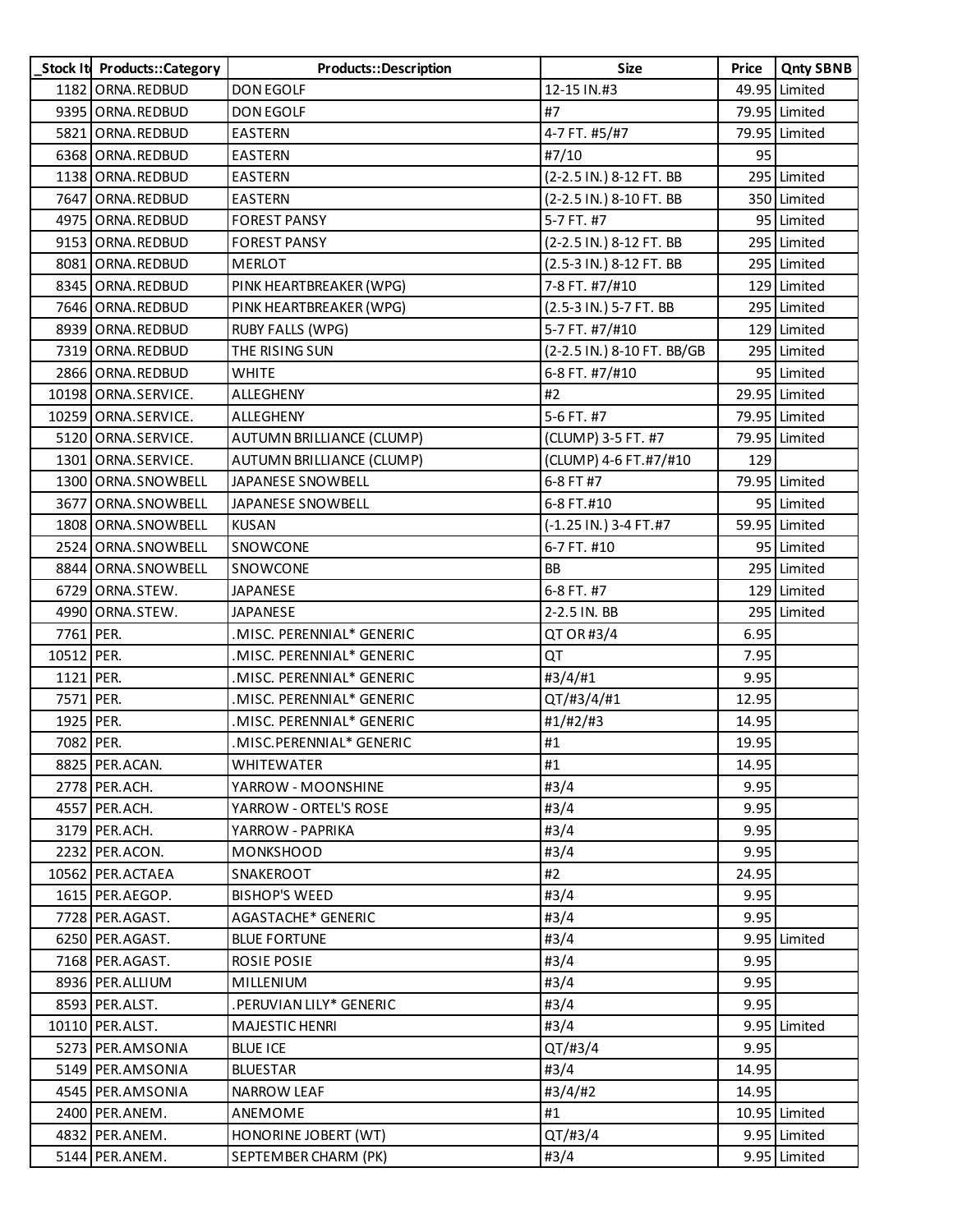| Stock It Products::Category | Products::Description                   | <b>Size</b> | Price | <b>Qnty SBNB</b> |
|-----------------------------|-----------------------------------------|-------------|-------|------------------|
| 5025 PER.ANEM.              | SNOWDROP (WT)                           | #3/4        |       | 9.95 Limited     |
| 6570 PER.ANEM.              | WILD SWAN                               | #3/4        | 9.95  |                  |
| 2181 PER.AQU.               | <b>COLUMBINE</b>                        | #3/4        | 9.95  |                  |
| 4061 PER.AQU.               | COLUMBINE - BIEDERMEIER                 | #3/4        | 9.95  |                  |
| 10711 PER.AQU.              | COLUMBINE - BLUE BARLOW                 | #3/4        | 9.95  |                  |
| 7071 PER.AQU.               | COLUMBINE - LITTLE LANTERNS             | QT          |       | 5.95 Limited     |
| 1432 PER.AQU.               | COLUMBINE - SONGBIRD MIX                | #3/4        | 9.95  |                  |
| 9464 PER.AQU.               | WILD COLUMBINE                          | #3/4        | 9.95  |                  |
| 8445 PER.ARAB.              | WHITE ROCK CRESS                        | QT          |       | 5.95 Limited     |
| 1288 PER.ARALIA             | <b>SUN KING</b>                         | #1          | 12.95 |                  |
| 7088 PER.ARALIA             | <b>SUN KING</b>                         | #2          | 16.95 |                  |
| 2559 PER.ARIS               | JACK IN THE PULPIT                      | QT          | 9.95  |                  |
| 370 PER.ARTEMISIA           | SILVERMOUND                             | #3/4        | 9.95  |                  |
| 10633 PER.ARUM              | <b>ARUM</b>                             | #3/4        | 16.95 |                  |
| 8987 PER.ARUNCUS            | <b>GOAT'S BEARD</b>                     | $QT/\#3/4$  | 9.95  |                  |
| 2540 PER.ARUNCUS            | <b>GOAT'S BEARD - DWARF</b>             | #3/4        | 9.95  |                  |
| 4368 PER.ASCLEP.            | <b>BUTTERFLY WEED (OR)</b>              | 4 IN.       | 6.95  |                  |
| 8550 PER.ASCLEP.            | <b>BUTTERFLY WEED (OR)</b>              | #3/4        | 9.95  |                  |
| 2839 PER.ASCLEP.            | HELLO YELLO BUTTERFLY WEED (YL)         | QT          | 6.95  |                  |
| 10714 PER.ASCLEP.           | MILKWEED                                | #3/4        | 9.95  |                  |
| 6936 PER.ASCLEP.            | MILKWEED SWAMP                          | 4 IN./QT    | 6.95  |                  |
| 7745 PER.ASCLEP.            | MILKWEED SWAMP - ICE BALLET             | QT          | 6.95  |                  |
| 4634 PER.ASTER              | PURPLE DOME                             | #3/4        | 9.95  |                  |
| 10000 PER.ASTER             | <b>RAYDON'S FAVORITE</b>                | QT          | 6.95  |                  |
| 10747 PER.ASTER             | RAYDON'S FAVORITE                       | #3/4        | 9.95  |                  |
| 6907 PER.ASTER              | <b>WOOD'S PINK</b>                      | #3/4        |       | 9.95 Limited     |
| 10251 PER.ASTER             | WOOD'S PURPLE                           | QT          | 6.95  |                  |
| 5226 PER.ASTER              | <b>WOOD'S PURPLE</b>                    | #3/4        | 9.95  |                  |
| 4544 PER.ASTILBE            | FANAL (RD)                              | #3/4        |       | 9.95 Limited     |
| 5777 PER.ASTILBE            | SPRITE (PK)                             | #3/4        |       | 9.95 Limited     |
| 10659 PER.ASTRANTIA         | <b>ASTRANTIA - ABBEY ROAD</b>           | #3/4        | 9.95  |                  |
| 5900 PER. BAPT.             | <b>FALSE INDIGO</b>                     | #3/4        | 9.95  |                  |
| 6041 PER.BAPT.              | <b>FALSE INDIGO</b>                     | #3          | 14.95 |                  |
| 9800 PER. BAPT.             | <b>SOLAR FLARE</b>                      | #3/4        | 9.95  |                  |
| 1587 PER.BAPT.              | <b>SOLAR FLARE</b>                      | #3          | 14.95 |                  |
| 3135 PER.BEGON              | HARDY BEGONIA (PK)                      | QT          |       | 6.95 Limited     |
| 10450 PER. BEGON            | HARDY BEGONIA ALBA (WT)                 | QT          | 6.95  |                  |
| 5787 PER. BELAM.            | <b>BLACKBERRY LILY</b>                  | #3/4        | 9.95  |                  |
| 1979 PER. BERGENIA          | BERGENIA                                | #3/4        |       | 12.95 Limited    |
| 8047 PER.BLET               | KUCHIBENI HARDY (CHINESE) GROUND ORCHID | #3/4        |       | 9.95 Limited     |
| 7270 PER.BLET               | SHI-RAN HARDY (CHINESE) GROUND ORCHID   | #3/4        | 9.95  |                  |
| 6240 PER. BRUN.             | FORGET-ME-NOT                           | #3/4        | 9.95  |                  |
| 1200 PER.CAMP.              | <b>BLUE WATERFALL</b>                   | #1          | 9.95  |                  |
| 10574 PER.CENTUA.           | AMETHYST DREAM                          | #3/4        | 9.95  |                  |
| 9955 PER.CERA.              | SNOW IN THE SUMMER                      | QT          | 5.95  |                  |
| 6905 PER.CERATOS.           | <b>PLUMBAGO</b>                         | QT          | 5.95  |                  |
| 5357 PER. CHELONE           | TURTLEHEAD (PK)                         | #3/4        | 9.95  |                  |
| 8089 PER. CHELONE           | TURTLEHEAD (WT)                         | #1          | 9.95  |                  |
| 6511 PER.CHRY.              | SHEFFIELD PINK (PK-APR)                 | #3/4        | 9.95  |                  |
| 3850 PER.CHRYSO.            | <b>GOLDENSTAR</b>                       | QT          | 6.95  |                  |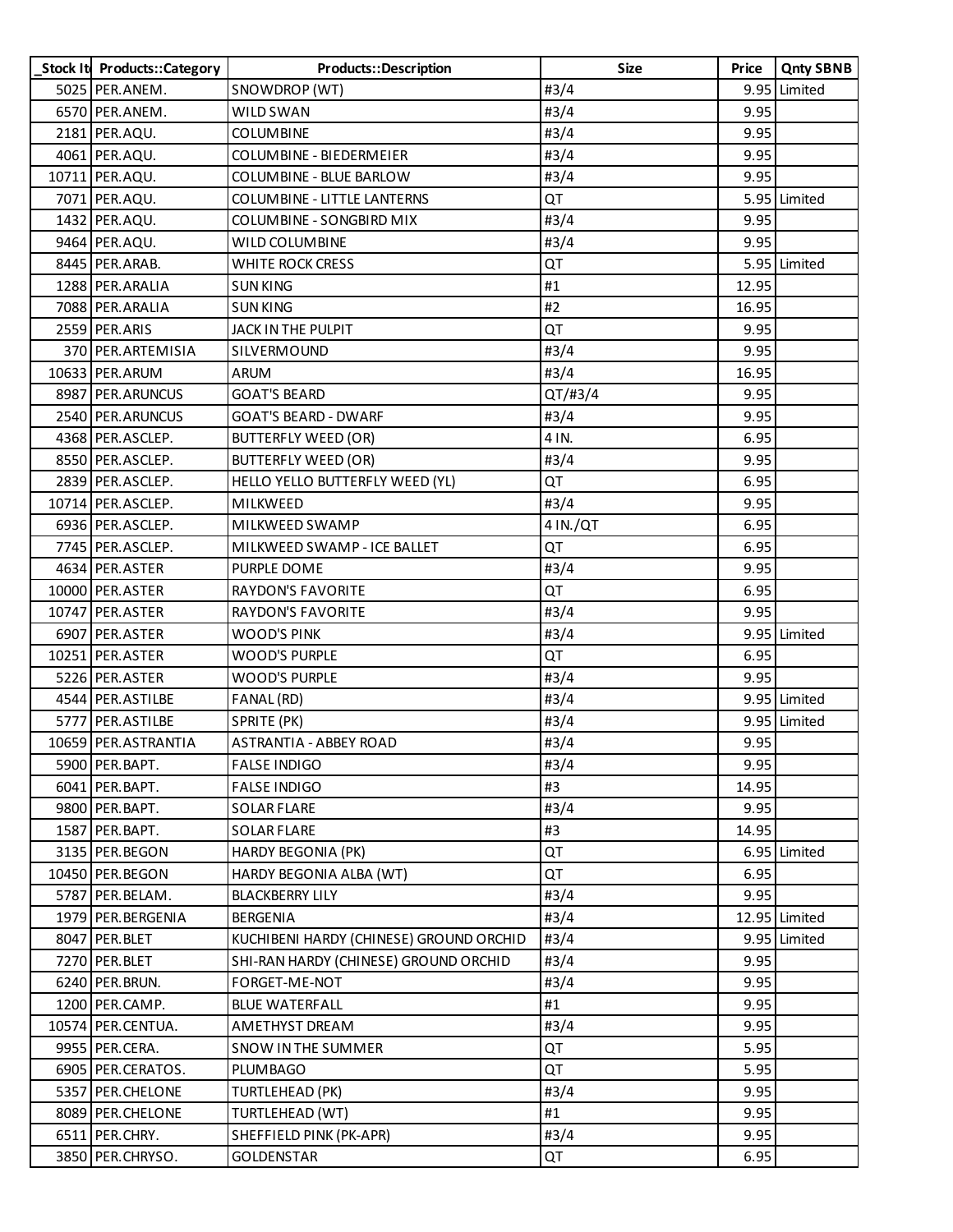| Stock It Products:: Category | Products::Description      | <b>Size</b> | Price | <b>Qnty SBNB</b> |
|------------------------------|----------------------------|-------------|-------|------------------|
| 9848 PER.CONOC.              | <b>MISTFLOWER</b>          | #3/4        | 9.95  |                  |
| 988 PER.COREOP.              | AMERICAN DREAM (PK)        | #3/4        | 9.95  |                  |
| 2945   PER.COREOP.           | JETHRO TULL (YL)           | #3/4        | 9.95  |                  |
| 2044 PER.COREOP.             | MOONBEAM (YL)              | #3/4        | 9.95  |                  |
| 9053 PER.COREOP.             | RED SATIN (RD)             | #3/4        | 9.95  |                  |
| 7988 PER.COREOP.             | SUNKISS (MC)               | #3/4        | 9.95  |                  |
| 4673 PER.COREOP.             | ZAGREB (YL)                | #3/4        |       | 9.95 Limited     |
| 4925 PER.CROCO.              | LUCIFER (RD)               | #3/4        |       | 9.95 Limited     |
| 2383 PER.DELOS.              | <b>BASUTOLAND (YL)</b>     | #3/4        | 9.95  |                  |
| 3237 PER.DELOS.              | HARDY ICE PLANT            | 24-30 IN.   | 9.95  |                  |
| 9082 PER.DELPH.              | .LARKSPUR* GENERIC         | QT          | 6.95  |                  |
| 6339 PER.DIANT.              | FIREWITCH (RDPU)           | #3/4        |       | 9.95 Limited     |
| 3627 PER.DIANT.              | FROSTY FIRE (PK)           | #3/4        |       | 9.95 Limited     |
| 9512 PER.DIANT.              | <b>RED BEAUTY (RD)</b>     | #3/4        |       | 9.95 Limited     |
| 3244 PER.DIANT.              | TINY RUBIES (PK)           | #3/4        | 9.95  |                  |
| 1109 PER. DICENTRA           | <b>BLEEDING HEART (WT)</b> | #3/4        | 10.95 |                  |
| 5741 PER.DICENTRA            | <b>GOLDHEART</b>           | #3/4        | 12.95 |                  |
| 1574 PER. DICENTRA           | LUXURIANT (RD)             | #3/4        | 10.95 |                  |
| 4790 PER.ECHIN.              | .CONEFLOWER* GENERIC       | QT          | 7.95  |                  |
| 3255 PER.ECHIN.              | .CONEFLOWER* GENERIC (OR)  | #3/4        | 16.95 |                  |
| 9203 PER.ECHIN.              | .CONEFLOWER* GENERIC (RD)  | #3/4        | 16.95 |                  |
| 8071 PER.ECHIN.              | .CONEFLOWER* GENERIC (WT)  | EACH        | 16.95 |                  |
| 6002 PER.ECHIN.              | .CONEFLOWER* GENERIC (YL)  | #3/4        | 16.95 |                  |
| 4497 PER.ECHIN.              | (PK) RUBY STAR             | #3/4        | 10.95 |                  |
| 5218 PER.ECHIN.              | (WT) WHITE SWAN            | #3/4        | 10.95 |                  |
| 7080 PER.ECHIN.              | KISMET INTENSE ORANGE (OR) | #1          |       | 16.95 Limited    |
| 7096 PER.ECHIN.              | KISMET RED (RD)            | 3/4         |       | 16.95 Limited    |
| 7746 PER.ECHIN.              | KISMET WHITE (WT)          | 3/4         | 16.95 |                  |
| 8073 PER.ECHIN.              | KISMET YELLOW (YL)         | 3/4         | 16.95 |                  |
| 10457 PER.ECHIN.             | MAUI SUNSHIUNE (YL)        | #3/4        | 16.95 |                  |
| 10772 PER.ECHIN.             | PURPLE CONEFLOWER          | QT          |       | 7.95 Limited     |
| 6523 PER.EPIMED.             | <b>BARRENWORT - RUBRUM</b> | QT          |       | 9.95 Limited     |
| 7724 PER.EPIMED.             | <b>BARRENWORT - RUBRUM</b> | #1          | 14.95 |                  |
| 9721 PER.EUPAT.              | BABY JOE                   | #1          |       | 10.95 Limited    |
| 9052 PER.EUPAT.              | <b>EUPHORIA RUBY</b>       | #1          | 9.95  |                  |
| 1863 PER.EUPAT.              | JOE PYE WEED - GATEWAY     | 2G          | 12.95 |                  |
| 5645 PER.EUPHO.              | <b>ASCOT RAINBOW</b>       | QT          | 9.95  |                  |
| 2611 PER.FERN                | .FERN* GENERIC             | #3/4        |       | 11.95 Limited    |
| 3129 PER.FERN                | <b>AUTUMN</b>              | #3/4        | 11.95 |                  |
| 8116 PER.FERN                | <b>AUTUMN</b>              | #3          |       | 19.95 Limited    |
| 3860 PER.FERN                | <b>CHRISTMAS</b>           | #3/4        | 12.95 |                  |
| 5903 PER.FERN                | <b>CINNAMON</b>            | #3/4        | 11.95 |                  |
| 2497 PER.FERN                | <b>EASTERN WOOD</b>        | #3/4        | 11.95 |                  |
| 2889 PER.FERN                | <b>HAY SCENTED</b>         | #3/4        |       | 11.95 Limited    |
| 10800 PER.FERN               | JAPANESE BEECH             | QT          |       | 7.95 Limited     |
| 1281 PER.FERN                | JAPANESE BEECH             | #3/4        | 11.95 |                  |
| 9599 PER.FERN                | JAPANESE PAINTED           | QT          |       | 7.95 Limited     |
| 528 PER.FERN                 | JAPANESE PAINTED           | #3/4        | 11.95 |                  |
| 6822 PER.FERN                | LADY                       | #3/4        | 11.95 |                  |
| 5908 PER.FERN                | <b>OSTRICH</b>             | #3/4        |       | 11.95 Limited    |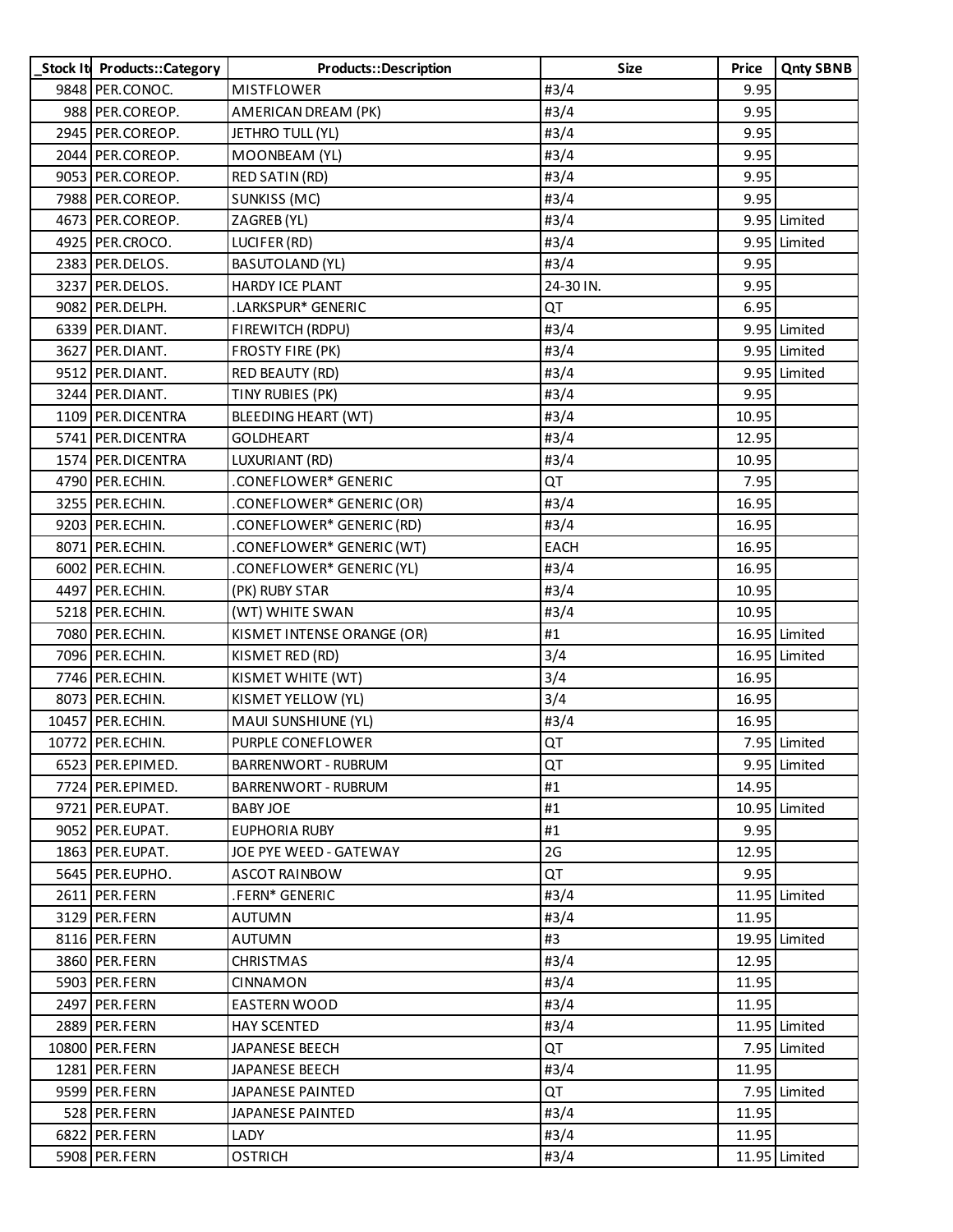| Stock It Products:: Category | Products::Description          | <b>Size</b> | Price | <b>Qnty SBNB</b> |
|------------------------------|--------------------------------|-------------|-------|------------------|
| 1452 PER.FERN                | <b>OSTRICH</b>                 | #3          | 19.95 |                  |
| 9201 PER.FERN                | <b>REGAL RED</b>               | #3/4        | 11.95 |                  |
| 650 PER.FERN                 | <b>ROYAL</b>                   | #3/4        | 11.95 |                  |
| 6276 PER.FERN                | <b>TASSEL</b>                  | #3/4        | 11.95 |                  |
| 6629 PER. GAIL.              | <b>BLANKET FLOWER - GOBLIN</b> | #3/4        | 9.95  |                  |
| 5692 PER. GALIUM             | <b>SWEET WOODRUFF</b>          | QT          | 5.95  |                  |
| 3879 PER.GAURA               | CRIMSON BUTTERFLIES (PK)       | #3/4        | 9.95  |                  |
| 3565 PER.GAURA               | <b>SISKIYOU PINK</b>           | #3/4        | 9.95  |                  |
| 1062 PER. GAURA              | WHIRLING BUTTERFLIES (WT)      | #3/4        | 9.95  |                  |
| 8646 PER.GENT.               | <b>TRUE BLUE</b>               | #3/4        | 9.95  |                  |
| 2182 PER.GERAN.              | .CRANESBILL GERANIUM* GENERIC  | #3/4        |       | 9.95 Limited     |
| 1416 PER. GERAN.             | <b>BLOODY CRANESBILL</b>       | #3/4        | 9.95  |                  |
| 1588 PER.GERAN.              | <b>GERANIUM</b>                | #1          | 10.95 |                  |
| 6734 PER.GERAN.              | <b>JOHNSON'S BLUE</b>          | #3/4        | 9.95  |                  |
| 1583 PER.GERAN.              | LANCASTRIENSE (PK)             | #3/4        | 9.95  |                  |
| 4374 PER.GERAN.              | <b>ROZANNE</b>                 | #3/4        | 9.95  |                  |
| 10984 PER.GERAN.             | <b>THUMPING HEART</b>          | #3/4        | 9.95  |                  |
| 3769 PER.GEUM                | <b>BORISII</b>                 | QT          | 5.95  |                  |
| 6082 PER.HELEN.              | HELENSFLOWER                   | #3/4        | 9.95  |                  |
| 8237 PER.HELIANTHUS          | <b>FIRST LIGHT</b>             | #1/H2       |       | 9.95 Limited     |
| 2652 PER.HELIOP.             | FALSE SNFLWR - SUMMER SUN      | #3/4        | 9.95  |                  |
| 2538 PER.HELLEB.             | .HELLEBORUS ORIENTALIS         | #3/4        | 14.95 |                  |
| 10657 PER.HELLEB.            | <b>HELLEBORE PINK</b>          | #3/4        |       | 19.95 Limited    |
| 10412 PER.HELLEB.            | <b>HELLEBORE RED</b>           | #3/4        |       | 19.95 Limited    |
| 10588 PER.HELLEB.            | <b>HELLEBORE WHITE</b>         | QT          | 9.95  |                  |
| 2492 PER.HELLEB.             | PINE KNOT (MULTI)              | QT          | 9.95  |                  |
| 10764 PER.HELLEB.            | PINE KNOT (MULTI)              | #3/4        | 14.95 |                  |
| 10189 PER. HELLEB.           | ROYAL HERITAGE                 | QT          |       | 12.95 Limited    |
| 10121 PER.HEM.               | <b>ROSY RETURNS (PK)</b>       | #3/4        | 12.95 |                  |
| 1134 PER.HEM.OR.             | <b>ORANGE DAYLILY</b>          | #3/4        |       | 9.95 Limited     |
| 4932 PER.HEM.PK              | BARBARA MITCHELL (PK)          | #3/4        | 9.95  |                  |
| 5099 PER.HEM.PK              | <b>SOUTH SEAS (PK)</b>         | #3/4        | 9.95  |                  |
| 1779 PER.HEM.PU.             | PURPLE D'ORO (RB)              | #3/4        | 12.95 |                  |
| 1150 PER.HEM.RD.             | CHICAGO APACHE                 | #3/4        | 9.95  |                  |
| 1358 PER.HEM.RD.             | PARDON ME                      | #3/4        | 9.95  |                  |
| 7365 PER.HEM.RD.             | <b>RUBY STELLA (RB)</b>        | #3/4        | 12.95 |                  |
| 4049 PER.HEM.WT.             | <b>GENTLE SHEPHERD</b>         | #3/4        | 9.95  |                  |
| 5580 PER.HEM.WT.             | PANDORAS BOX (RB)              | #3/4        | 9.95  |                  |
| 3942 PER.HEM.YL.             | BLACK-EYED STELLA (RB)         | #3/4        |       | 9.95 Limited     |
| 1169 PER.HEM.YL.             | <b>HAPPY RETURNS (RB)</b>      | #3/4        | 9.95  |                  |
| 7767 PER.HEM.YL.             | <b>HAPPY RETURNS (RB)</b>      | #3          | 19.95 |                  |
| 6808 PER.HEM.YL.             | <b>HYPERION (RB)</b>           | #3/4        | 9.95  |                  |
| 1100 PER.HEM.YL.             | <b>MARY TODD</b>               | #3/4        | 9.95  |                  |
| 3549 PER.HEM.YL.             | STELLA D'ORO (RB)              | #3/4        | 9.95  |                  |
| 9734 PER.HEM.YL.             | STELLA D'ORO (RB)              | #2/#3       | 19.95 |                  |
| 3250 PER.HEUCH.              | .CORAL BELLS* GENERIC          | QT          | 6.95  |                  |
| 3593 PER.HEUCH.              | CRL BLLS - AUTUMN BRIDE (WT)   | #3/4        | 14.95 |                  |
| 6656 PER.HEUCH.              | CRL BLLS - CARAMEL             | #3/4        | 14.95 |                  |
| 9612 PER.HEUCH.              | CRL BLLS - CITRONELLE          | #3/4        |       | 14.95 Limited    |
| 5586 PER.HEUCH.              | CRL BLLS - DALE'S STRAIN (PK)  | #3/4        | 10.95 |                  |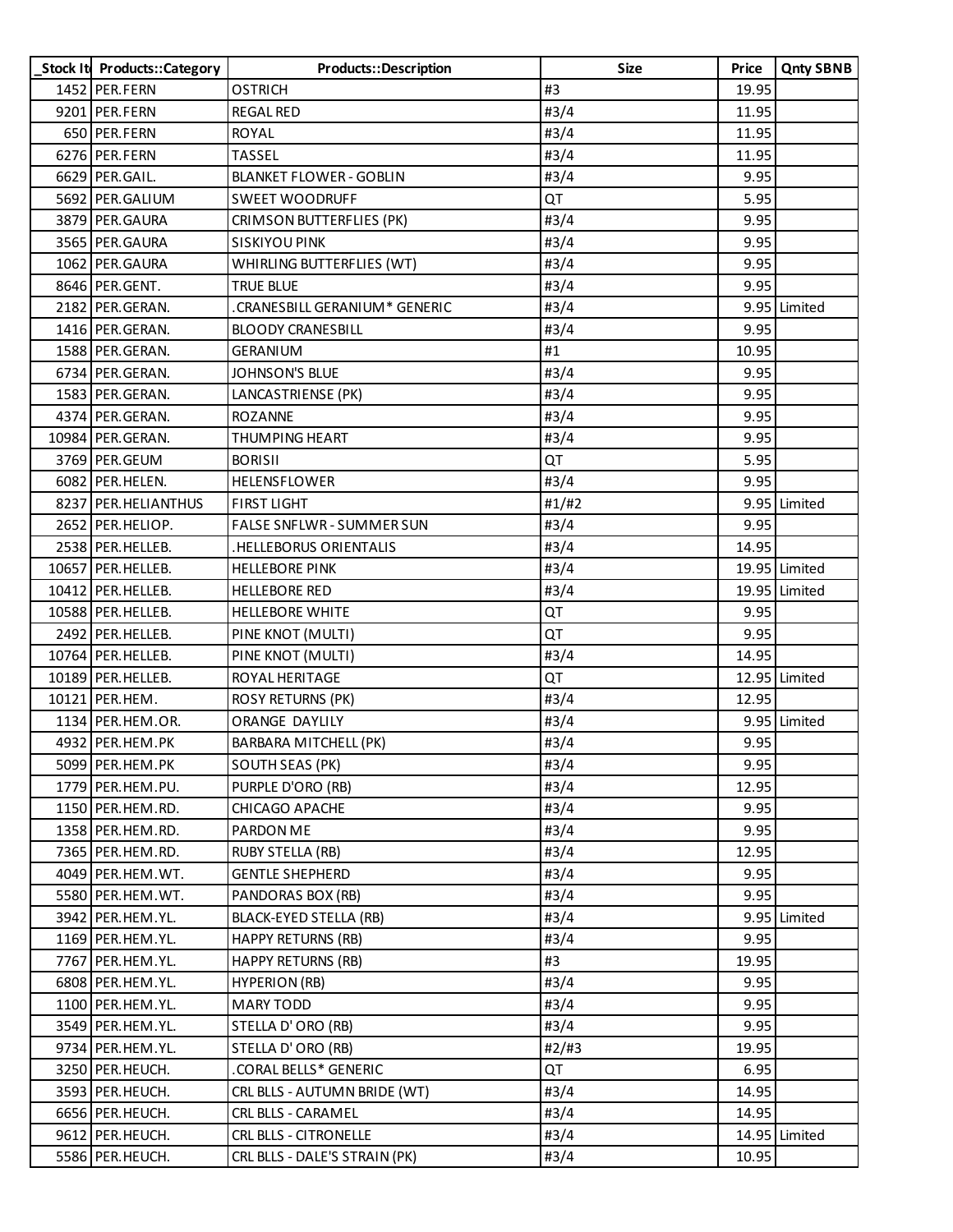| Stock It Products:: Category | <b>Products::Description</b>    | <b>Size</b> | <b>Price</b> | <b>Qnty SBNB</b> |
|------------------------------|---------------------------------|-------------|--------------|------------------|
| 8708 PER.HEUCH.              | CRL BLLS - ELECTRA              | #3/4        |              | 14.95 Limited    |
| 9441 PER.HEUCH.              | CRL BLLS - GEORGIA PEACH        | #3/4        |              | 14.95 Limited    |
| 8195   PER.HEUCH.            | CRL BLLS - MIDNIGHT ROSE        | #3/4        | 14.95        |                  |
| 5750 PER.HEUCH.              | <b>CRL BLLS - PALACE PURPLE</b> | #3/4        | 9.95         |                  |
| 6225 PER.HEUCH.              | CRL BLLS - PLUM PUDDING         | #3/4        |              | 9.95 Limited     |
| 6457   PER.HEUCH.            | CRL BLLS - SILVER SCROLLS       | #3/4        | 9.95         |                  |
| 7774 PER.HEUCHER.            | .FOAMY BELLS* GENERIC           | #3/4        | 14.95        |                  |
| 6400 PER. HEUCHER.           | <b>STOPLIGHT</b>                | 3/4G        | 12.95        |                  |
| 7460 PER.HIB.                | LADY BALTIMORE (PK)             | #1          | 12.95        |                  |
| 7740 PER.HIB.                | LORD BALTIMORE (RD)             | #1          | 12.95        |                  |
| 10831 PER.HIB.               | LUNA PINK SWIRL                 | #1          |              | 12.95 Limited    |
| 10376 PER.HIB.               | LUNA RED (RD)                   | #3          |              | 29.95 Limited    |
| 10534 PER.HIB.               | LUNA ROSE (RD/PK)               | #3          |              | 29.95 Limited    |
| 10881 PER.HIB.               | LUNA WHITE (WT W/RD EYE)        | #3          |              | 29.95 Limited    |
| 7476 PER.HIB.                | <b>SWAMP ROSE MALLOW</b>        | #3/4        | 12.95        |                  |
| 7057 PER.HOSTA               | <b>AUTUMN FROST HOSTA</b>       | #3/4        | 12.95        |                  |
| 6426 PER.HOSTA               | <b>BLUE ANGEL</b>               | #3/4        | 12.95        |                  |
| 3629 PER.HOSTA               | <b>BLUE ANGEL</b>               | #3          | 24.95        |                  |
| 8351 PER.HOSTA               | <b>BLUE MOUSE EARS</b>          | QT          |              | 10.95 Limited    |
| 6107 PER.HOSTA               | FIRE AND ICE                    | #3/4        | 10.95        |                  |
| 3970 PER.HOSTA               | FIRE AND ICE                    | #3          | 22.95        |                  |
| 6737 PER.HOSTA               | <b>FRANCEE</b>                  | #3/4        | 10.95        |                  |
| 4817 PER.HOSTA               | <b>FRANCEE</b>                  | #3          | 22.95        |                  |
| 876 PER.HOSTA                | <b>FRANCES WILLIAMS</b>         | #3/4        |              | 12.95 Limited    |
| 1504 PER.HOSTA               | <b>FRANCES WILLIAMS</b>         | #3          | 22.95        |                  |
| 7678 PER.HOSTA               | <b>GUACAMOLE</b>                | #3/4        | 12.95        |                  |
| 5912 PER.HOSTA               | <b>HALCYON</b>                  | #3          | 22.95        |                  |
| 9310 PER.HOSTA               | <b>HIGH SOCIETY</b>             | QT          | 10.95        |                  |
| 8614 PER.HOSTA               | <b>JUNE</b>                     | #3/4        | 10.95        |                  |
| 8269 PER.HOSTA               | JUNE                            | #3          |              | 22.95 Limited    |
| 1991 PER.HOSTA               | <b>KROSSA REGAL</b>             | #3/4        | 10.95        |                  |
| 3509 PER.HOSTA               | <b>PATRIOT</b>                  | #3/4        | 12.95        |                  |
| 3829 PER.HOSTA               | <b>PATRIOT</b>                  | #3          | 24.95        |                  |
| 4831 PER.HOSTA               | ROYAL STANDARD                  | #3/4        |              | 10.95 Limited    |
| 1936 PER.HOSTA               | SIEBOLDIANA ELEGANS             | #3/4        | 12.95        |                  |
| 1602 PER.HOSTA               | SIEBOLDIANA ELEGANS             | #3          | 22.95        |                  |
| 5064 PER.HOSTA               | <b>SUM AND SUBSTANCE</b>        | #3          | 24.95        |                  |
| 4659 PER.IBERIS              | CANDYTUFT* GENERIC              | 4 IN.       | 6.95         |                  |
| 9916 PER.IRIS                | BEARDED - HARVEST OF MEMORIES   | #3/4        | 14.95        |                  |
| 2487 PER.IRIS                | BEARDED - IMMORTALITY           | #3/4        |              | 14.95 Limited    |
| 8076 PER.IRIS                | BEARDED* GENERIC                | #3/4        |              | 14.95 Limited    |
| 7549 PER.IRIS                | BEARDED*(BL) GENERIC            | #3/4        |              | 14.95 Limited    |
| 8065 PER.IRIS                | BEARDED*(PK) GENERIC            | #3/4        |              | 14.95 Limited    |
| 6827 PER.IRIS                | BEARDED*(PU) GENERIC            | #3/4        | 14.95        |                  |
| 1565 PER.IRIS                | <b>CRESTED</b>                  | QT/#3/4     |              | 9.95 Limited     |
| 1104 PER.IRIS                | FLAG - BLU                      | QT          | 5.95         |                  |
| 3919 PER.IRIS                | <b>FLAG - BLU</b>               | #3/4        | 9.95         |                  |
| 4297 PER.IRIS                | JAPANESE* GENERIC               | #3/4        |              | 10.95 Limited    |
| 10356 PER.IRIS               | JAPANESE* GENERIC               | #2          |              | 14.95 Limited    |
| 3266 PER.IRIS                | SIB. - CAESAR'S BROTHER         | #3/4        | 9.95         |                  |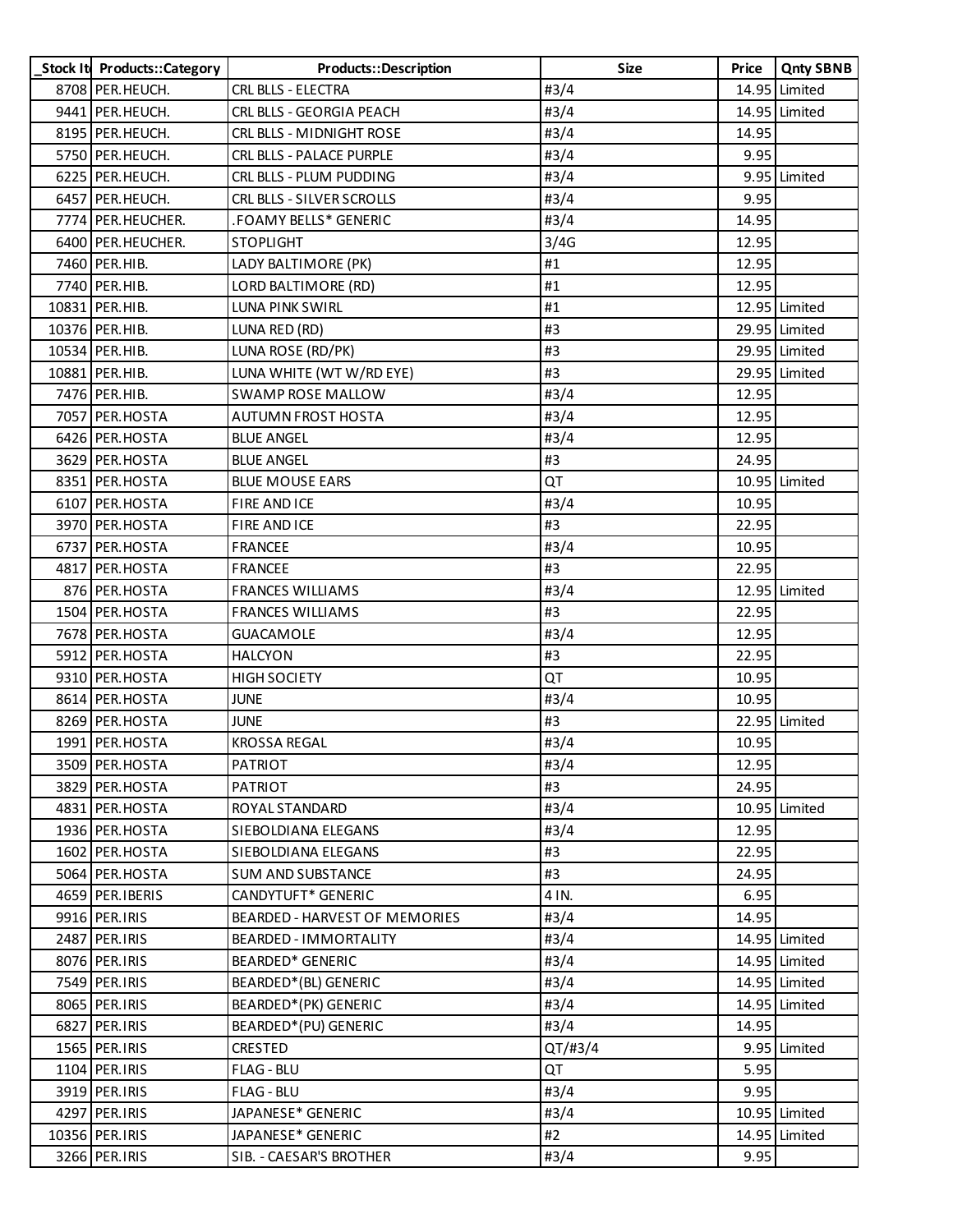| Stock It Products::Category | Products::Description        | <b>Size</b>  | Price | <b>Qnty SBNB</b> |
|-----------------------------|------------------------------|--------------|-------|------------------|
| 5330 PER.IRIS               | SIB. - SNOW QUEEN            | #3/4         |       | 9.95 Limited     |
| 2961 PER.IRIS               | SIBERIAN                     | #3/4         | 9.95  |                  |
| 1994 PER. KALI              | <b>BLUE STAR FALSE ASTER</b> | #3/4         | 9.95  |                  |
| 3849 PER.KNIP.              | <b>RED HOT POKER</b>         | #3/4         | 9.95  |                  |
| 5028 PER.LAV.               | <b>HIDCOTE BLUE</b>          | #3/4         | 10.95 |                  |
| 1073 PER. LEUC.             | SHASTA - ALASKA              | #1           |       | 9.95 Limited     |
| 3589 PER. LEUC.             | SHASTA - BECKY               | #1           | 9.95  |                  |
| 10431 PER. LEUC.            | SHASTA - REAL SUNBEAM        | #3/4         | 9.95  |                  |
| 2705 PER.LEUC.              | SHASTA - SNOWCAP             | #3/4         | 9.95  |                  |
| 2909 PER.LIGUL.             | LIGULARIA - OTHELLO (OR)     | #1           | 9.95  |                  |
| 4151 PER.LIGUL.             | LIGULARIA - THE ROCKET (YL)  | #1           | 9.95  |                  |
| 2100 PER.LIL.               | <b>ASIAN LILIES</b>          | #3/4         | 9.95  |                  |
| 7679 PER.LIRIOPE            | ROYAL PURPLE                 | 3 IN.        | 3.95  |                  |
| 8093 PER.LIRIOPE            | ROYAL PURPLE                 | #1           | 7.95  |                  |
| 5729 PER.LIRIOPE            | <b>SUNPROOF</b>              | 3 IN.        | 3.95  |                  |
| 777 PER.LIRIOPE             | <b>SUNPROOF</b>              | #1           | 7.95  |                  |
| 9899 PER.LITH.              | <b>GRACE WARD</b>            | QT.          |       | 6.95 Limited     |
| 3445 PER.LOBELIA            | BLUE CARDINAL FLOWER.        | #3/4         | 9.95  |                  |
| 9972 PER.LUP.               | RUSSEL HYBRIDS               | #3/4         | 9.95  |                  |
| 7709 PER.LYCH               | <b>ROSE CAMPION</b>          | #3/4         |       | 9.95 Limited     |
| 5307 PER.MAZUS.             | <b>CREEPING WHITE MAZUS</b>  | QT           | 5.95  |                  |
| 6717 PER.MAZUS.             | <b>MAZUS</b>                 | QT           | 5.95  |                  |
| 5800 PER.MERT.              | VIRGINIA BLUEBELL            | QT           | 6.95  |                  |
| 4767 PER.MONARD.            | .BEE BALM* GENERIC           | 12-15 IN. #3 | 9.95  |                  |
| 7077 PER.MONARD.            | CLAIRE GRACE (PU)            | #3/4         | 9.95  |                  |
| 8387 PER.MONARD.            | <b>EASTERN</b>               | #3/4         | 9.95  |                  |
| 4272 PER.MONARD.            | <b>JACOB CLINE</b>           | #3/4         | 9.95  |                  |
| 5080 PER.MYOS.              | FORGET-ME-NOT                | QT           | 5.95  |                  |
| 4024 PER. NEPETA            | CATMINT-6 HILLS GIANT        | #3/4         |       | 9.95 Limited     |
| 8808 PER. NEPETA            | CATMINT-LITTLE TITCH         | #3/4         |       | 9.95 Limited     |
| 6550 PER. NEPETA            | <b>CATMINT-WALKER'S LOW</b>  | #3/4         | 9.95  |                  |
| 4055 PER.OENOT.             | <b>OZARK SUNDROP</b>         | #3/4         |       | 9.95 Limited     |
| 2864 PER.PAEON.             | .CHINESE PEONY* GENERIC      | #2           |       | 19.95 Limited    |
| 9057 PER.PAEON.             | CORAL SUNSET                 | #2           | 19.95 |                  |
| 8349 PER.PAEON.             | <b>KANSAS</b>                | #2           | 19.95 |                  |
| 9728 PER.PAEON.IT           | .ITOH PEONY* GENERIC         | #2           | 49.95 |                  |
| 1114 PER. PAEON. PK2.       | SARAH BERNHARDT              | #2           | 19.95 |                  |
| 5272 PER. PAEON. PK2.       | SORBET                       | #2           |       | 19.95 Limited    |
| 1117 PER. PAEON. RD2.       | <b>KARL ROSENFIELD</b>       | #2           | 19.95 |                  |
| 9283 PER. PAEON. RD3.       | <b>RED MAGIC</b>             | #2           | 19.95 |                  |
| 7058 PER. PAEON. WT/YL      | PRIMEVERE                    | #2           | 19.95 |                  |
| 5932 PER. PAEON. WT2.       | <b>SHIRLEY TEMPLE</b>        | #2           | 19.95 |                  |
| 2792 PER.PAPA.              | ORIENTAL POPPY               | QT           | 6.95  |                  |
| 9051 PER.PENST.             | CHA CHA LAVENDER             | QT           | 6.95  |                  |
| 7681 PER. PENST.            | <b>CHA CHA PURPLE</b>        | QT           | 5.95  |                  |
| 1893 PER.PENST.             | <b>HUSKER RED</b>            | #3/4         | 9.95  |                  |
| 7184 PER.PENST.             | <b>RED ROCKS</b>             | #3/4         |       | 9.95 Limited     |
| 5697 PER.PEROV.             | <b>RUSSIAN SAGE</b>          | #3/4         |       | 9.95 Limited     |
| 2266 PER.PEROV.             | <b>RUSSIAN SAGE</b>          | #3           | 14.95 |                  |
| 10832 PER. PHLX. DIV        | WOODLAND - BLUE MOON         | QT           |       | 6.95 Limited     |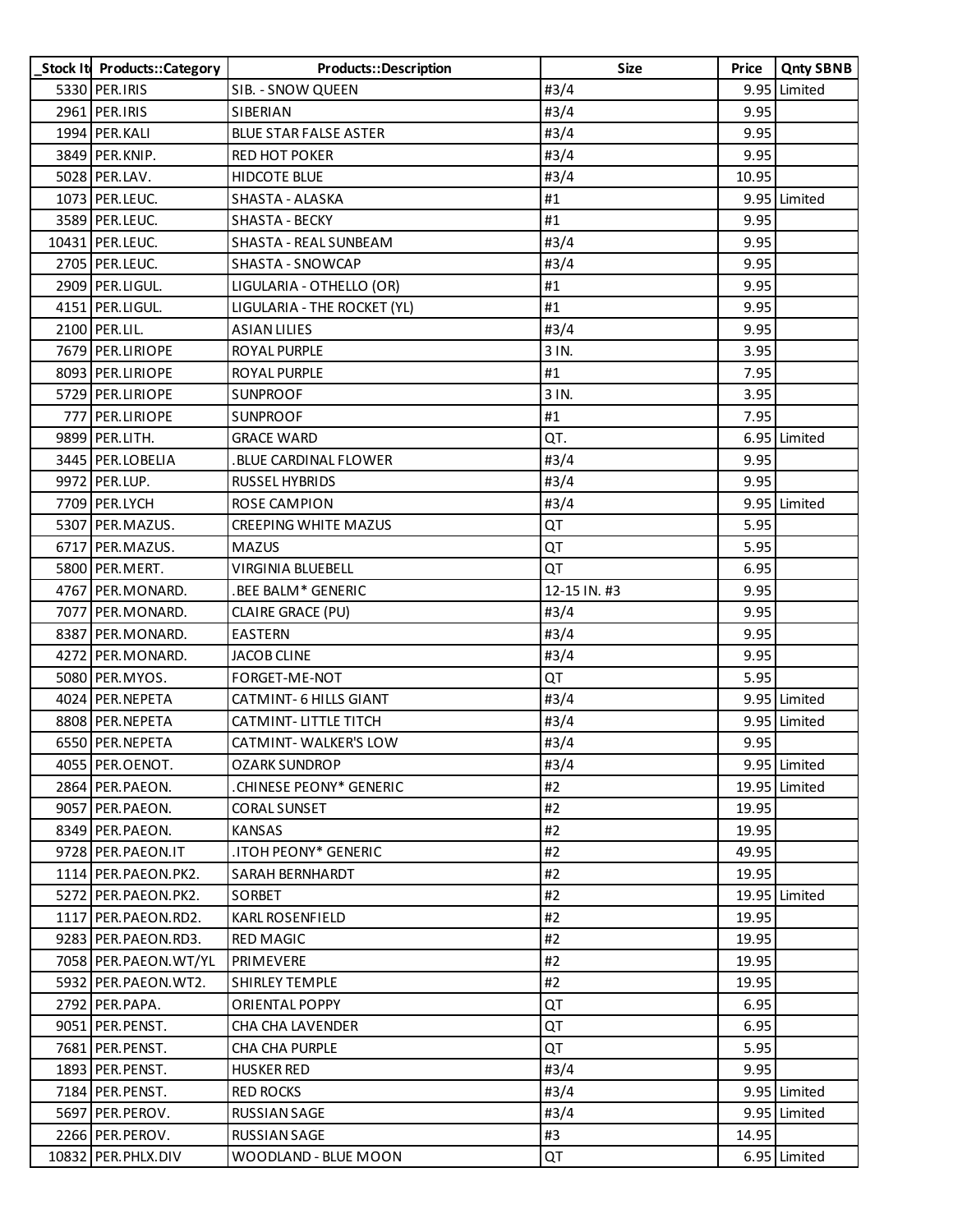| Stock It Products:: Category | Products::Description             | <b>Size</b> | Price | <b>Qnty SBNB</b> |
|------------------------------|-----------------------------------|-------------|-------|------------------|
| 10052 PER. PHLX. DIV         | WOODLAND - MAY BREEZE             | QT          | 6.95  |                  |
| 7657 PER.PHLX.PAN            | .SMMR - DAVID (WT)                | #1          | 12.95 |                  |
| 7770 PER. PHLX. PAN          | .SMMR - PURPLE* GENERIC           | #1          |       | 14.95 Limited    |
| 3844 PER. PHLX. PAN          | .SMMR-STARFIRE (RD)               | #3/4        |       | 9.95 Limited     |
| 7567 PER.PHLX.PAN            | .SMMR - WHITE* GENERIC            | #1          |       | 14.95 Limited    |
| 5461 PER.PHLX.ST             | CRPNG - HOME FIRES (PK)           | QT          |       | 6.95 Limited     |
| 7648 PER. PHLX. ST           | CRPNG - SHERWOOD PURPLE (PU)      | QT          | 6.95  |                  |
| 8891 PER.PHLX.SU             | MOSS - CANDY STRIPES (PK/WT)      | #3/4        |       | 9.95 Limited     |
| 8206 PER. PHLX.SU            | MOSS - DRUMMOND'S PINK (PK)       | #3/4        | 9.95  |                  |
| 9549 PER.PHLX.SU             | MOSS - EMERALD BLUE (LAV/BL)      | #3/4        | 9.95  |                  |
| 7924 PER.PHLX.SU             | MOSS - EMERALD PINK (PK)          | QT          |       | 6.95 Limited     |
| 4054 PER.PHLX.SU             | MOSS - EMERALD PINK (PK)          | #3/4        | 9.95  |                  |
| 7913 PER. PHLX. SU           | MOSS - PURPLE BEAUTY (PU)         | #3/4        |       | 9.95 Limited     |
| 7799 PER.PHLX.SU             | MOSS - WHITE DELIGHT (WT)         | #3/4        |       | 9.95 Limited     |
| 2535 PER.PHLX.SU             | <b>MOSS PHLOX</b>                 | #3/4        | 9.95  |                  |
| 6431 PER.PHYSO.              | <b>OBEDIENT - VIVID</b>           | #3/4        |       | 10.95 Limited    |
| 2243 PER.PLATY.              | <b>BALLOON - FUJI BLUE</b>        | #3/4        | 9.95  |                  |
| 3713 PER.PLATY.              | <b>BALLOON - FUJI WHITE</b>       | #3/4        |       | 9.95 Limited     |
| 3319 PER.PLATY.              | <b>BALLOON - FULI PINK</b>        | 3/4G        |       | 9.95 Limited     |
| 1701 PER.POLEM.              | <b>BRISE D'ANJOU</b>              | #3/4        |       | 12.95 Limited    |
| 9311 PER.POLEM.              | STAIRWAY TO HEAVEN (VARIEGATED)   | #1          | 12.95 |                  |
| 2643 PER.POLYGON.            | VARIEGATED SOLOMONS SEAL          | #3/4        | 12.95 |                  |
| 9274 PER. PRUN.              | SELF-HEAL-SUMMER DAZE             | #3/4        | 9.95  |                  |
| 6643 PER. PULM.              | LUNGWORT- E.B. ANDERSON (BL)      | #3/4        | 9.95  |                  |
| 7708 PER. PULM.              | LUNGWORT-RASPBERRY SPLASH (PU/PK) | #3/4        | 9.95  |                  |
| 9038 PER. PULS.              | RED PASQUE FLOWER                 | #3/4        |       | 9.95 Limited     |
| 7483 PER.RUD.                | BLACK-EYED SUSAN (NATIVE)         | #3/4        | 9.95  |                  |
| 10109 PER.RUD.               | GOLDSTURM-BLACK-EYED SUSAN        | QT          | 5.95  |                  |
| 7922 PER.RUD.                | LACINIATA- CUT LEAF (NATIVE)      | #1          |       | 9.95 Limited     |
| 3764 PER.SAGINA              | <b>IRISH MOSS</b>                 | QT          | 6.95  |                  |
| 6724 PER.SAGINA              | SCOTCH MOSS                       | QT          |       | 6.95 Limited     |
| 4575 PER.SALVIA              | <b>BLUE HILL</b>                  | #3/4        | 9.95  |                  |
| 7866 PER.SALVIA              | CARADONNA                         | #3/4        | 9.95  |                  |
| 4766 PER.SALVIA              | <b>EAST FRIESLAND</b>             | #3/4        | 9.95  |                  |
| 5915 PER.SALVIA              | <b>MAY NIGHT</b>                  | #3/4        | 9.95  |                  |
| 7496 PER.SALVIA              | <b>ROSE MARVEL</b>                | #1          | 9.95  |                  |
| 6824 PER.SCAB.               | SCABIOSA - BUTTERFLY BLUE         | #3/4        | 9.95  |                  |
| 7095 PER.SCAB.               | <b>SCABIOSA - PINK MIST</b>       | #3/4        | 9.95  |                  |
| 9619 PER.SEDUM               | .SEDUM* GENERIC                   | QT          | 6.95  |                  |
| 9690 PER.SEDUM               | ANGELINA                          | QT          | 6.95  |                  |
| 1057 PER.SEDUM               | <b>AUTUMNJOY</b>                  | #1          | 9.95  |                  |
| 7677 PER.SEDUM               | FIRECRACKER                       | QT          | 5.95  |                  |
| 2160 PER.SEDUM               | <b>FULDAGLUT</b>                  | #3/4        | 9.95  |                  |
| 5178 PER.SEDUM               | <b>NEON</b>                       | #3/4        | 9.95  |                  |
| 1429 PER.SEDUM               | <b>SHALE BARRENS</b>              | #3/4        | 9.95  |                  |
| 5756 PER.SEDUM               | SIEBOLDII - OCTOBER PLANT         | #3/4        | 9.95  |                  |
| 1533 PER.SEDUM               | <b>TRICOLOR</b>                   | #3/4        | 9.95  |                  |
| 4167 PER.SEDUM               | VERA JAMISON                      | #3/4        | 9.95  |                  |
| 5418 PER.SEDUM               | WEIHENSTEPHANER GOLD              | #3/4        | 9.95  |                  |
| 1171 PER.SEMPER.             | HENS AND CHICKS - SPECIES MIX     | 4 IN.       | 6.95  |                  |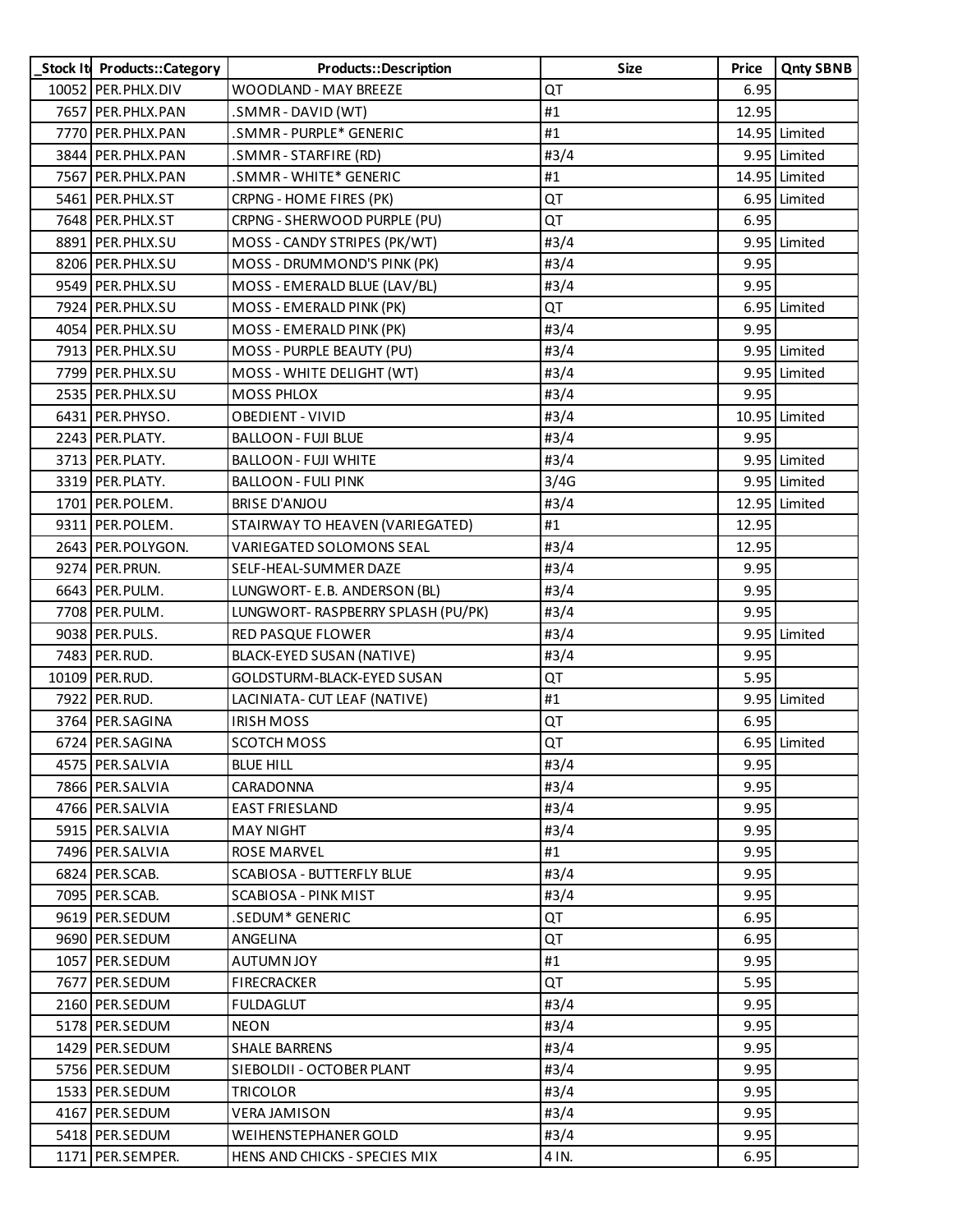| Stock It Products::Category | Products::Description               | <b>Size</b>    | Price | <b>Qnty SBNB</b> |
|-----------------------------|-------------------------------------|----------------|-------|------------------|
| 7795 PER.SEN.               | <b>GOLDEN RAGWORT</b>               | QT             | 6.95  |                  |
| 7419 PER.SEN.               | <b>GOLDEN RAGWORT</b>               | #3/4           |       | 9.95 Limited     |
| 7757 PER.SISY.              | <b>BLUE-EYED GRASS</b>              | QT             |       | 6.95 Limited     |
| 3323 PER.SOLID.             | GOLDENROD-FIREWORKS                 | #3/4           |       | 9.95 Limited     |
| 7215 PER.SPIG.              | <b>INDIAN PINK</b>                  | QT             |       | 9.95 Limited     |
| 10589 PER.SPIG.             | INDIAN PINK - LITTLE REDHEAD        | #1             | 18.95 |                  |
| 8062 PER.STACHYS            | <b>BETONY - HUMMELO</b>             | QT             | 5.95  |                  |
| 7281 PER.STACHYS            | <b>BETONY - HUMMELO</b>             | #3/4           | 9.95  |                  |
| 2022 PER.STOKES             | STOKESIA - BLUE DANUBE              | #3/4           | 9.95  |                  |
| 4267 PER. TEUC.             | <b>GERMANDER</b>                    | #3/4           | 9.95  |                  |
| 10426 PER. THYMUS           | THYME - CREEPING                    | QT             | 6.95  |                  |
| 8864 PER. THYMUS            | THYME - GOLDEN LEMON                | QT             | 6.95  |                  |
| 7826 PER. THYMUS            | THYME - SILVER EDGE                 | QT             | 6.95  |                  |
| 8200 PER.THYMUS             | THYME - WOOLY                       | QT             | 6.95  |                  |
| 1393 PER. THYMUS            | <b>THYME - WOOLY</b>                | #3/4           |       | 9.95 Limited     |
| 7564 PER.TIAR.              | .FMFLWR* GENERIC                    | #3/4           | 12.95 |                  |
| 1080 PER.TIAR.              | FMFLWR - RUNNING TAPESTRY           | #3/4           |       | 12.95 Limited    |
| 8773 PER. TRADES.           | SPDRWRT - SWEET KATE                | #3/4           | 9.95  |                  |
| 6209 PER. TRICY.            | TOAD LILY - SAMURAI                 | #3/4           | 9.95  |                  |
| 7592 PER. VERB.             | HOMESTEAD PURPLE (PU) (NO WARRANTY) | #3/4           | 9.95  |                  |
| 7174 PER. VERNONIA          | <b>IRON BUTTERFLY</b>               | #3/4           | 10.95 |                  |
| 4309 PER. VERNONIA          | <b>IRONWEED</b>                     | #3/4           |       | 10.95 Limited    |
| 3859 PER. VERON.            | <b>SUNNY BORDER BLUE</b>            | #3/4           | 9.95  |                  |
| 6811 RHODO.                 | ANAH KRUSCHKE (PU)                  | 18-24 IN.#6    |       | 49.95 Limited    |
| 9634 RHODO.                 | ANAH KRUSCHKE (PU)                  | 24-30 IN.#6    |       | 59.95 Limited    |
| 3036 RHODO.                 | <b>BESSE HOWELLS (RD)</b>           | 9-12 IN.#1     | 14.95 |                  |
| 1853 RHODO.                 | <b>BESSE HOWELLS (RD)</b>           | #3             |       | 39.95 Limited    |
| 10635 RHODO.                | <b>BLUE BARRON (BL)</b>             | #3             | 29.95 |                  |
| 6318 RHODO.                 | CATAWBIENSE ALBUM (WT)              | #6             | 69.95 |                  |
| 2625 RHODO.                 | CATAWBIENSE BOURSAULT (PU)          | #3             |       | 39.95 Limited    |
| 4695 RHODO.                 | CHIONOIDES (WT)(S)                  | 12-15 IN.#3    | 29.95 |                  |
| 1269 RHODO.                 | CHIONOIDES (WT)(S)                  | #5/#7          |       | 59.95 Limited    |
| 1493 RHODO.                 | CHIONOIDES (WT)(S)                  | #6             | 69.95 |                  |
| 3253 RHODO.                 | CRETE (YAK TYPE) (PK)               | 6-9 IN.#3/4/#1 | 14.95 |                  |
| 1653 RHODO.                 | CRETE (YAK TYPE) (PK)               | #2/#3          | 34.95 |                  |
| 2006 RHODO.                 | CRETE (YAK TYPE) (PK)               | #5/#7          |       | 45.95 Limited    |
| 5126 RHODO.                 | <b>ENGLISH ROSEUM (PK)</b>          | 18-24 IN.#3    | 29.95 |                  |
| 4416 RHODO.                 | KEN JANEK (YAK TYPE) (PK)           | 6-9 IN.#3/4/#1 | 14.95 |                  |
| 5867 RHODO.                 | KEN JANEK (YAK TYPE) (PK)           | 9-15 IN.#2/#3  | 34.95 |                  |
| 4610 RHODO.                 | KEN JANEK (YAK TYPE) (PK)           | #6             |       | 49.95 Limited    |
| 1003 RHODO.                 | MAXIMUM ROSEUM (PK)                 | #7             | 59.95 |                  |
| 4290 RHODO.                 | NOVA ZEMBLA (RD)(S)                 | 18-24 IN. #3   |       | 29.95 Limited    |
| 9892 RHODO.                 | NOVA ZEMBLA (RD)(S)                 | 24-30 IN.#6    |       | 59.95 Limited    |
| 2094 RHODO.                 | NOVA ZEMBLA (RD)(S)                 | 18-24 IN. #6   |       | 69.95 Limited    |
| 3306 RHODO.                 | OLGA (PJM TYPE) (PK)                | 9-12 IN.#1     | 19.95 |                  |
| 6335 RHODO.                 | OLGA (PJM TYPE) (PK)                | #7             |       | 49.95 Limited    |
| 8536 RHODO.                 | PJM ELITE (PKPU)                    | 15-18 IN. #3   | 39.95 |                  |
| 6985 RHODO.                 | PJM ELITE (PKPU)                    | #6             | 59.95 |                  |
| 2773 RHODO.                 | PURPLE GEM (DWF.) (PU)              | 9-12 IN.#1     | 14.95 |                  |
| 2124 RHODO.                 | PURPUREUM ELEGANS (PU)              | 18-24 IN. #6   |       | 69.95 Limited    |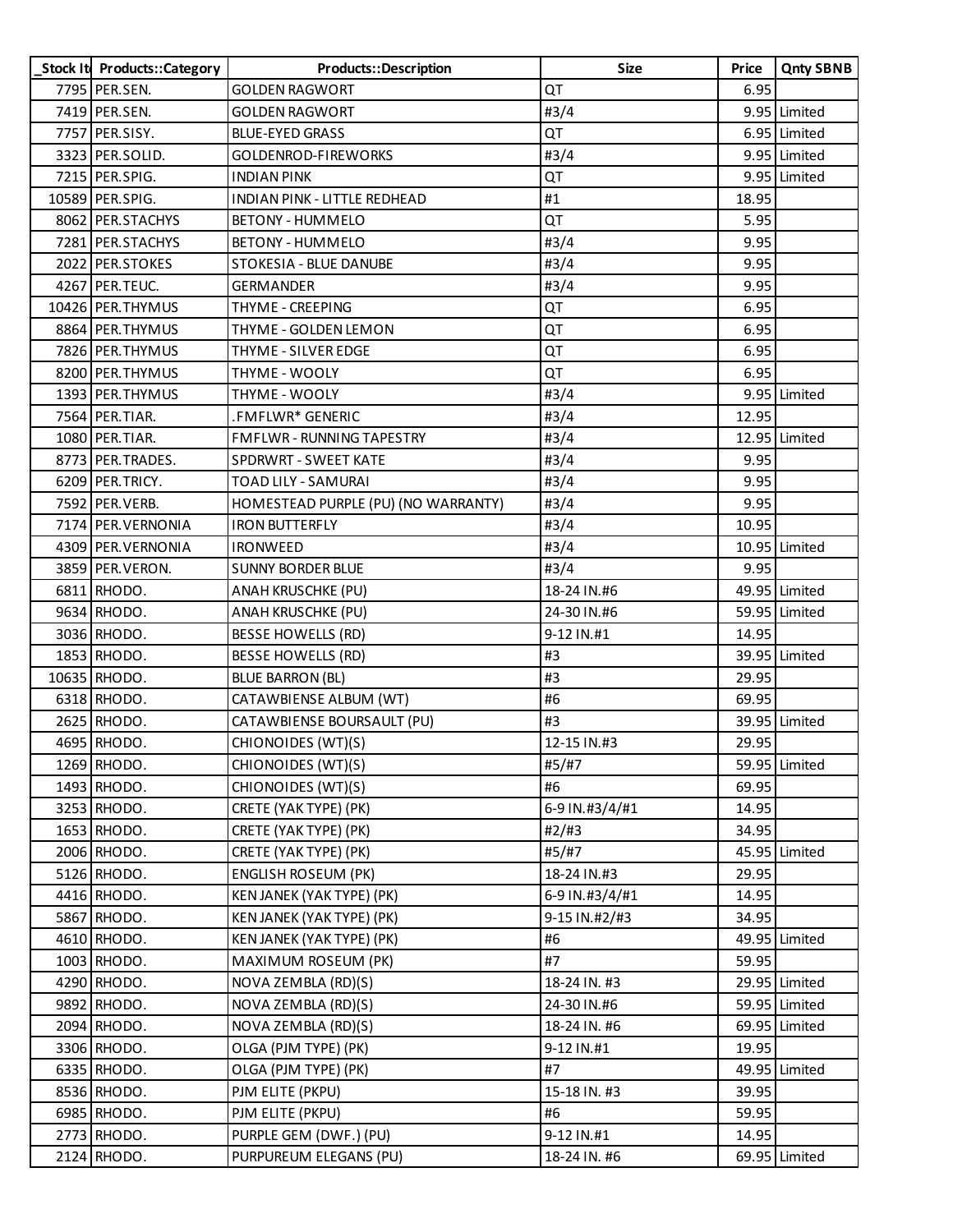| Stock It Products:: Category | Products::Description            | <b>Size</b>     | <b>Price</b> | <b>Qnty SBNB</b> |
|------------------------------|----------------------------------|-----------------|--------------|------------------|
| 1064 RHODO.                  | ROSEUM ELEGANS (PU)              | 2-2.5 FT.#3     |              | 39.95 Limited    |
| 3825 RHODO.                  | ROSEUM ELEGANS (PU)              | 18-24 IN. #5    |              | 49.95 Limited    |
| 2780 RHODO.                  | ROSEUM ELEGANS (PU)              | 18-24 IN. #6    |              | 69.95 Limited    |
| 3986 RHODO.                  | ROSEUM PINK (PK)(S)              | 24-30 IN. #6/#7 |              | 49.95 Limited    |
| 9425 RHODO.                  | ROSEUM PINK (PK)(S)              | 18-24 IN. #6    |              | 59.95 Limited    |
| 8570 RHODO.                  | VULCAN'S FLAME (RD)              | #5/#7           | 49.95        |                  |
| 6071 RHODO.                  | YAKU PRINCESS (PK)               | 9-12 IN.#3      |              | 19.95 Limited    |
| 2543 RHODO.                  | YAKU PRINCESS (PK)               | 12-15 IN.#3     |              | 39.95 Limited    |
| 4428 ROSE CLIMB.             | AMERICA (RD-RSE-BLD)             | #3              |              | 34.95 Limited    |
| 9061 ROSE CLIMB.             | D.A. CLAIRE AUSTIN (WHT)         | #3              | 42.95        |                  |
| 5068 ROSE CLIMB.             | DON JUAN (RD)                    | #3              | 34.95        |                  |
| 2675 ROSE CLIMB.             | <b>GOLDEN SHOWERS (YL)</b>       | #3              | 39.95        |                  |
| 3111 ROSE CLIMB.             | NEW BLAZE (RD)                   | #3              | 34.95        |                  |
| 6039 ROSE CLIMB.             | NEW DAWN (PK)                    | #3              |              | 24.95 Limited    |
| 10014 ROSE CLIMB.            | PINATA (YL/OR)                   | #3              |              | 34.95 Limited    |
| 10472 ROSE CLIMB.            | ROYAL GOLD (YL)                  | #3              | 34.95        |                  |
| 10673 ROSE CLIMB. (DA)       | ALTISSIMO (RD)                   | #3              |              | 34.95 Limited    |
| 10383 ROSE CLIMB. (DA)       | BATHSHEBA (APR)                  | #3              |              | 49.95 Limited    |
| 10592 ROSE FLORIB.           | ALFRED SISLEY (OR/PK/YL)         | #3              |              | 39.95 Limited    |
| 3545 ROSE FLORIB.            | ANGEL FACE (PU)                  | #3              |              | 34.95 Limited    |
| 7079 ROSE FLORIB.            | AT LAST (OR)                     | #3              |              | 39.95 Limited    |
| 9063 ROSE FLORIB.            | CAMILLE PISSARRO (YLW/RD)        | #3              |              | 39.95 Limited    |
| 2958 ROSE FLORIB.            | EUROPEANA (RD)                   | #3              |              | 34.95 Limited    |
| 2628 ROSE FLORIB.            | ICEBERG (WT)                     | #3              |              | 34.95 Limited    |
| 1159 ROSE FLORIB.            | JULIA CHILD (YL)                 | #3              | 39.95        |                  |
| 4681 ROSE FLORIB.            | <b>MARMALADE SKIES (OR)</b>      | #3              |              | 39.95 Limited    |
| 7650 ROSE FLORIB.            | SUMMER ROMANCE (PK)              | #3              |              | 39.95 Limited    |
| 10095 ROSE FLORIB.           | SUNSET HORIZON™ (YL/RD)          | #3              |              | 39.95 Limited    |
| 3885 ROSE FLORIB.            | SUNSPRITE (YL)                   | #3              |              | 34.95 Limited    |
| 1682 ROSE GRAND.             | <b>GOLD MEDAL (YL)</b>           | #3              |              | 34.95 Limited    |
| 10498 ROSE GRAND.            | SITTING PRETTY™ (PK)             | #3              |              | 39.95 Limited    |
| 8535 ROSE ROMANTC.           | PETER MAYLE (PK)                 | #3              |              | 39.95 Limited    |
| 7819 ROSE SHRUB              | WHITE OUT (WT)                   | #3              |              | 29.95 Limited    |
| 7342 ROSE SHRUB (DA)         | DARCEY BUSSELL (RD)              | #3              | 42.95        |                  |
| 6073 ROSE SHRUB (DA)         | LADY OF SHALOTT (APR)(YL)        | #3              |              | 34.95 Limited    |
| 9526 ROSE SHRUB (DA)         | <b>TEASING GEORGIA (YL)</b>      | #3              |              | 39.95 Limited    |
| 1678 ROSE SHRUB (DR)         | <b>CORAL DRIFT (COR-OR)</b>      | #2#3            | 24.95        |                  |
| 5837 ROSE SHRUB (DR)         | PEACH DRIFT (PK)                 | #2/#3           | 24.95        |                  |
| 2799 ROSE SHRUB (DR)         | PINK DRIFT (PK)                  | #2/#3           | 24.95        |                  |
| 8733 ROSE SHRUB (DR)         | PINK DRIFT (PK)                  | #5              | 39.95        |                  |
| 9287 ROSE SHRUB (DR)         | POPCORN DRIFT (YL)               | #2/#3           | 24.95        |                  |
| 1105 ROSE SHRUB (DR)         | RED DRIFT (RD)                   | #2#3            | 24.95        |                  |
| 9467 ROSE SHRUB (DR)         | <b>SWEET DRIFT (PK)</b>          | #2/#3           | 24.95        |                  |
| 7785 ROSE SHRUB (DR)         | WHITE DRIFT (WT)                 | #3              | 24.95        |                  |
| 3626 ROSE SHRUB (KO)         | DOUBLE KNOCK OUT (RD)            | #3              | 24.95        |                  |
| 7440 ROSE SHRUB (KO)         | DOUBLE PINK KNOCK OUT (PK)       | #3              | 29.95        |                  |
| 1766 ROSE SHRUB (KO)         | <b>KNOCK OUT (RD)</b>            | #3              | 24.95        |                  |
| 6371 ROSE SHRUB (KO)         | PINK KNOCK OUT (PK)              | #3              | 29.95        |                  |
| 5043 ROSE SHRUB (KO)         | <b>SUNNY KNOCK OUT (YL)</b>      | #3              |              | 29.95 Limited    |
| 10411 ROSE SHRUB (KO)        | <b>CORAL KNOCK OUT ROSE (OR)</b> | #3              | 29.95        |                  |
|                              |                                  |                 |              |                  |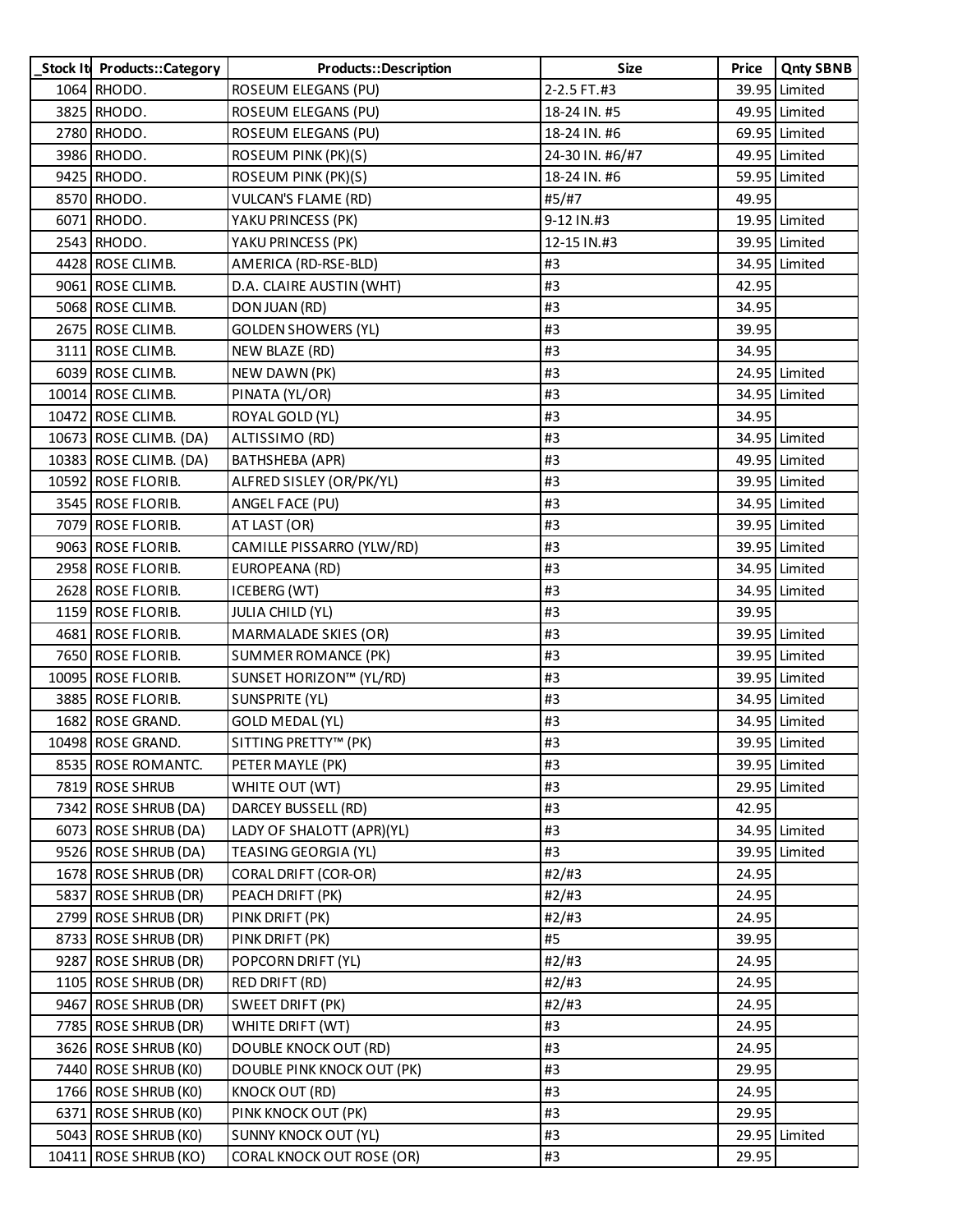| Stock It Products:: Category | Products::Description                              | <b>Size</b>                  | Price | <b>Qnty SBNB</b> |
|------------------------------|----------------------------------------------------|------------------------------|-------|------------------|
| 7798 ROSE SHRUB (KS)         | KARDINAL (RD)                                      | #3                           |       | 34.95 Limited    |
| 7552 ROSE SHRUB (KS)         | LEMON FIZZ (YL)                                    | #3                           |       | 39.95 Limited    |
| 9234 ROSE SHRUB (RUG.)       | PURPLE PAVEMENT (PU)                               | #3                           |       | 34.95 Limited    |
|                              | 10417 ROSE SHRUB STD (KO DOUBLE KNOCK OUT STD (RD) | #5                           |       | 89.95 Limited    |
| 5247 ROSE TEA                | CHICAGO PEACE (PK)                                 | #3                           |       | 34.95 Limited    |
| 2403 ROSE TEA                | <b>KING'S RANSOM</b>                               | #3                           | 34.95 |                  |
| 6672 ROSE TEA                | OKLAHOMA (RD)                                      | #3                           |       | 34.95 Limited    |
| 2904 ROSE TEA                | OREGOLD                                            | #3                           |       | 34.95 Limited    |
| 3457 ROSE TEA                | PRINCESS DE MONACO                                 | #3                           |       | 34.95 Limited    |
| 9861 ROSE TEA                | RED MASTERPIECE (RD)                               | #3                           |       | 34.95 Limited    |
| 1453 ROSE TEA                | SUNBRIGHT (YL)                                     | #3                           |       | 34.95 Limited    |
| 8862 ROSE TEA                | TOUCH OF CLASS (OR/PK)                             | #3                           |       | 34.95 Limited    |
| 2677 ROSE TEA                | TROPICANA (OR)                                     | #3                           |       | 34.95 Limited    |
| 5238 SHAD. BEECH             | <b>AMERICAN</b>                                    | 6-8 FT. #7/#10               |       | 95 Limited       |
| 9305 SHAD. BEECH             | <b>AMERICAN</b>                                    | (2.5-3 IN.) 6-8 FT BB        |       | 295 Limited      |
| 6958 SHAD. BEECH             | PURPLE FOUNTAIN                                    | 5-6 FT. BB                   |       | 259 Limited      |
| 4807 SHAD. BEECH             | <b>TRICOLOR</b>                                    | 6-7 FT. BB                   |       | 250 Limited      |
| 1145 SHAD.CYP.               | <b>BALD CYPRESS</b>                                | 5-6 FT.#10                   |       | 129 Limited      |
| 7052 SHAD.ELM                | PRINCETON (AMERICAN)                               | 6-8 FT. #10                  |       | 95 Limited       |
| 6186 SHAD. GINK.             | <b>AUTUMN GOLD (MALE)</b>                          | 6-8 FT.#7                    |       | 95 Limited       |
| 10171 SHAD. GUM              | <b>BLACK - GREEN GABLE</b>                         | (2-2.5 IN.) 12-13 FT. BB     |       | 350 Limited      |
| 10286 SHAD.GUM               | <b>BLACK - TUPELO TOWER</b>                        | (2-2.5 IN.) 12-13 FT. BB     |       | 350 Limited      |
| 1965 SHAD.GUM                | <b>BLACK - WILDFIRE</b>                            | 4-6 FT. #7                   |       | 95 Limited       |
| 10511 SHAD.GUM               | <b>BLACK - WILDFIRE</b>                            | 6-8 FT. #10                  |       | 129 Limited      |
| 3211 SHAD.GUM                | <b>SWEET</b>                                       | 6-8 FT. #10                  |       | 95 Limited       |
| 4256 SHAD.HORN.              | AMER. IRONWOOD                                     | 6-8 FT. #7/#10               |       | 79.95 Limited    |
| 10076 SHAD. HORN.            | AMER. IRONWOOD                                     | <b>BB</b>                    |       | 295 Limited      |
| 3608 SHAD.KAT.               | <b>KATSURA</b>                                     | 8-12 FT. #7/#10              |       | 95 Limited       |
| 7036 SHAD.LOC.               | <b>IMPERIAL HONEY LOCUST</b>                       | #10                          |       | 95 Limited       |
| 5579 SHAD.LOC.               | PURPLE ROBE                                        | 6-8 FT.#7                    |       | 79.95 Limited    |
| 4177 SHAD.LOC.               | PURPLE ROBE                                        | 6-8 FT. #10                  |       | 95 Limited       |
| 6557 SHAD.LOC.               | SHADEMASTER                                        | 6-8 FT. #10                  |       | 69.95 Limited    |
| 8578 SHAD. MAPLE. NR         | (NWYXR) CRIMSON SUNSET                             | 6-8 FT. #7                   |       | 79.95 Limited    |
| 5816 SHAD. MAPLE. NR         | (NWYXR) CRIMSON SUNSET                             | (2.5-3 IN.) 8-12 FT. BB      |       | 295 Limited      |
| 6623 SHAD. MAPLE.R           | (RD) OCT. GLORY                                    | 8-10 FT.#10                  | 95    |                  |
| 1847 SHAD. MAPLE.R           | (RD) OCT. GLORY                                    | (2-2.5 IN.) 12-15 FT. BB/GB  |       | 250 Limited      |
| 9168 SHAD. MAPLE.R           | (RD) OCT. GLORY                                    | (2.5-3 IN.) 10-12 FT. BB     | 295   |                  |
| 3105 SHAD. MAPLE.R           | (RD) RED SUNSET                                    | 8-10 FT. #10                 | 95    |                  |
| 6805 SHAD. MAPLE.R           | (RD) RED SUNSET                                    | (2.5-3IN.) 12-15 FT.GB or BB |       | 250 Limited      |
| 7013 SHAD. MAPLE.R           | (RD) RED SUNSET                                    | (2.5-3 IN.) 10-15FT. BB      | 295   |                  |
| 3353 SHAD. MAPLE.S           | (SUG) BONFIRE                                      | (2.5-3 IN.) 12-15 FT. BB     | 295   |                  |
| 5069 SHAD. MAPLE.S           | (SUG) GRN MOUNTAIN                                 | 6-8 FT. #7/GB                |       | 79.95 Limited    |
| 7014 SHAD. MAPLE.S           | (SUG) GRN MOUNTAIN                                 | (2.5-3 IN.) 10-15FT. BB      |       | 295 Limited      |
| 4192 SHAD.MAPLE.S            | (SUG) LEGACY                                       | (2-2.5 IN.) 8-12 FT. BB/GB   |       | 250 Limited      |
| 7015 SHAD. MAPLE.S           | (SUG) LEGACY                                       | (2-2.5 IN.) 10-15FT. BB      | 295   |                  |
| 1595 SHAD. MAPLE.S           | (SUG) LEGACY                                       | (2.5-3 IN.) 10-15FT. BB      |       | 350 Limited      |
| 6722 SHAD.OAK                | PIN                                                | 8-10 FT. #10                 | 95    |                  |
| 3408 SHAD.OAK                | PIN                                                | (2-2.5 IN.) 10-12 FT. GB/BB  |       | 250 Limited      |
| 9836 SHAD.OAK                | PIN                                                | (2.5-3 IN.) 12-15 FT. BB     | 295   |                  |
| 3508 SHAD.OAK                | PIN                                                | (3-3.5 IN.) 12-15 FT. BB     | 350   |                  |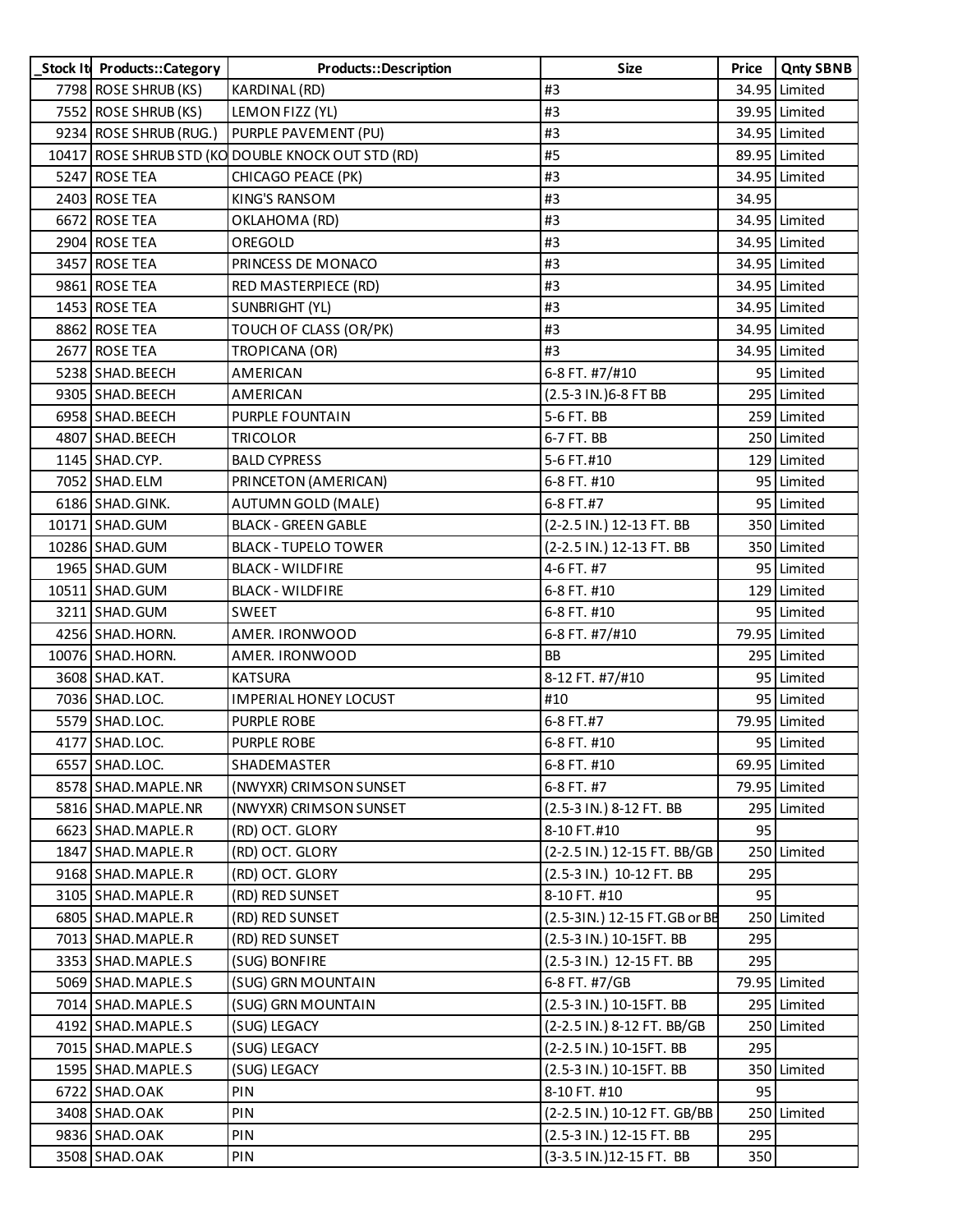| Stock It Products:: Category | Products::Description      | <b>Size</b>                 | Price | <b>Qnty SBNB</b> |
|------------------------------|----------------------------|-----------------------------|-------|------------------|
| 9950 SHAD.OAK                | <b>RED</b>                 | (2.5-3 IN.) 8-12 FT. BB     |       | 295 Limited      |
| 5305 SHAD.OAK                | <b>RED</b>                 | <b>BB</b>                   |       | 350 Limited      |
| 1751 SHAD.OAK                | <b>SCARLET</b>             | 5-6 FT. #7                  |       | 95 Limited       |
| 1663 SHAD.OAK                | <b>SCARLET</b>             | (2-2.5 IN.) BB              |       | 295 Limited      |
| 3667 SHAD.OAK                | <b>WILLOW</b>              | #10                         |       | 95 Limited       |
| 7783 SHAD.OAK                | <b>WILLOW</b>              | (2-3 IN.) 10-15 FT. BB      |       | 295 Limited      |
| 9799 SHAD. PL. LN.           | EXCLAMATION                | #10                         | 95    |                  |
| 4584 SHAD.PL.LN.             | EXCLAMATION                | (2-2.5 IN.) 12-15 FT. BB    |       | 295 Limited      |
| 3494 SHAD.RED.               | DAWN REDWOOD               | 6-8 FT. #7/#10              |       | 95 Limited       |
| 7635 SHAD.RED.               | DAWN REDWOOD               | (3 IN. +) 10-15 FT. BB      |       | 295 Limited      |
| 2165 SHAD.SASS               | SASSAFRAS COMMON           | 4-6 FT. #5                  |       | 39.95 Limited    |
| 5850 SHAD. TULIP             | <b>TULIP POPLAR</b>        | 6-8 FT. #10/#7              |       | 95 Limited       |
| 6464 SHAD. TULIP             | <b>TULIP POPLAR</b>        | <b>BB</b>                   |       | 350 Limited      |
| 1373 SHAD. YELLOW.           | YELLOWWOOD                 | 4-6 FT. #7                  |       | 79.95 Limited    |
| 2569 SHAD. YELLOW.           | <b>YELLOWWOOD</b>          | 8-10 FT. #10                |       | 95 Limited       |
| 6377 SHAD.ZELKOVA            | <b>VILLAGE GREEN</b>       | 8-9 FT. #10                 |       | 95 Limited       |
| 3759 SHAD.ZELKOVA            | <b>VILLAGE GREEN</b>       | (2.5-3 IN.) 10-15 FT. GB/BB |       | 295 Limited      |
| 3659 SHAD.ZELKOVA            | <b>VILLAGE GREEN</b>       | (3-3.5 IN.) 12-15 FT. BB    |       | 350 Limited      |
| 5067 SHRUB BAR.              | <b>BAGATELLE</b>           | 6-9 IN. #2/#3               |       | 29.95 Limited    |
| 3379 SHRUB BAR.              | <b>BONANZA GOLD</b>        | 12-15 IN. #3                | 29.95 |                  |
| 7396 SHRUB BAR.              | <b>BONANZA GOLD</b>        | 24-30 IN. #5                | 49.95 |                  |
| 10368 SHRUB BAR.             | CONCORDE                   | #3                          | 29.95 |                  |
| 1740 SHRUB BAR.              | <b>CRIMSON PYGMY</b>       | 12-15 IN.#3                 | 22.95 |                  |
| 3455 SHRUB BAR.              | <b>GOLDEN ROCKET</b>       | 15-18 IN. #3                |       | 39.95 Limited    |
| 7577 SHRUB BAR.              | <b>GOLDEN ROCKET</b>       | 2-3 FT. #7                  |       | 59.95 Limited    |
| 3684 SHRUB BAR.              | <b>HELMOND PILLAR</b>      | 24-30 IN #5/#7              |       | 49.95 Limited    |
| 9943 SHRUB BAR.              | <b>MINI MAROON</b>         | #3                          | 39.95 |                  |
| 10013 SHRUB BAR.             | ORANGE ROCKET              | #3                          | 39.95 |                  |
| 10291 SHRUB BAR.             | <b>ORANGE ROCKET</b>       | 18-24 IN #5                 |       | 59.95 Limited    |
| 2860 SHRUB BAR.              | ROSE GLOW                  | 12-15 IN.#2 /#3             | 22.95 |                  |
| 2102 SHRUB BAR.              | ROSE GLOW                  | 18-20 IN.#5/#7              | 34.95 |                  |
| 7427 SHRUB BEAUTY.           | AMERICAN                   | 12-15 IN. #3                | 24.95 |                  |
| 3013 SHRUB BEAUTY.           | <b>EARLY AMETHYST</b>      | 15-18 IN.#3                 | 24.95 |                  |
| 2414 SHRUB BEAUTY.           | <b>EARLY AMETHYST</b>      | #5/#7                       |       | 49.95 Limited    |
| 10349 SHRUB BLUE.            | .BLUE-MIST SHRUB* GENERIC  | QT                          |       | 6.95 Limited     |
| 10596 SHRUB BLUE.            | .BLUE-MIST SHRUB* GENERIC  | #1                          |       | 14.95 Limited    |
| 6701 SHRUB BLUE.             | <b>DARK KNIGHT</b>         | #2/#3                       |       | 29.95 Limited    |
| 8929 SHRUB BLUE.             | <b>DARK KNIGHT</b>         | 18-24 IN. #5                |       | 39.95 Limited    |
| 2900 SHRUB BLUE.             | LONGWOOD BLUE              | 9-12 IN.#3                  | 29.95 |                  |
| 2519 SHRUB BUCK.             | <b>BOTTLEBRUSH BUCKEYE</b> | #2/#3                       | 39.95 |                  |
| 1015 SHRUB BUCK.             | <b>BOTTLEBRUSH BUCKEYE</b> | #5/#7                       |       | 69.95 Limited    |
| 6379 SHRUB BURN.             | <b>BURNING BUSH</b>        | 12-18 IN.#1                 |       | 12.95 Limited    |
| 3719 SHRUB BURN.             | <b>BURNING BUSH</b>        | 12-24 IN. #3                | 39.95 |                  |
| 1318 SHRUB BUT.              | <b>BLACK KNIGHT (PU)</b>   | 12-15 IN.#1                 | 14.95 |                  |
| 4385 SHRUB BUT.              | <b>BLACK KNIGHT (PU)</b>   | #2/#3                       | 24.95 |                  |
| 9725 SHRUB BUT.              | BLUE CHIP (BL)             | #3/4                        |       | 19.95 Limited    |
| 8389 SHRUB BUT.              | BLUE CHIP (BL)             | #2/#3                       | 29.95 |                  |
| 8497 SHRUB BUT.              | BLUE CHIP JR. (BL)         | #3/4                        | 19.95 |                  |
| 8816 SHRUB BUT.              | BLUE CHIP JR. (BL)         | #2/#3                       |       | 29.95 Limited    |
| 5274 SHRUB BUT.              | LAVENDER (LAV)             | 12-15 IN.#1                 | 14.95 |                  |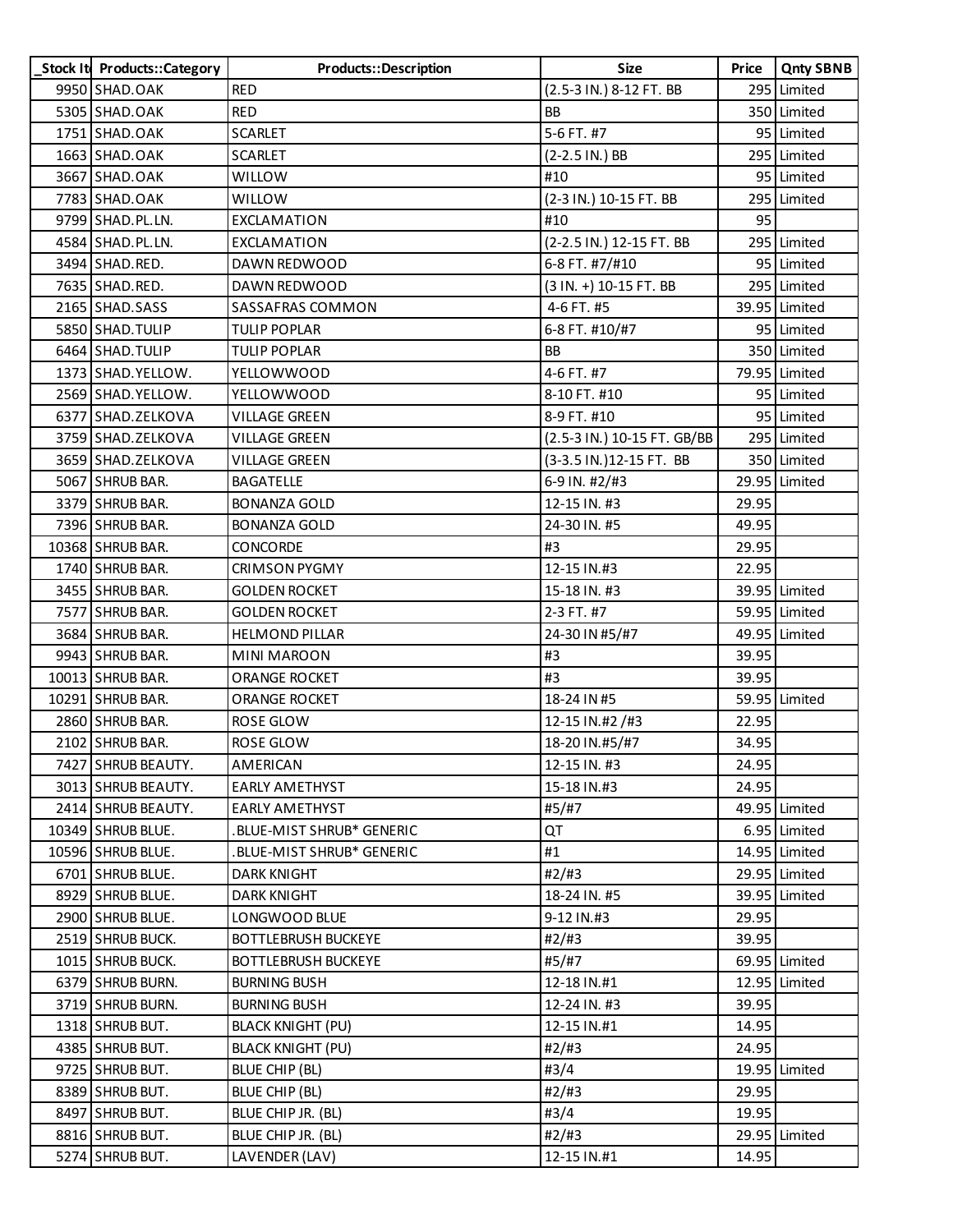| Stock It Products:: Category | Products::Description    | Size              | Price | <b>Qnty SBNB</b> |
|------------------------------|--------------------------|-------------------|-------|------------------|
| 8379 SHRUB BUT.              | MISS MOLLY (RD)          | #1                | 19.95 |                  |
| 8698 SHRUB BUT.              | MISS MOLLY (RD)          | #2/H3             | 29.95 |                  |
| 8078 SHRUB BUT.              | <b>MISS VIOLET</b>       | #3                | 29.95 |                  |
| 7664 SHRUB BUT.              | MISS VIOLET (PU)         | #1                |       | 14.95 Limited    |
| 6928 SHRUB BUT.              | NANHO (BL)               | #2/H3             | 24.95 |                  |
| 1688 SHRUB BUT.              | PEACOCK (PK)             | #1                | 14.95 |                  |
| 3672 SHRUB BUT.              | PEACOCK (PK)             | #2/H3             | 29.95 |                  |
| 4606 SHRUB BUT.              | PINK DELIGHT (PK)        | 12-15 IN.#1       | 14.95 |                  |
| 3218 SHRUB BUT.              | PINK DELIGHT (PK)        | #2#3              | 24.95 |                  |
| 10920 SHRUB BUT.             | PUGSTER PINK (PK)        | #1                | 19.95 |                  |
| 10026 SHRUB BUT.             | PUGSTER PINKER (PK)      | #3                | 34.95 |                  |
| 5654 SHRUB BUT.              | PURPLE HAZE (PU/BL)      | #3/4              | 19.95 |                  |
| 5914 SHRUB BUT.              | PURPLE HAZE (PU/BL)      | #2/#3             | 29.95 |                  |
| 1000 SHRUB BUT.              | ROYAL RED (RD)           | 9-12 IN.#1        | 14.95 |                  |
| 2249 SHRUB BUT.              | ROYAL RED (RD)           | #3                | 24.95 |                  |
| 2169 SHRUB BUT.              | SUNGOLD (YL)             | 12-15 IN.#1       | 14.95 |                  |
| 3620 SHRUB BUT.              | SUNGOLD (YL)             | #3                | 29.95 |                  |
| 1496 SHRUB BUT.              | WHITE PROFUSION (WT)     | 12-15 IN.#1       | 14.95 |                  |
| 2723 SHRUB BUT.              | WHITE PROFUSION (WT)     | #3                | 24.95 |                  |
| 8201 SHRUB BUTTON.           | <b>BUTTONBUSH</b>        | 12-15 IN. #3      |       | 24.95 Limited    |
| 8618 SHRUB BUTTON.           | <b>BUTTONBUSH</b>        | 18-24 IN. #7      |       | 39.95 Limited    |
| 6554 SHRUB CALY.             | <b>COMMON SWEET</b>      | 18-24 IN. #5/7    |       | 39.95 Limited    |
| 2888 SHRUB CHOKE.            | <b>CHOKEBERRY BLACK</b>  | 15-18 IN. #3      |       | 29.95 Limited    |
| 9140 SHRUB CHOKE.            | <b>CHOKEBERRY BLACK</b>  | #7                |       | 39.95 Limited    |
| 5790 SHRUB CHOKE.            | <b>CHOKEBERRY RED</b>    | 24-30 IN. #3      | 34.95 |                  |
| 3467 SHRUB CLETH.            | <b>RUBY SPICE (PK)</b>   | 18-24 IN. #3      | 29.95 |                  |
| 1999 SHRUB CLETH.            | <b>RUBY SPICE (PK)</b>   | 30-36 IN.#3/#5/#7 | 39.95 |                  |
| 6616 SHRUB CLETH.            | SIXTEEN CANDLES (WT)     | 12-15 IN. #3      |       | 29.95 Limited    |
| 3596 SHRUB CLETH.            | <b>WHITE</b>             | 2.5-3 FT. #7      | 39.95 |                  |
| 8688 SHRUB DEUTZ.            | <b>CHARDONNAY PEARLS</b> | #2/H3             | 34.95 |                  |
| 668 SHRUB DEUTZ.             | <b>NIKKO</b>             | 6-9 IN.#1         |       | 12.95 Limited    |
| 3077 SHRUB DEUTZ.            | <b>NIKKO</b>             | 9-12 IN .#3       | 29.95 |                  |
| 6144 SHRUB DEUTZ.            | YUKI CHERRY BLOSSOM (PK) | #3                |       | 29.95 Limited    |
| 10387 SHRUB DIERV.           | KODIAK ORANGE            | #3                |       | 29.95 Limited    |
| 6087 SHRUB DOGWD             | BAILEYI                  | 12-15 IN. #3      |       | 24.95 Limited    |
| 5353 SHRUB DOGWD             | BAILEYI                  | 3-4 FT.#3/#5      |       | 34.95 Limited    |
| 3542 SHRUB DOGWD             | BAILEYI                  | 30-36 IN. #7      |       | 39.95 Limited    |
| 6834 SHRUB DOGWD             | <b>IVORY HALO</b>        | 12-15 IN. #3      | 39.95 |                  |
| 4273 SHRUB DOGWD             | TART-VARIEGATED          | 12-15 IN. #3      |       | 29.95 Limited    |
| 6598 SHRUB DOGWD             | TART-VARIEGATED          | 18-24 IN.#5       | 39.95 |                  |
| 9291 SHRUB DOGWD             | YELLOW TWIG* GENERIC     | #3/#5             | 39.95 |                  |
| 10798 SHRUB DOGWD.           | ARCTIC FIRE® RED         | #3                | 39.95 |                  |
| 7845 SHRUB ELDER             | <b>BLACK LACE</b>        | 15-18 IN. #3      | 39.95 |                  |
| 6667 SHRUB ELDER             | <b>BLACK LACE</b>        | 18-24 IN. #5/#7   |       | 49.95 Limited    |
| 7556 SHRUB ELDER             | LEMONY LACE              | #3                |       | 39.95 Limited    |
| 9976 SHRUB ENKI.             | <b>SHOWY LANTERN</b>     | #1                | 19.95 |                  |
| 2411 SHRUB FOR.              | LYNWOOD GOLD             | 12-15 IN. #3      | 19.95 |                  |
| 1492 SHRUB FOR.              | LYNWOOD GOLD             | 2-2.5 FT. #7      | 29.95 |                  |
| 1044 SHRUB FOTHER.           | <b>GARDENII</b>          | 12-15 IN.#3       | 29.95 |                  |
| 5945 SHRUB FOTHER.           | GARDENII                 | 2.5-3 FT. #7      | 49.95 |                  |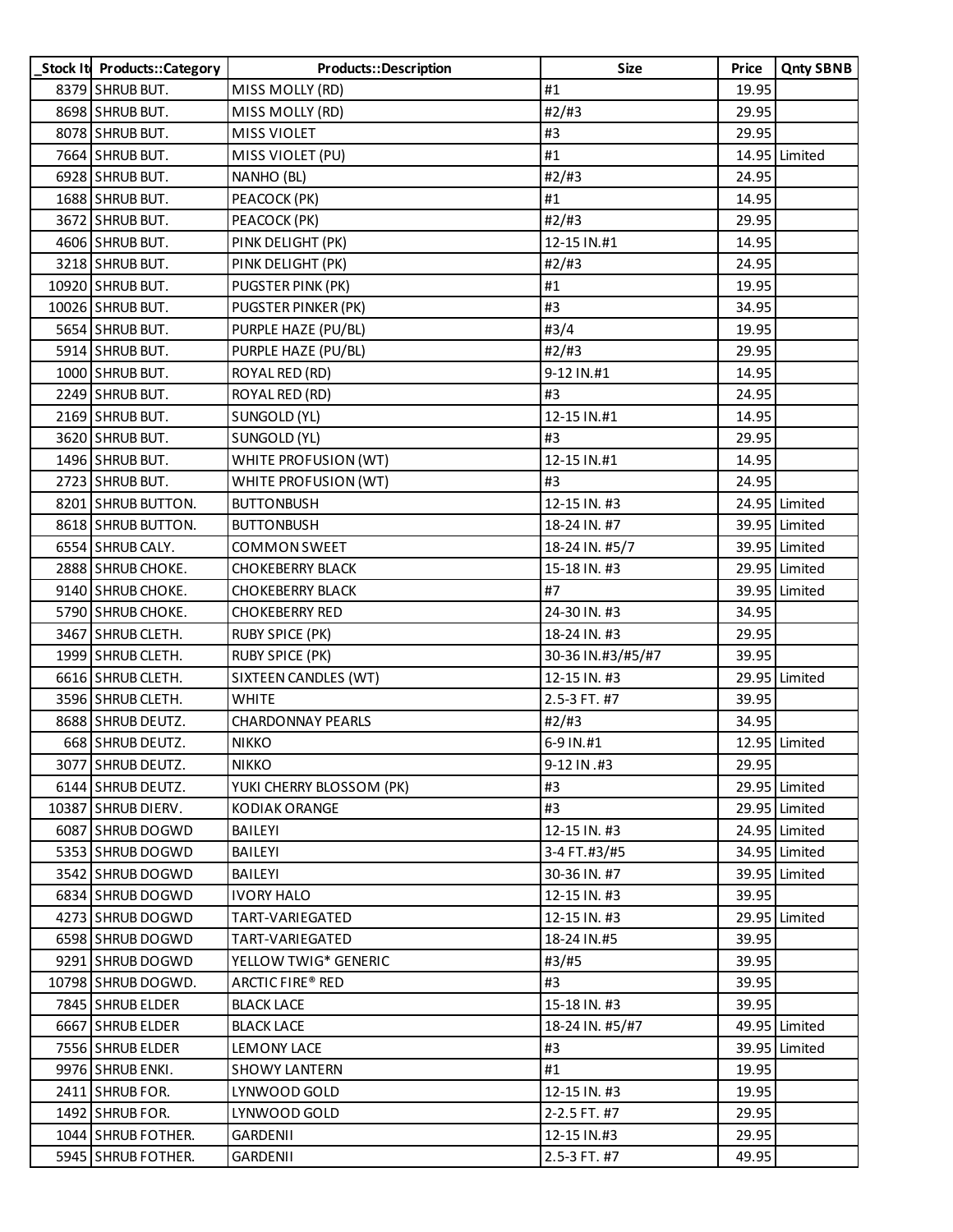| Stock It Products:: Category | Products::Description            | <b>Size</b>     | Price | <b>Qnty SBNB</b> |
|------------------------------|----------------------------------|-----------------|-------|------------------|
| 6594 SHRUB HEPT.             | <b>SEVEN SON FLOWER</b>          | 2-2.5 FT. #2/#3 |       | 39.95 Limited    |
| 4476 SHRUB HEPT.             | <b>SEVEN SON FLOWER</b>          | 3-4 FT. #5/#7   |       | 59.95 Limited    |
| 9093 SHRUB HEPT.             | TEMPLE OF BLOOM                  | #3              | 39.95 |                  |
| 7316 SHRUB HIBIS.            | AZURRI BLUE SATIN (BL)           | #3/4            | 12.95 |                  |
| 10179 SHRUB HIBIS.           | AZURRI BLUE SATIN (BL)-STAND.    | #7              |       | 159 Limited      |
| 3394 SHRUB HIBIS.            | DIANA (WT)                       | 15-18 IN.#2/#3  |       | 29.95 Limited    |
| 6231 SHRUB HIBIS.            | HELENE (RDPU)                    | #2/#3           | 29.95 |                  |
| 8546 SHRUB HIBIS.            | LIL' KIM (WH/RD)                 | #2/H3           | 29.95 |                  |
| 9826 SHRUB HIBIS.            | LIL' KIM RED (RD)                | #3              | 29.95 |                  |
| 9062 SHRUB HIBIS.            | LIL' KIM VIOLET (PU)             | #3              |       | 29.95 Limited    |
| 5997 SHRUB HIBIS.            | MINERVA (PU)                     | 12-15 IN.#3     | 29.95 |                  |
| 10084 SHRUB HIBIS.           | PINK CHIFFON (PK)-STAND.         | #7              |       | 159 Limited      |
| 7766 SHRUB HIBIS.            | PURPLE PILLAR (PU)(RD)           | #1              | 12.95 |                  |
| 10043 SHRUB HIBIS.           | PURPLE PILLAR (PU)(RD)           | #3              |       | 39.95 Limited    |
| 2457 SHRUB HIBIS.            | WHITE CHIFFON (WT)               | #1              |       | 12.95 Limited    |
| 8671 SHRUB HIBIS.            | WHITE CHIFFON (WT)               | #2              |       | 29.95 Limited    |
| 10272 SHRUB HIBIS.           | WHITE CHIFFON (WT)-STAND.        | #7              |       | 159 Limited      |
| 7064 SHRUB HIBIS.            | <b>WHITE PILLAR</b>              | #1              | 12.95 |                  |
| 7734 SHRUB HIBIS.            | WHITE PILLAR (WT)                | #3              |       | 39.95 Limited    |
| 1450 SHRUB HYD.              | .HYDRANGEA* GENERIC              | #3              |       | 34.95 Limited    |
| 2081 SHRUB HYD.              | ABRACADABRA (PK OR LAV-LC)       | #3              |       | 29.95 Limited    |
| 8226 SHRUB HYD.              | ABRACADABRA (PK OR LAV-LC)       | #1              |       | 10000 Limited    |
| 4650 SHRUB HYD.              | <b>BENI-GAKU (WT-LC)</b>         | 18-24 IN. #3    |       | 19.95 Limited    |
| 9723 SHRUB HYD.              | <b>BENI-GAKU (WT-LC)</b>         | #5/#7           |       | 39.95 Limited    |
| 10006 SHRUB HYD.             | <b>BLOOMSTRUCK (PK OR BL)</b>    | #3              | 34.95 |                  |
| 1070 SHRUB HYD.              | <b>BLUE BILLOW (BL-LC)</b>       | 12-15 IN.#3     |       | 29.95 Limited    |
| 9436 SHRUB HYD.              | BOBO (WT/PK-PA)                  | #3              |       | 39.95 Limited    |
| 6251 SHRUB HYD.              | ENDLESS SUMMER (PK OR BL)        | #3              | 29.95 |                  |
| 10565 SHRUB HYD.             | <b>ENDLESS SUMMER (PK OR BL)</b> | #5/#7           |       | 79.95 Limited    |
| 8524 SHRUB HYD.              | <b>INVINCIBELLE SPIRIT II</b>    | #3              |       | 34.95 Limited    |
| 1894 SHRUB HYD.              | LADY IN RED (RD-LC)              | #3              | 29.95 |                  |
| 5293 SHRUB HYD.              | LIGHT O DAY (PK OR BL-LC)        | #3              |       | 29.95 Limited    |
| 10027 SHRUB HYD.             | LIMELIGHT (WT/PK-PA)             | #10             |       | 129 Limited      |
| 9394 SHRUB HYD.              | LITTLE LIME (WT/PK-PA)           | #3              |       | 34.95 Limited    |
| 9750 SHRUB HYD.              | LITTLE LIME (WT/PK-PA)           | #5/#7           |       | 59.95 Limited    |
| 10343 SHRUB HYD.             | LITTLE LIME PUNCH (WT/PK/RD-PA)  | #3              |       | 39.95 Limited    |
| 4386 SHRUB HYD.              | NIKKO BLUE (PK OR BL)            | 6-9 IN.#1       |       | 9.95 Limited     |
| 6794 SHRUB HYD.              | OAKLEAF - ALICE (WT)             | #3              | 29.95 |                  |
| 7672 SHRUB HYD.              | OAKLEAF - MUNCHKIN (WT)(PK)      | #2/#3           |       | 34.95 Limited    |
| 3977 SHRUB HYD.              | OAKLEAF - SNOWQUEEN (WT)         | 15-18 IN. #3    | 29.95 |                  |
| 5882 SHRUB HYD.              | PEE GEE (WT/PK-PA)               | 15-18 IN.#3     | 24.95 |                  |
| 1484 SHRUB HYD.              | PEE GEE (WT/PK-PA)               | #7              |       | 49.95 Limited    |
| 8920 SHRUB HYD.              | PHANTOM (WT-PA)                  | #7              |       | 59.95 Limited    |
| 3910 SHRUB HYD.              | TARDIVA (WT-PA)                  | 12-15 IN.#1     | 9.95  |                  |
| 4746 SHRUB HYD.              | TARDIVA (WT-PA)                  | 18-24 IN.#3     | 24.95 |                  |
| 5531 SHRUB HYD.              | TARDIVA (WT-PA)                  | #5/#7           |       | 59.95 Limited    |
| 7747 SHRUB HYD.              | TINY TUFF STUFF (PK OR BL-LC)    | #3              |       | 34.95 Limited    |
| 7063 SHRUB HYD.              | TUFF STUFF AH HA (PK OR BL- LC)  | #1              | 19.95 |                  |
| 7737 SHRUB HYD.              | TUFF STUFF AH HA (PK OR BL- LC)  | #3              |       | 34.95 Limited    |
| 7473 SHRUB HYD.              | TWIST-N-SHOUT (PK/BL-LC)         | #3              | 34.95 |                  |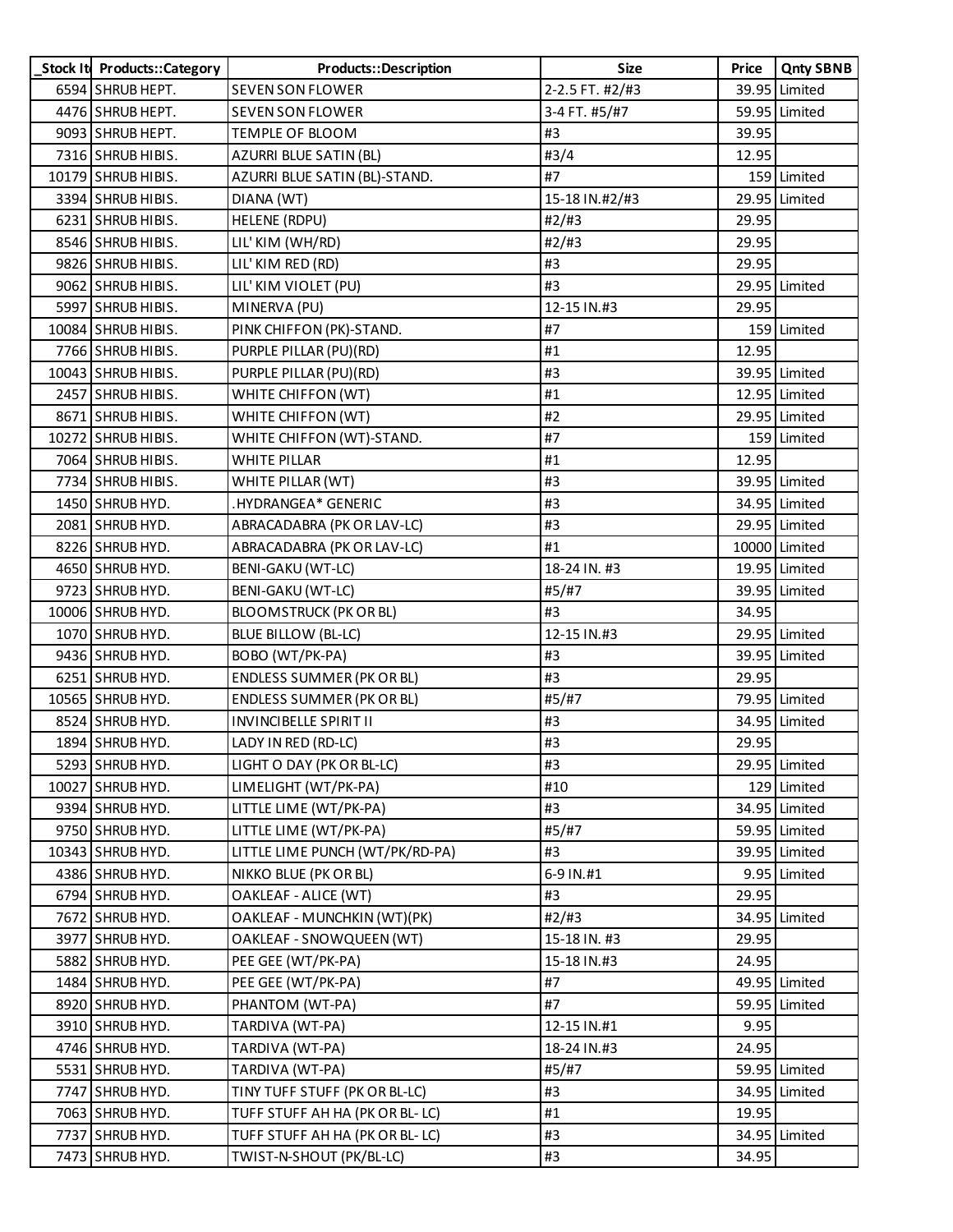| Stock It Products::Category | Products::Description          | <b>Size</b>     | Price | <b>Qnty SBNB</b> |
|-----------------------------|--------------------------------|-----------------|-------|------------------|
| 9506 SHRUB HYD.             | TWIST-N-SHOUT (PK/BL-LC)       | #5              |       | 59.95 Limited    |
| 10545 SHRUB HYD.            | WHITE WEDDING (WT/PK-PA)       | #3              |       | 39.95 Limited    |
| 7643 SHRUB HYP.CAL.         | AARONSBEARD                    | QT              |       | 5.95 Limited     |
| 10539 SHRUB HYPER.          | <b>BRIGADOON</b>               | #3/4            |       | 10.95 Limited    |
| 1066 SHRUB HYPER.           | <b>TRICOLOR</b>                | 15-18 IN.#3     | 19.95 |                  |
| 6444 SHRUB ITEA             | <b>HENRY'S GARNET</b>          | 18-24 IN. #3    | 24.95 |                  |
| 8545 SHRUB ITEA             | <b>HENRY'S GARNET</b>          | 18-24 IN. #7    | 39.95 |                  |
| 6284 SHRUB ITEA             | LITTLE HENRY                   | 15-18 IN.#3     |       | 29.95 Limited    |
| 7736 SHRUB ITEA             | SCENTLANDIA                    | #3              | 34.95 |                  |
| 3918 SHRUB JASMIN           | WINTER JASMINE                 | 12-15 IN.#1     | 12.95 |                  |
| 2660 SHRUB JASMIN           | WINTER JASMINE                 | 15-18 IN. #3    | 24.95 |                  |
| 9074 SHRUB LIL.             | BABY KIM                       | #1              | 19.95 |                  |
| 10651 SHRUB LIL.            | <b>BABY KIM</b>                | #3              | 39.95 |                  |
| 7842 SHRUB LIL.             | BLOOMERANG DARK PURPLE (PU/PK) | #3              |       | 39.95 Limited    |
| 10826 SHRUB LIL.            | <b>KOREAN (STD)</b>            | #7              | 159   |                  |
| 10393 SHRUB LIL.            | MAIDEN'S BLUSH (PK)            | #3              |       | 39.95 Limited    |
| 2655 SHRUB LIL.             | MANCHURIAN-MISS KIM            | 15-18IN. #3     | 34.95 |                  |
| 4977 SHRUB LIL.             | <b>MANCHURIAN-MISS KIM</b>     | #5/#7           |       | 49.95 Limited    |
| 5913 SHRUB LIL.FR.          | CHARLES JOLY (RD/PUDBL)        | #2/H3           | 39.95 |                  |
| 3050 SHRUB LIL.FR.          | LUDWIG SPATHE (PU)             | #5/#7           |       | 59.95 Limited    |
| 1758 SHRUB LIL.FR.          | MONGE (PU)                     | 18-24 IN.#3     | 29.95 |                  |
| 5695 SHRUB LIL.FR.          | <b>SENSATION (RDWT)</b>        | #2#3            |       | 39.95 Limited    |
| 2907 SHRUB LIL.FR.          | <b>SENSATION (RDWT)</b>        | #5/#7           |       | 59.95 Limited    |
| 9457 SHRUB MOCK.            | <b>ILLUMINATI TOWER</b>        | #3              | 29.95 |                  |
| 6753 SHRUB MOCK.            | SNOWBELLE                      | #3              | 29.95 |                  |
| 6083 SHRUB PHYSOC.          | DIABLO NINEBARK                | 24-30 IN. #3    |       | 29.95 Limited    |
| 6561 SHRUB PHYSOC.          | DIABLO NINEBARK                | 2.5-3 FT. #5    |       | 49.95 Limited    |
| 9055 SHRUB PHYSOC.          | <b>DIABLO NINEBARK</b>         | 3-4 FT. #7      | 69.95 |                  |
| 3025 SHRUB PHYSOC.          | LITTLE DEVIL NINEBARK          | #3              | 34.95 |                  |
| 7186 SHRUB PHYSOC.          | TINY WINE (WT/PK)              | 12-15 IN. #3    | 34.95 |                  |
| 9832 SHRUB PHYSOC.          | TINY WINE™ (WT/PK)             | #7              | 59.95 |                  |
| 5806 SHRUB POT.             | ABBOTTSWOOD (WT)               | 9-12 IN.#1      | 12.95 |                  |
| 3522 SHRUB POT.             | GOLDFINGER (YL)                | #1              | 14.95 |                  |
| 6137 SHRUB POT.             | PINK BEAUTY (PK)               | #1              | 14.95 |                  |
| 2470 SHRUB PYRA.            | <b>MOHAVE</b>                  | #3              | 29.95 |                  |
| 4320 SHRUB PYRA.            | <b>NAVAHO</b>                  | 4-6 IN.#1       | 7.95  |                  |
| 6679 SHRUB PYRA.            | <b>TETON</b>                   |                 |       | 19.95 Limited    |
| 8977 SHRUB QUINCE           | CRIMSON AND GOLD (RD)          | #3              |       | 29.95 Limited    |
| 1197 SHRUB RHAMN.           | FINE LINE BUCKTHORN            | 30-36IN. #3     |       | 29.95 Limited    |
| 5576 SHRUB SMO.             | ROYAL PURPLE                   | 18-24IN.#1      | 19.95 |                  |
| 2250 SHRUB SMO.             | ROYAL PURPLE                   | #3/#5           | 59.95 |                  |
| 10499 SHRUB SMO.            | <b>WINECRAFT BLACK</b>         | #3              | 59.95 |                  |
| 6864 SHRUB SPIR.            | <b>ALPINA</b>                  | 9-12 IN. #3     | 24.95 |                  |
| 6264 SHRUB SPIR.            | ALPINA                         | #5              | 39.95 |                  |
| 1031 SHRUB SPIR.            | <b>ANTHONY WATERER</b>         | 15-18 IN. #3    | 24.95 |                  |
| 3564 SHRUB SPIR.            | <b>ANTHONY WATERER</b>         | 18-24 IN. #5/#7 | 39.95 |                  |
| 3755 SHRUB SPIR.            | GOLDMOUND                      | 12-15 IN. #3    | 24.95 |                  |
| 6914 SHRUB SPIR.            | GOLDMOUND                      | 15-18 IN. #5    | 39.95 |                  |
| 4264 SHRUB SPIR.            | LITTLE PRINCESS                | 15-18 IN. #3    | 24.95 |                  |
| 3876 SHRUB SPIR.            | LITTLE PRINCESS                | 15-18 IN. #5    |       | 39.95 Limited    |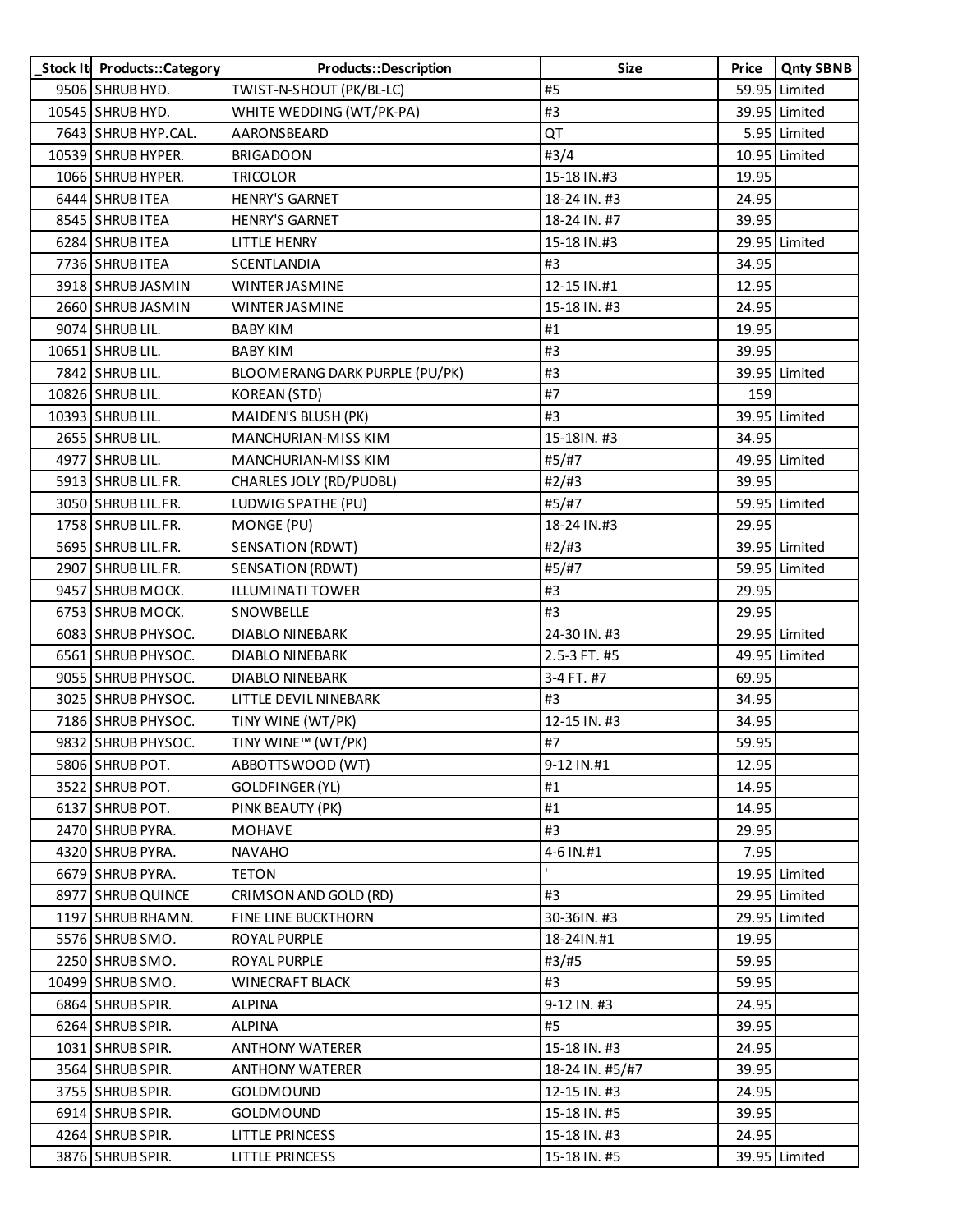| Stock It Products:: Category | Products::Description       | Size            | Price | <b>Qnty SBNB</b> |
|------------------------------|-----------------------------|-----------------|-------|------------------|
| 8431 SHRUB SPIR.             | MAGIC CARPET                | 12-15 IN. #2/#3 | 29.95 |                  |
| 4414 SHRUB SPIR.             | <b>MELLOW YELLOW</b>        | 12-15 IN.#3     | 34.95 |                  |
| 5199 SHRUB SPIR.             | <b>NEON FLASH</b>           | 15-18 IN. #3    |       | 29.95 Limited    |
| 10903 SHRUB SPIR.            | SHIROBANA                   | #7              |       | 49.95 Limited    |
| 6237 SHRUB SPIR.             | SNOWMOUND                   | 12-15 IN. #3    | 29.95 |                  |
| 3678 SHRUB SPIR.             | SNOWMOUND                   | 2-2.5 FT. #10   |       | 49.95 Limited    |
| 122 SHRUB SPIR.              | <b>VANHOUTTE</b>            | 18-24 IN.#3     | 24.95 |                  |
| 8099 SHRUB SUMAC             | GRO-LOW                     | 18-24 IN. #3    |       | 39.95 Limited    |
| 3103 SHRUB VIB.              | AMER. CRAN.                 | 12-15 IN. #3    |       | 24.95 Limited    |
| 6005 SHRUB VIB.              | AMER. CRAN.                 | #7/#10          |       | 79.95 Limited    |
| 2898 SHRUB VIB.              | AMER. CRAN. ALFREDO         | 12-15 IN. #3    |       | 24.95 Limited    |
| 9665 SHRUB VIB.              | ARROWWOOD                   | #7              |       | 39.95 Limited    |
| 3778 SHRUB VIB.              | ARROWWOOD-BLUE MUFFIN       | #3              |       | 34.95 Limited    |
| 5658 SHRUB VIB.              | ARROWWOOD-BLUE MUFFIN       | 2.5-3 FT.#7     |       | 49.95 Limited    |
| 10068 SHRUB VIB.             | ARROWWOOD-BLUE MUFFIN       | #1              |       | 1000 Limited     |
| 9171 SHRUB VIB.              | <b>BLACKHAW</b>             | 12-15 IN. #3    |       | 24.95 Limited    |
| 8658 SHRUB VIB.              | <b>BLACKHAW</b>             | 30-36 IN. #7    |       | 39.95 Limited    |
| 1186 SHRUB VIB.              | <b>CHINESE SNOWBALL</b>     | #3              | 24.95 |                  |
| 4616 SHRUB VIB.              | <b>CONOY</b>                | 15-18 IN #2/#3  | 39.95 |                  |
| 6482 SHRUB VIB.              | <b>CONOY</b>                | 18-24 IN.#5/#7  |       | 49.95 Limited    |
| 5894 SHRUB VIB.              | DOUBLEFILE-MARIESII         | 12-15 IN. #3    |       | 24.95 Limited    |
| 3357 SHRUB VIB.              | DOUBLEFILE-MARIESII         | 18-24 IN. #5    |       | 39.95 Limited    |
| 2941 SHRUB VIB.              | DOUBLEFILE-SHASTA           | 2.5-3 FT. #3/#5 |       | 39.95 Limited    |
| 7412 SHRUB VIB.              | DOUBLEFILE-SUMMER SNOWFLAKE | 12-15 IN. #3    | 24.95 |                  |
| 1442 SHRUB VIB.              | DOUBLEFILE-SUMMER SNOWFLAKE | 18-24 IN. #5    |       | 39.95 Limited    |
| 9097 SHRUB VIB.              | DOUBLEFILE-SUMMER SNOWFLAKE | #10             | 59.95 |                  |
| 2431 SHRUB VIB.              | EUROPE. CRANBERRY YELLOW    | #3              |       | 24.95 Limited    |
| 1630 SHRUB VIB.              | <b>EUROPEAN SNOWBALL</b>    | 2-2.5 FT. #7    |       | 59.95 Limited    |
| 4480 SHRUB VIB.              | FRAGRANT                    | 12-15 IN. #3    | 24.95 |                  |
| 4265 SHRUB VIB.              | Juddi                       | 15-18 IN.#3     |       | 29.95 Limited    |
| 6568 SHRUB VIB.              | <b>JUDDI</b>                | 2.5-3 FT.#7     |       | 49.95 Limited    |
| 10625 SHRUB VIB.             | KOREANSPICE COMPACTUM       | 30-36 IN. #7    | 89.95 |                  |
| 10816 SHRUB VIB.             | KOREANSPICE COMPACTUM       | #10             | 129   |                  |
| 10715 SHRUB VIB.             | KOREANSPICE SPICE BABY      | #3              | 34.95 |                  |
| 10856 SHRUB VIB.             | KOREANSPICE SPICE BABY      | #5              |       | 69.95 Limited    |
| 4942 SHRUB VIB.              | LEATHERLEAF                 | 18-24 IN. #3    |       | 24.95 Limited    |
| 9206 SHRUB VIB.              | LEATHERLEAF                 | 2-2.5 FT. #7    |       | 49.95 Limited    |
| 3570 SHRUB VIB.              | <b>MOHAWK</b>               | 9-12 IN.#1      |       | 14.95 Limited    |
| 9429 SHRUB VIB.              | <b>MOHAWK</b>               | 3-4 FT.#7/#10   |       | 49.95 Limited    |
| 5966 SHRUB VIB.              | PRAGENSE                    | 12-15 IN. #3    | 24.95 |                  |
| 9610 SHRUB VIB.              | PRAGENSE                    | #7              |       | 59.95 Limited    |
| 3904 SHRUB VIB.              | SMOOTH-WINTERTHUR           | 15-18#3         | 29.95 |                  |
| 2071 SHRUB VIB.              | SMOOTH-WINTERTHUR           | 2.5-3 FT. #5    | 49.95 |                  |
| 6481 SHRUB VIB.              | SMOOTH-WINTERTHUR           | #7/#10          |       | 59.95 Limited    |
| 2298 SHRUB VIB.              | TEA                         | 2-2.5 FT.#5     |       | 34.95 Limited    |
| 10769 SHRUB VIB.             | <b>TEA</b>                  | #15             |       | 129 Limited      |
| 5519 SHRUB VITEX             | CHASTETREE                  | #3              | 24.95 |                  |
| 2216 SHRUB WEI.              | FRENCH LACE (RD)            | #1              |       | 9.95 Limited     |
| 6618 SHRUB WEI.              | MIDNIGHT WINE               | #1              |       | 19.95 Limited    |
| 10719 SHRUB WEI.             | MINUET (PK)                 | #5              |       | 59.95 Limited    |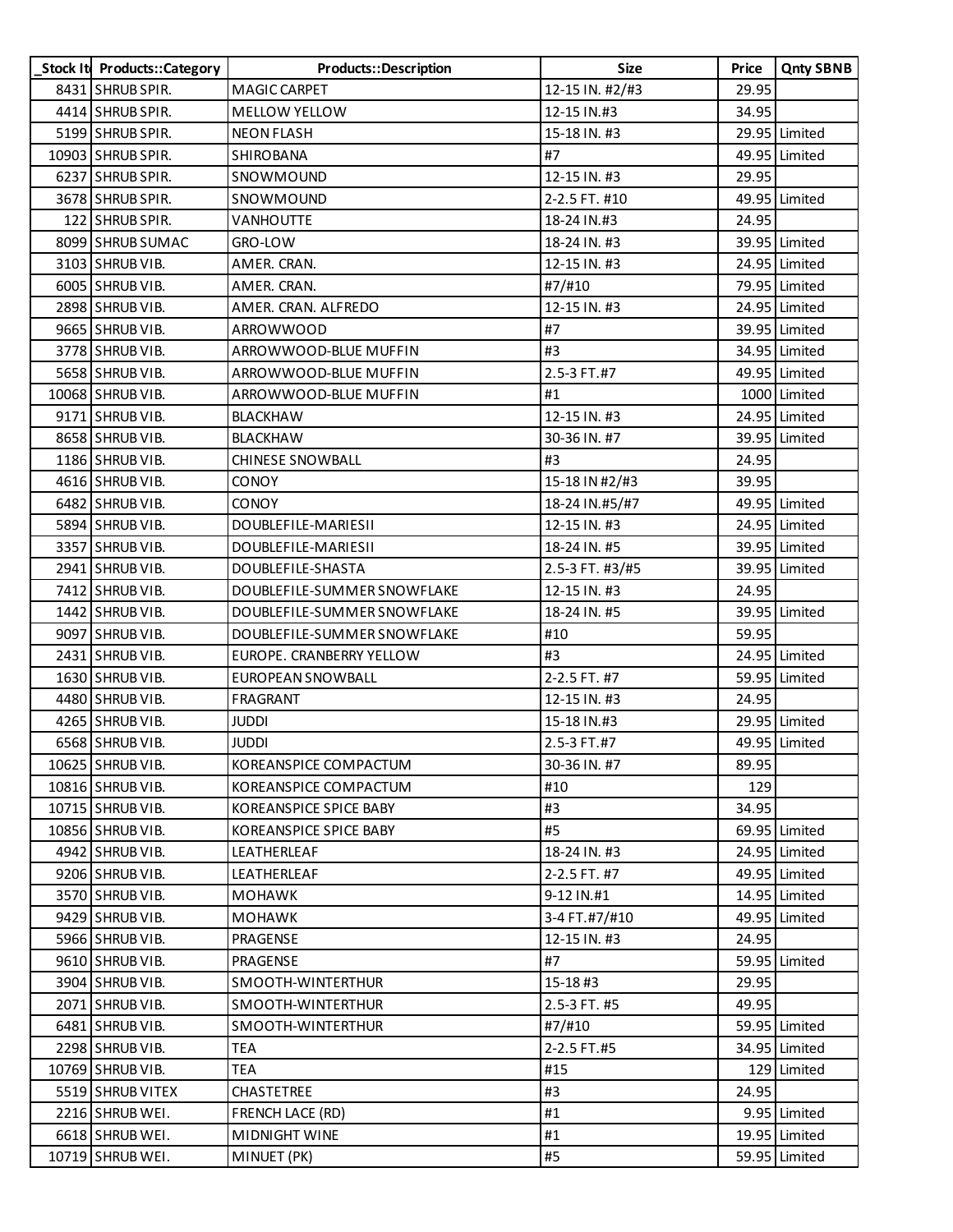| Stock It Products::Category | Products::Description                   | Size                   | Price | <b>Qnty SBNB</b> |
|-----------------------------|-----------------------------------------|------------------------|-------|------------------|
| 6733 SHRUB WEI.             | ROSES IN WINE (RD)                      | 15-18 IN. #3           | 24.95 |                  |
| 7912 SHRUB WEI.             | ROSES IN WINE (RD)                      | 18-24 IN. #5           |       | 39.95 Limited    |
| 8058 SHRUB WEI.             | ROSES IN WINE (RD)                      | 2.5-3 FT. #7           | 49.95 |                  |
| 9676 SHRUB WEI.             | ROSES IN WINE (RD)                      | 3-4 FT. #7GB           |       | 79.95 Limited    |
| 2978 SHRUB WEI.             | SPILLED WINE WEIGELA                    | #3                     | 29.95 |                  |
| 8488 SHRUB WEI.             | SPILLED WINE WEIGELA                    | #5                     |       | 49.95 Limited    |
| 6375 SHRUB WEI.             | VARIEGATED DWF.(PK)                     | 15-18 IN.#3            | 29.95 |                  |
| 5683 SHRUB WIL.             | COMMON PUSS.                            | 2-3 FT.#3              | 29.95 |                  |
| 5893 SHRUB WIL.             | COMMON PUSS.                            | 3-4FT.#7/#10           |       | 39.95 Limited    |
| 7368 SHRUB WIL.             | DAPPLED WILLOW-(STD.) HAKURO NISHIKI    | 24-30 IN. HEAD #10     |       | 129 Limited      |
| 2197 SHRUB WIL.             | DAPPLED WILLOW-HAKURO NISHIKI           | #3                     | 39.95 |                  |
| 9030 SHRUB WINT.            | <b>GOLDEN</b>                           | #3                     | 24.95 |                  |
| 6852 SHRUB WITCH.           | DIANE (RD)                              | #10                    |       | 129 Limited      |
| 9396 TOPIARY ARB.           | <b>EMERALD</b>                          | 4 FT. SPI.             |       | 189 Limited      |
| 3862 TOPIARY ARB.           | <b>EMERALD</b>                          | 3.5-4 FT. SPI. #4      |       | 195 Limited      |
| 4180 TOPIARY ARB.           | <b>EMERALD</b>                          | 4-5feet PDL. 3 TIERED  |       | 225 Limited      |
| 4330 TOPIARY ARB.           | <b>EMERALD</b>                          | 4-4.5 FT. SPI.         |       | 225 Limited      |
| 5327 TOPIARY ARB.           | <b>EMERALD</b>                          | 7-8 FT. SPI. #15       |       | 350 Limited      |
| 9779 TOPIARY ARB.           | <b>EMERALD</b>                          | 8-9 FT. SPI. #15       |       | 389 Limited      |
| 10296 TOPIARY BOX.          | <b>GREEN MOUNTAIN - 3 TIERED POODLE</b> | 4 FT. 3 TIERED PDL. BB |       | 429 Limited      |
| 7214   TOPIARY CHA.         | <b>TONIA</b>                            | 3-4 FT. POM.           | 259   |                  |
| 5309 TOPIARY JUN.           | <b>BLUE STAR STD</b>                    | 21-24 IN. STD. #10     |       | 239 Limited      |
| 2176 TOPIARY SPR.           | ALBERTA                                 | SPI. 3.5-4 FT.         |       | 225 Limited      |
| 10906   TOPIARY SPR.        | <b>BABY BLUE</b>                        | POM. 6-7 FT. B/C       |       | 695 Limited      |
| 8848 TOPIARY SPR.           | LITTLE GEM STD.                         | 15-18 IN.              |       | 239 Limited      |
| 4549 VINE AKEB.             | <b>FIVELEAF AKEBIA</b>                  | #3/#5S                 |       | 34.95 Limited    |
| 4289 VINE AKEB.             | <b>FIVELEAF AKEBIA</b>                  | #5/#7T                 |       | 49.95 Limited    |
| 3219 VINE BIGNO.            | CROSSVINE-TANGERINE BEAUTY              | #2                     |       | 29.95 Limited    |
| 9587 VINE CAMP.             | TRUMPET - FLAMENCO (RD)                 | #2/#3                  |       | 29.95 Limited    |
| 1149 VINE CAMP.             | TRUMPET - FLAVA (YL)                    | #2/#3                  | 29.95 |                  |
| 4339 VINE CLEM.             | BEE'S JUBILEE (BI-PK)                   | W/TREL-#1/#2           | 24.95 |                  |
| 9507 VINE CLEM.             | CARDINAL WYSZYNSKI (RD)                 | W/TREL-#1/#2           |       | 24.95 Limited    |
| 10992 VINE CLEM.            | CLAIR DE LUNE (BI-WT PU)                | W/TREL-#1/#2           | 24.95 |                  |
| 6159 VINE CLEM.             | COMTESSE DE BOUCHARD (PK)               | W/TREL-#1/#2           | 24.95 |                  |
| 2130 VINE CLEM.             | DR RUPPEL (PK RD)                       | W/TREL-#1/#2           | 24.95 |                  |
| 1848 VINE CLEM.             | <b>GENERAL SIKORSKY (BL)</b>            | $W/$ TREL-#1/#2        | 24.95 |                  |
| 3701 VINE CLEM.             | H.F. YOUNG (BL)                         | W/TREL-#1/#2           | 24.95 |                  |
| 4749 VINE CLEM.             | HAGLEY HYBRID (PK)                      | W/TREL-#1/#2           | 24.95 |                  |
| 10732 VINE CLEM.            | HULDINE (WT)                            | $W/$ TREL-#1/#2        | 24.95 |                  |
| 10428 VINE CLEM.            | JACKMANII (PU)                          | #1/#2                  | 24.95 |                  |
| 6064 VINE CLEM.             | NELLY MOSER (BI-PK)                     | W/TREL-#1/#2           | 24.95 |                  |
| 3645 VINE CLEM.             | NIOBE (RD)                              | $W/$ TREL-#1/#2        | 24.95 |                  |
| 6396 VINE CLEM.             | PANICULATA (WT)                         | W/TREL-#1              | 24.95 |                  |
| 9422 VINE CLEM.             | PIILU (PK)                              | W/TREL-#1/#2           | 24.95 |                  |
| 2281 VINE CLEM.             | POLISH SPIRIT (PU)                      | $W/$ TREL-#1/#2        | 24.95 |                  |
| 4252 VINE CLEM.             | PRESIDENT (PU)                          | W/TREL-#1/#2           | 24.95 |                  |
| 6300 VINE CLEM.             | ROUGE CARDINAL (RD)                     | W/TREL-#1/#2           | 24.95 |                  |
| 4002 VINE CLEM.             | VILLE DE LYON (RD)                      | $W/$ TREL-#1/#2        | 24.95 |                  |
| 1728 VINE HONEY.            | DROPMORE SCARLET (RD)                   | #1 or #2               | 29.95 |                  |
| 5925 VINE HONEY.            | <b>GOLDFLAME (PK-YL)</b>                | #1                     |       | 19.95 Limited    |